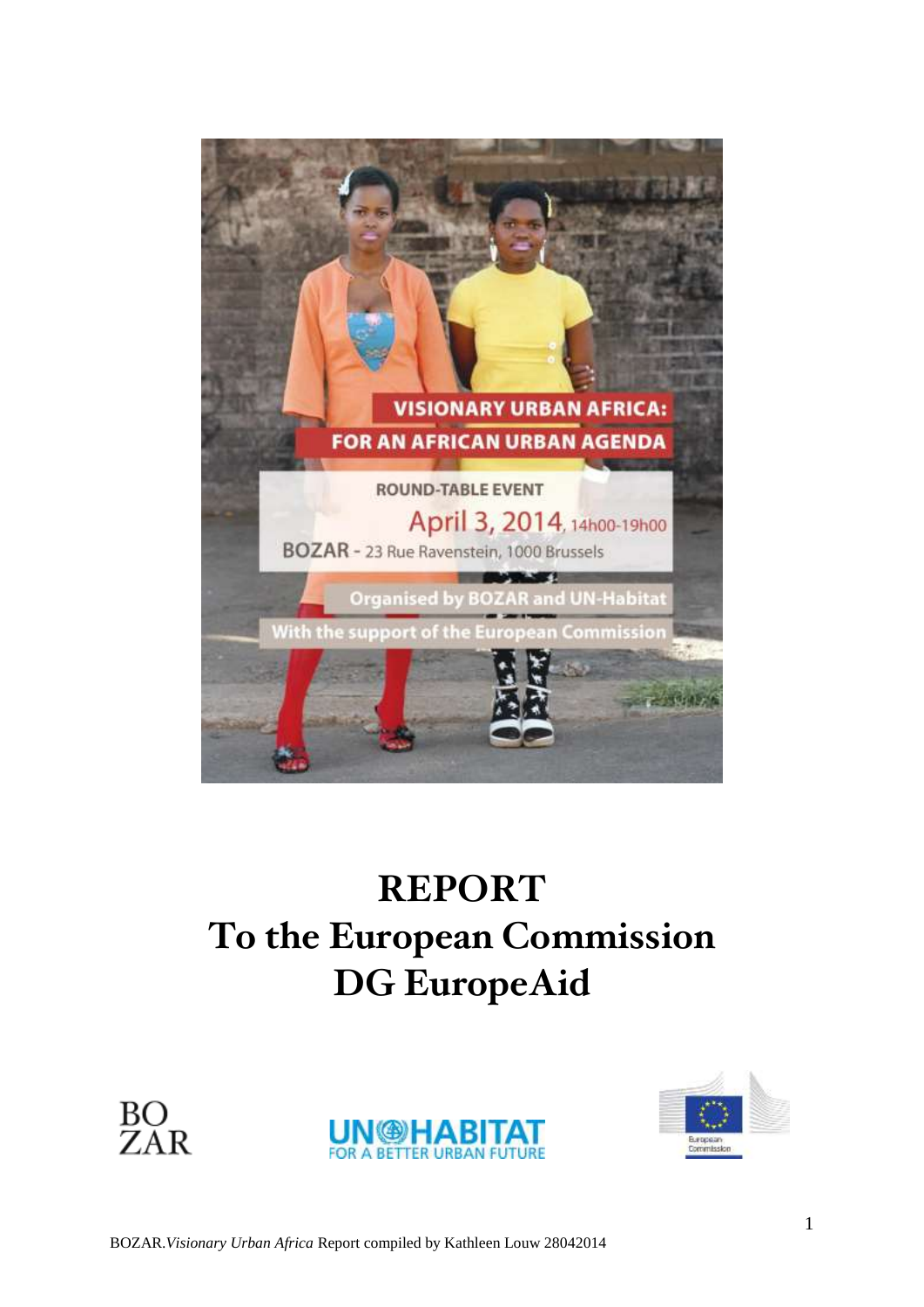# **Table of content**

| Introduction                                  | 3  |
|-----------------------------------------------|----|
| 1. Culture and development                    | 3  |
| 2. Urbanization and development               | 3  |
| 3. Urbanization in Africa                     |    |
| 4. Urbanization and culture in Africa         | 5  |
| 5. Summary results of round-table discussions | 6  |
| 6. Recommendations to the European Commission | 12 |

#### **Annexes**

| 1. Roundtable discussions | 13 |
|---------------------------|----|
| 2. Speeches               | 29 |
| 3. Participants list      | 41 |
| 4. Thanks                 | 50 |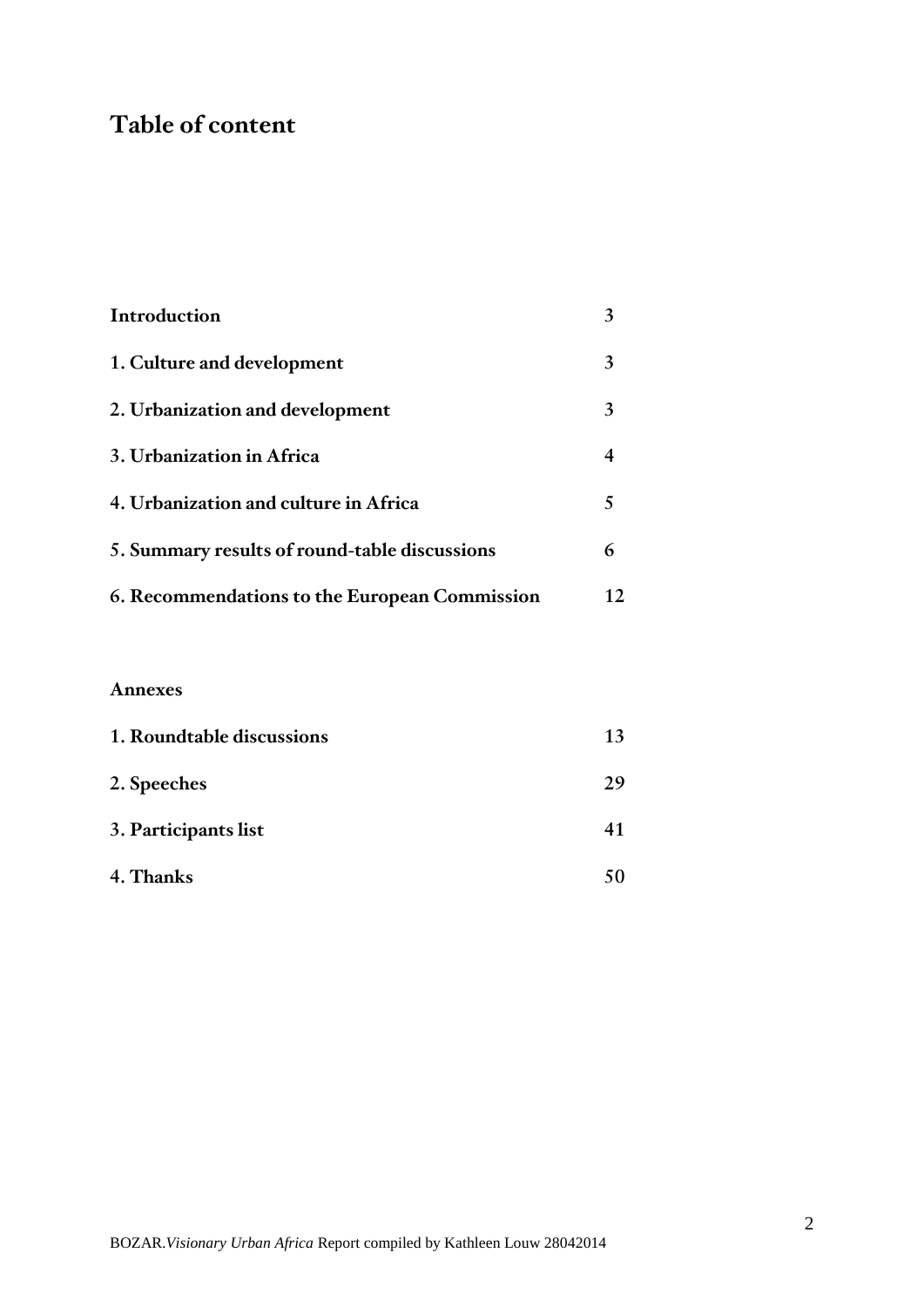# **Introduction**

Africa and Europe are closely interlinked politically, historically as well as economically. Both continents have shared interests, such as economic growth, but also face common challenges, including urban growth, inclusiveness and security concerns.

On April 3, 2014, some 50 highly experienced professionals from the two continents, engaged in arts, culture, heritage, urbanization and development, met in Brussels to reflect on the role of culture in urbanization and peace.

This meeting was initiated by the Centre for Fine Arts in Brussels (BOZAR), in partnership with UN-Habitat, and with the support of the European Commission's DG EuropeAid, in the context of the 4<sup>th</sup> EU-Africa Summit which took place in Brussels April 2-3. It comes at the tail end of the itinerant urban platform *Visionary Africa Art at Work,* a 2-year collaboration between the European Commission and BOZAR on the role of art in urban development.

The meeting's objective was to assemble the professionals involved closely or from afar in this project, and those involved in similar initiatives and reflection on the African Continent, to brainstorm together on priority actions in the field of urbanization and culture. This forward-thinking exercise was intended to be a first basis for concrete recommendations to the European Commission, including for a new multi-year collaborative project with DG EuropeAid.

The meeting took place at the Centre for Fine Arts in Brussels. It was financed by the European Commission and its logistics were facilitated by GOPA-Catermill, contractor to the European Commission for EuropeAid's Africa-EU Partnership and Peace Unit.

## **1. Culture and development**

Culture plays a crucial role in development, as reiterated and recommended at major international meetings recently:

"Harness culture as a resource for achieving sustainable urban development and management" (Hangzhou Declaration, May 2013)

"Increase the access and participation of citizens in culture and its diversity, especially through quality education for all" (Creative Economy Report, 2013 Special Edition, UNESCO & UNDP) Seoul Agenda for Arts Education

## **2. Urbanization and development**

Urbanization is not simply a demographic phenomenon and a development challenge, but it is also a force. Economic historical studies have long established that there is a positive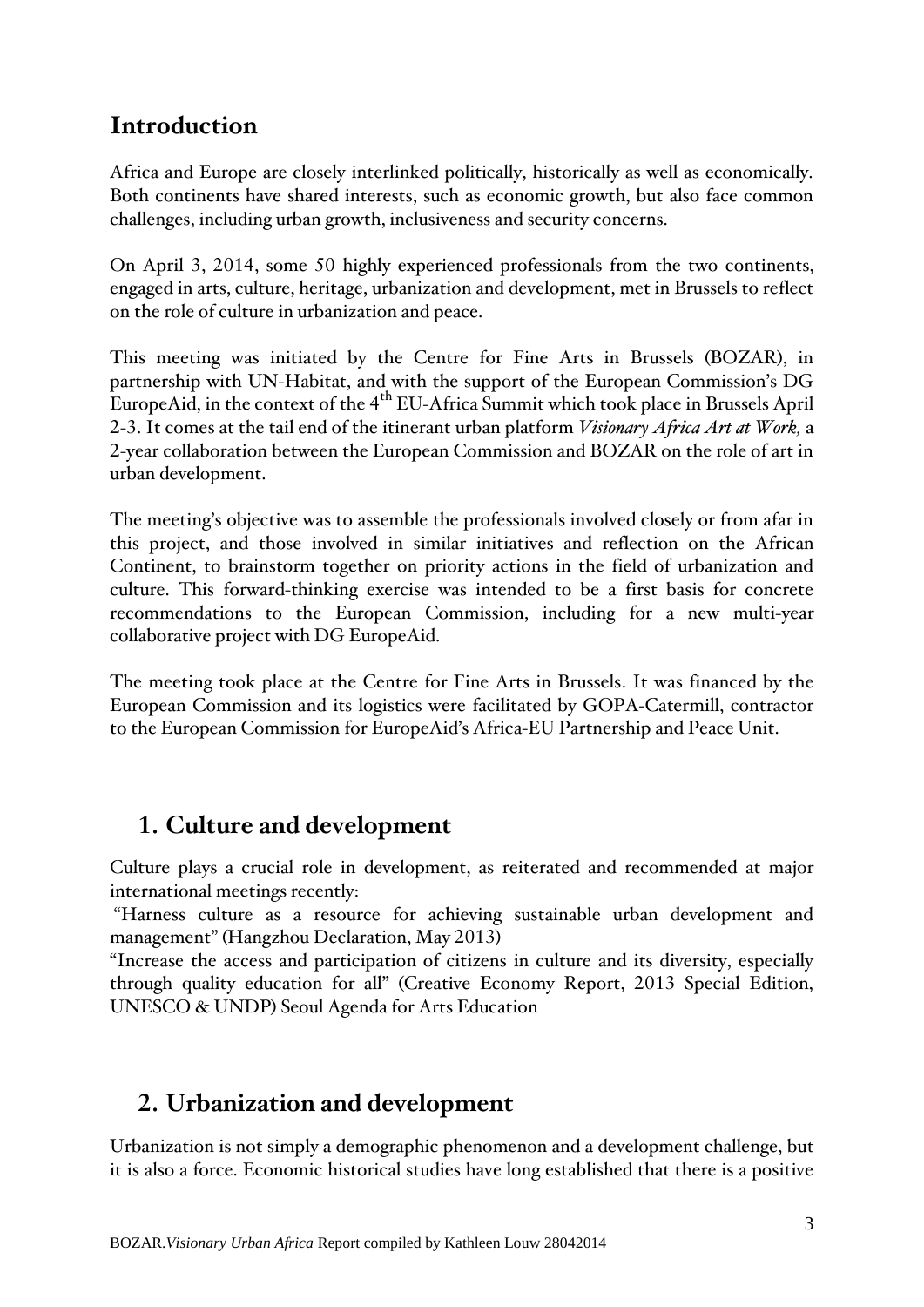correlation between urbanization and development. Throughout history, urbanization has been, and continues to be, a source rather than an outcome of development. A mind-set change is needed on the part of decision makers, away from viewing urbanization as a problem but rather as a powerful tool for development.

# **3. Urbanization in Africa**

### **The boiling points of Africa's urbanization**

- Demographic challenges of rapid urbanization, including unplanned and underserviced settlements, fuelling social discontent and urban violence.
- The environmental challenges of climate change and cities' excessive dependence on fossil fuels, including dependence on the car for mobility, urban sprawl, unplanned peri-urbanization and the increasing spatial scale of cities;
- Increasing socio-spatial challenges, urbanization of poverty and inequality manifesting in slums and a restless largely unemployed youths;
- The economic challenges of uncertain future growth that the most recent global financial crisis have engendered, as well as increasing informality in urban activities;
- Institutional challenges related to governance, deficient capacity of local government to mobilize key stakeholders and involve them.

### **The opportunities of urban Africa**

- Population agglomeration as a positive force of transformation as the continent harnesses the pillar of which is a people –centered process, also emphasized in Africa's Common Position on the post-2015;
- Power of its youth bulge as a source of labour;
- Positive correlation between urbanization and development and, throughout history, urbanization has been, and continues to be, a source rather than simply an outcome of development;
- Agglomeration as force for transformation of production capacities, increasing income levels and living standards in developing countries;
- Africa at only 42 % urban still has the opportunity to adopt good urban planning practices which has potential to connect people with employment, generate technology spillovers, and harness economies of agglomeration for inclusive development. Africa can avoid the pitfalls of older industrial nations while building renewed global partnerships;
- The force of globalization in a world highly interconnected by technology and a network of cultural revival and awareness;
- Massive and contiguous landmass which would allow for regional integration through trunk infrastructure and seamless trans-border trade.

## **The Agenda 2063: A 50 year visionary framework for the continent's development**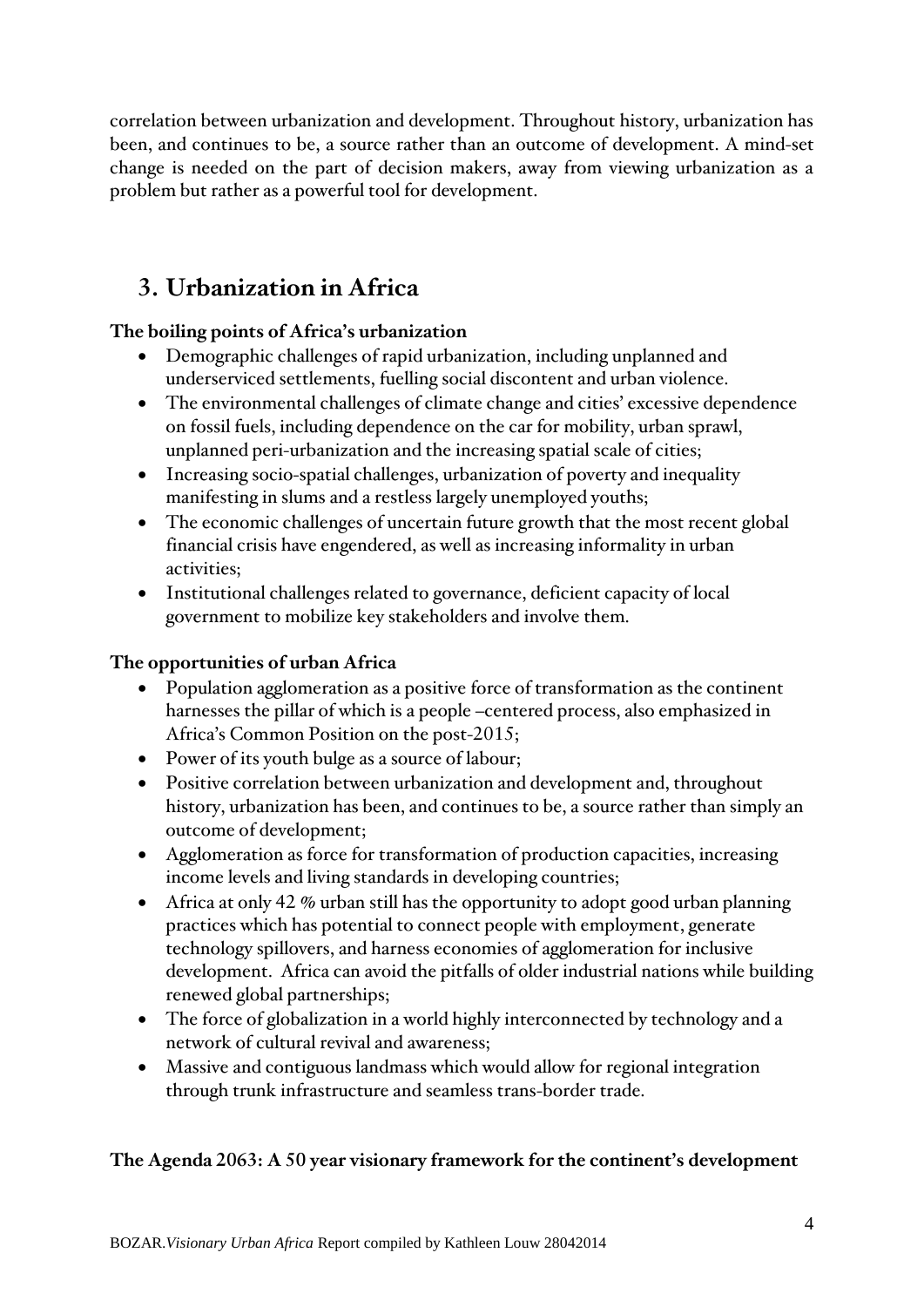The African Ministers of Housing and Urban Development are determined to confront the challenges of urbanization through four pillars: integrated national policies; compact city planning; institutional and legal reforms, and partnership.

*A People-Centered Approach to addressing the challenges of Urbanization*

Africa is a continent of rich cultural diversity, and at its peak of its transition from rural to urban, commits to focus on youth, women and the poor as well as other partner groups, through a cascade of policies that would empower citizens.

# 4. **Urbanization and culture in Africa: Observations**

**The majority of urban citizens in Africa is poor and does not recognize itself as stakeholder of cultural activities.** Cultural manifestations, if successful, often remain an externality to the city, or are not continuous enough. Decision makers should help incorporate the cultural manifestations within a comprehensive agenda, and within the mind and the day-to-day behavior of the citizens.

**African cities are considered by migrants as "places of opportunities",** "places of competition", with violence increasingly becoming the mode of operation/mediation. The different mechanisms that help create cohesion are rapidly disappearing in Africa. A 'Collective' spirit is missing in cities.

**Excellent and successful, locally initiated, initiatives towards inclusiveness exist** in **Africa** (Doual'art, Fabrique culturelle des anciens abattoirs, GoDown Arts Centre, Lagos Freedom Park, Darb 1718, Ng'ambo Tuitakayo etc.) but they often are not followed up by authorities. Scale is not happening. The authorities often lack self-reflection and selfcriticism, while communities are not demanding or have given this up (lack of spirit).

**Prevailing attitudes in Africa toward architecture and art are that they emerge spontaneously, without need for any conscious programming.** There is a gap between the older and much younger generation of creative minds, architects and planners. Their role in shaping the urban environment is limited. However, for an inclusive development of urbanity, creative and receptive minds are essential.

**Prevailing attitudes toward culture are that it is about the past, conservation,** and not about contemporary creativity.

**There is however gathering acceptance that the creative urban economy has a lot to deliver** by way of employment and by way of urban profiling on a global stage (productivity and tourism).

**The perception of European Commission engagement in Africa is that it is disconnected from urban reality and local cultures**. Even the word 'culture' is subject to cultural misunderstandings between the two worlds.

**The conditions for social explosions are there.**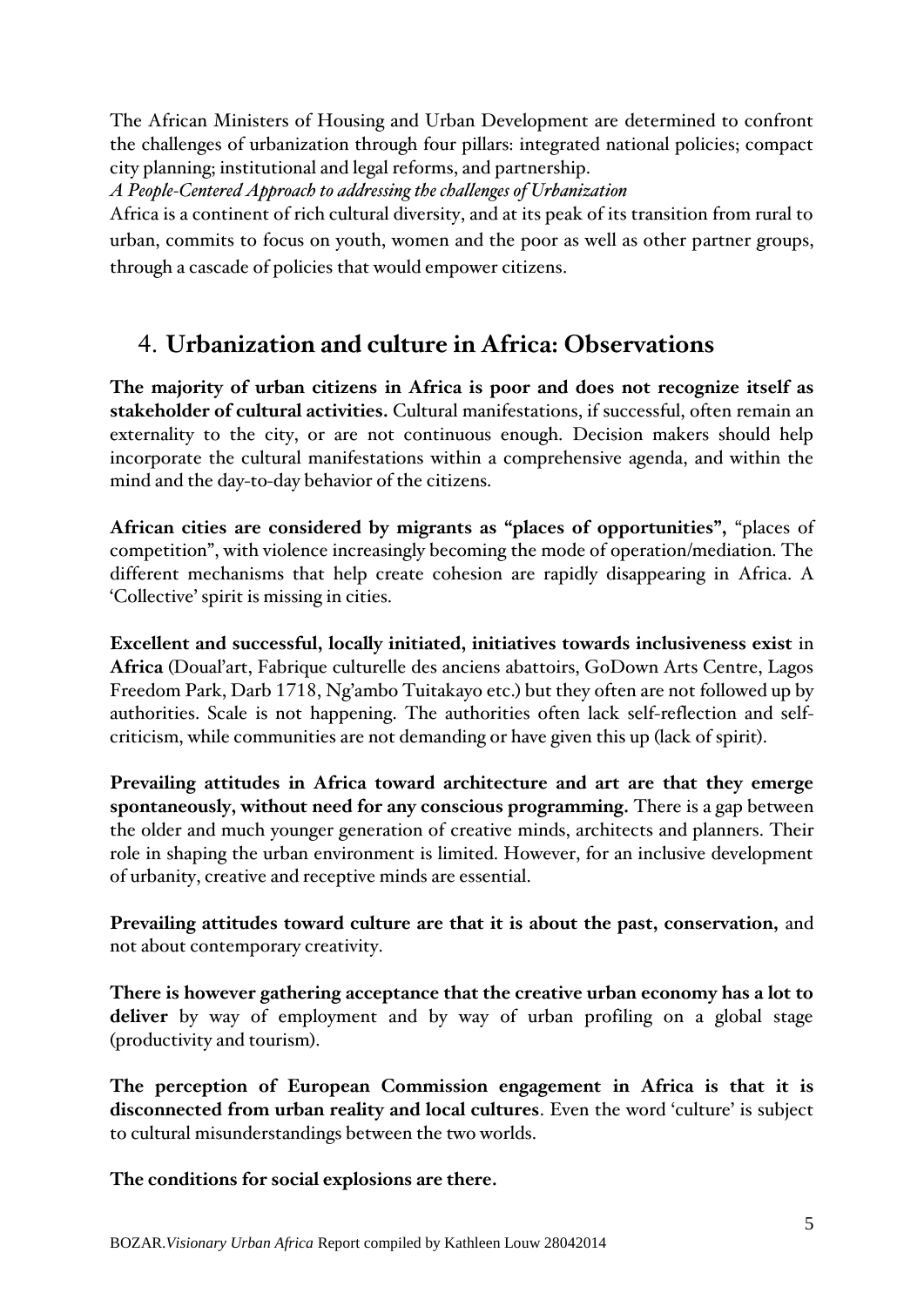# **5. Summary of round table discussions**

Participants were divided into four separate tables to discuss and answer a same set of questions, namely:

### 1**. How can cultural, architectural and spatial capital contribute to social cohesion and inclusiveness in cities?**

(Culture as a resource in a city's planning and management process: to enhance social cohesion and inclusiveness, especially vis a vis deprived groups, and to offset the negative externalities of rapid urbanization)

### **2. How can cultural, architectural and spatial capital contribute to the economic prosperity in cities?**

(Culture as a resource to cities' stakeholders: an economic resource, an identity-builder for citizens, an image-maker towards external partners, a leverage for the private sector's contribution, local government and civil society's involvement).

Note: Culture here is taken in its broad meaning: including heritage, arts and architecture, creative industries, relevant civil society and cultural sponsors.

**Each table was asked to arrive at defining a few priority interventions that need to occur in African cities in order to contribute to a more sustainable, inclusive and creative urban environment, based on cities' architectural, cultural and spatial capital.**

These results were then communicated and discussed in a plenary session, and finally presented to President Barroso.

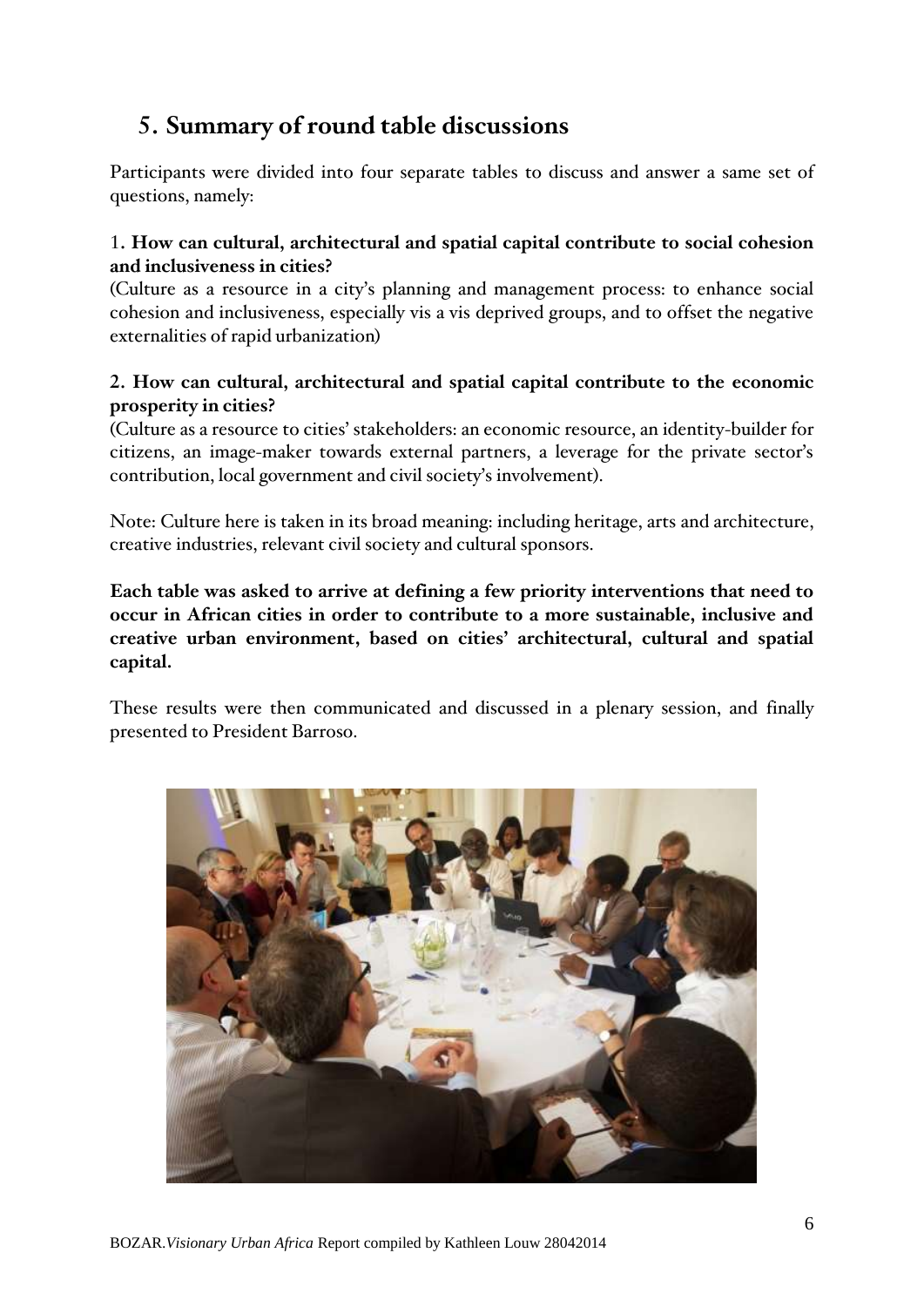## **TABLE 1, moderated by Lesley Lokko (Ghana), academic/novelist, University of Johannesburg**

Table 1 discussed many issues, including the nature and role of culture in Africa; the relationship between culture and tradition; the role and function of institutions in protecting, nurturing and disseminating culture and the importance of understanding 'architecture' in a much wider sense than the narrow sense of buildings, and came away with *one important definition*, that 'space' is more than physical buildings and institutions, and the following recommendations:

### **Areas of operation:**

- 1. **Education:** opportunity for new and radical curriculum development, recognising the special interests/needs and opportunities that African urbanism affords built environment professionals;
- 2. **Governance:** training (and re-training) of government & municipal policy-makers to understand the role of culture; promote the role (and value) of civic, urban culture in deeper, more participatory ways;
- 3. **Narrative formation:** Africa desperately needs a new narrative; finding ways to explore and expand on what those new narratives might be, and how to 'spread' them.

### **Key recommendations:**

*City-specific initiatives:*

- 1. **Promote the 'twinning' of cities** along creative lines as well as shared historical, trade, economic and linguistic ties; e.g., using a shared experience (war, revolution, freedom, ecology) rather than a colonial relationship, for example;
- 2. **Promote the idea of African Cultural Capitals**, promoting culture and the arts as key players in the creation of specific urban identities (using sport, arts, festivals, neighbourhood narratives, etc.)

### *Individual initiatives :*

- 1. Recognising **key individuals** in the fields of cultural and creative production (mayors, curators, directors, thinkers, poet laureates, committees or directors);
- 2. Identify a **group of people**, perhaps similar to Kofi Annan's Council of Elders (people who are recognised in their individual fields as having some expertise or impact that can drive or develop a different narrative), and use those individuals to develop and enable networks, rather than institutions.
- 3. **African narratives**: Again, devising, developing and facilitating medium- and longterm programmes that support new narratives (there's more than one!) for new African urban identities; films, educational programmes and curricula, sport, literature, art, tactical urban interventions – finding ways to increase our confidence in terms of taking hold of our futures;
- 4. **Programmes of exchange/cooperation:** these might be workshops for city mayors, giving them the opportunity to learn from their counterparts across the globe: South America/US/Europe/Asia/Africa; also think about colloquia for academics, supporting the development of new programmes, new ways of thinking about the curricula of built environment professionals; competitions/programmes/festivals that bring people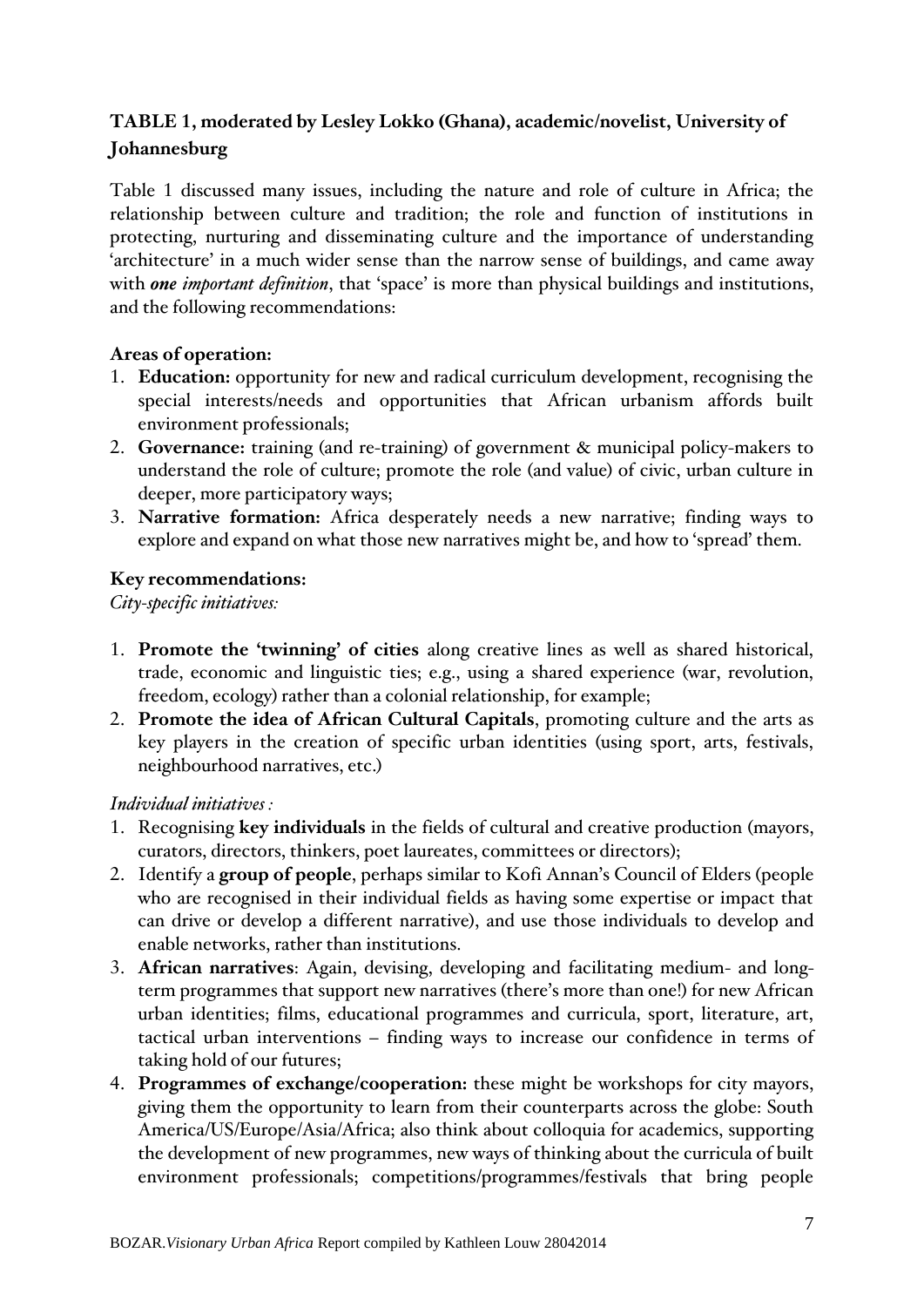together to share experiences, learn from one another and support institutional change; the development of *a culture of* cities, not just *cities of culture*: think about a long-term project that asks us to re-think what the basic terms we use actually mean in African languages/contexts – 'public', 'private', 'civic', and so on.

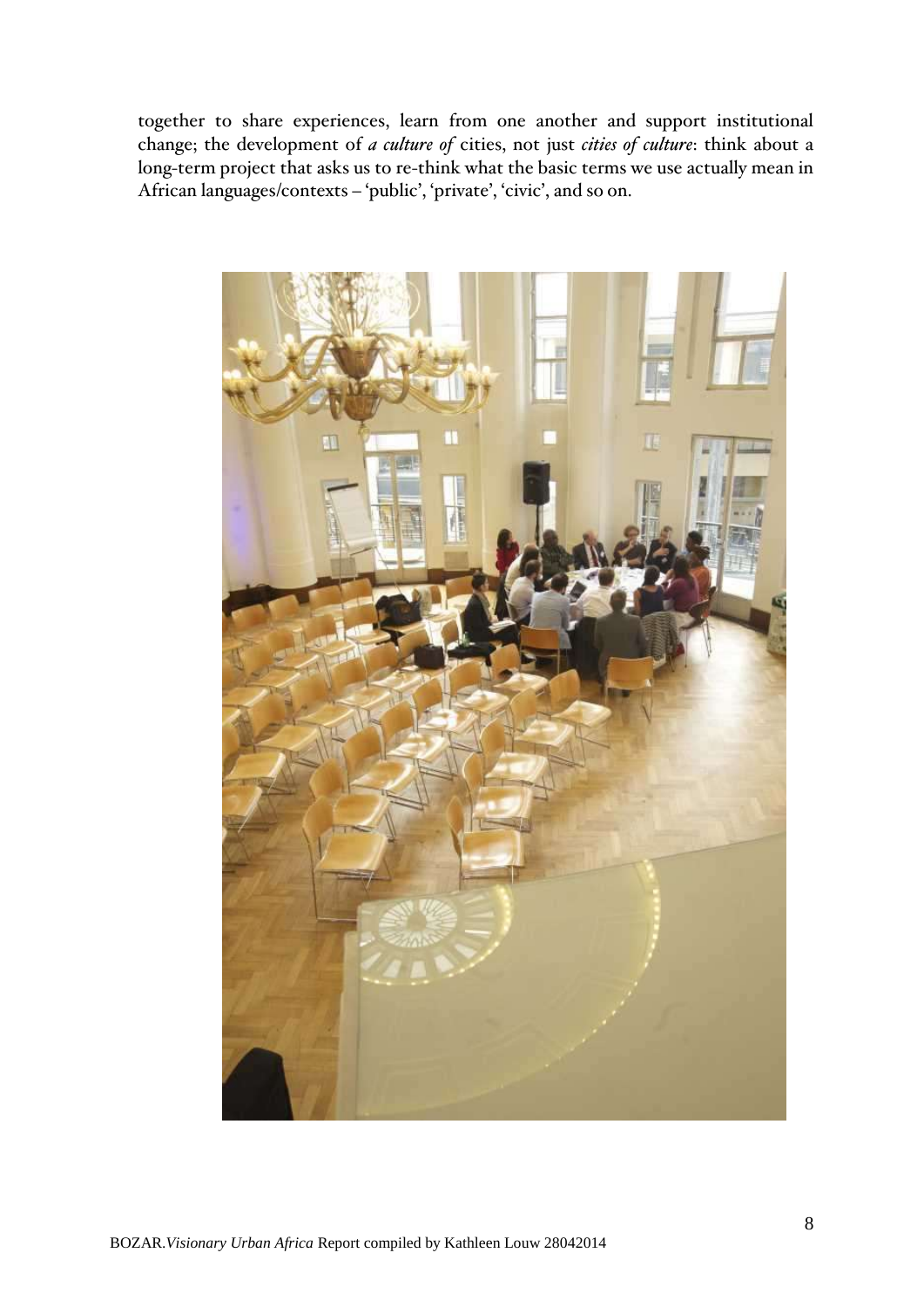### **TABLE 2, moderated by Joe Osae Addo (Ghana), architect, Chairman, ArchiAfrika**

### **1. Connectivity & Technology:**

Reinforce the connectivity through documentation: case studies, open portal for data on urbanization in Africa, platform of information for authorities, urban planners, citizens, youth-to-youth exchanges.

We need to zoom over in 10 years and capitalize on new cognitive computing technologies and youth, to create a real-time mirror of African cities that resides on mobile phone for access & exchange for all

We need to tap into the agility and resourcefulness of the local youth.

Example: mapping of informal settlements.

### **2. Communication:**

Launch clear communication strategy about urban Africa Agenda to raise awareness at all governance levels, and incite local governments to communicate better (Example: communication on climate change).

Translate concepts and models to local cultural contexts (Example: land tenure models).

Architects and design professionals must become relevant through work that people in communities will appreciate and respect

### **3. Local knowledge resources and management:**

Use local architects for urban agenda and spatial planning priorities.

Include artists' knowledge and expertise about cities in the planning processes, from consultation to delivery, giving artists a crucial role in the African urban agenda.

Encourage governments to decentralise governance structures (Example: mayors elected and not appointed by president) and manage their own resources.

#### **4. Platform:**

Establish a platform/lobby group of architects/artists to lobby for architecture and culture in urban development, strengthen civic networks and self-organized systems in cultural sector, with the aid of above technology portal.

### **5. Focus on the city:**

The EU must recognize the importance of supporting cities, too many EU countries take a rural development approach and fail to understand the importance of creating usable public spaces and funding to slum dweller organisations and other local initiators.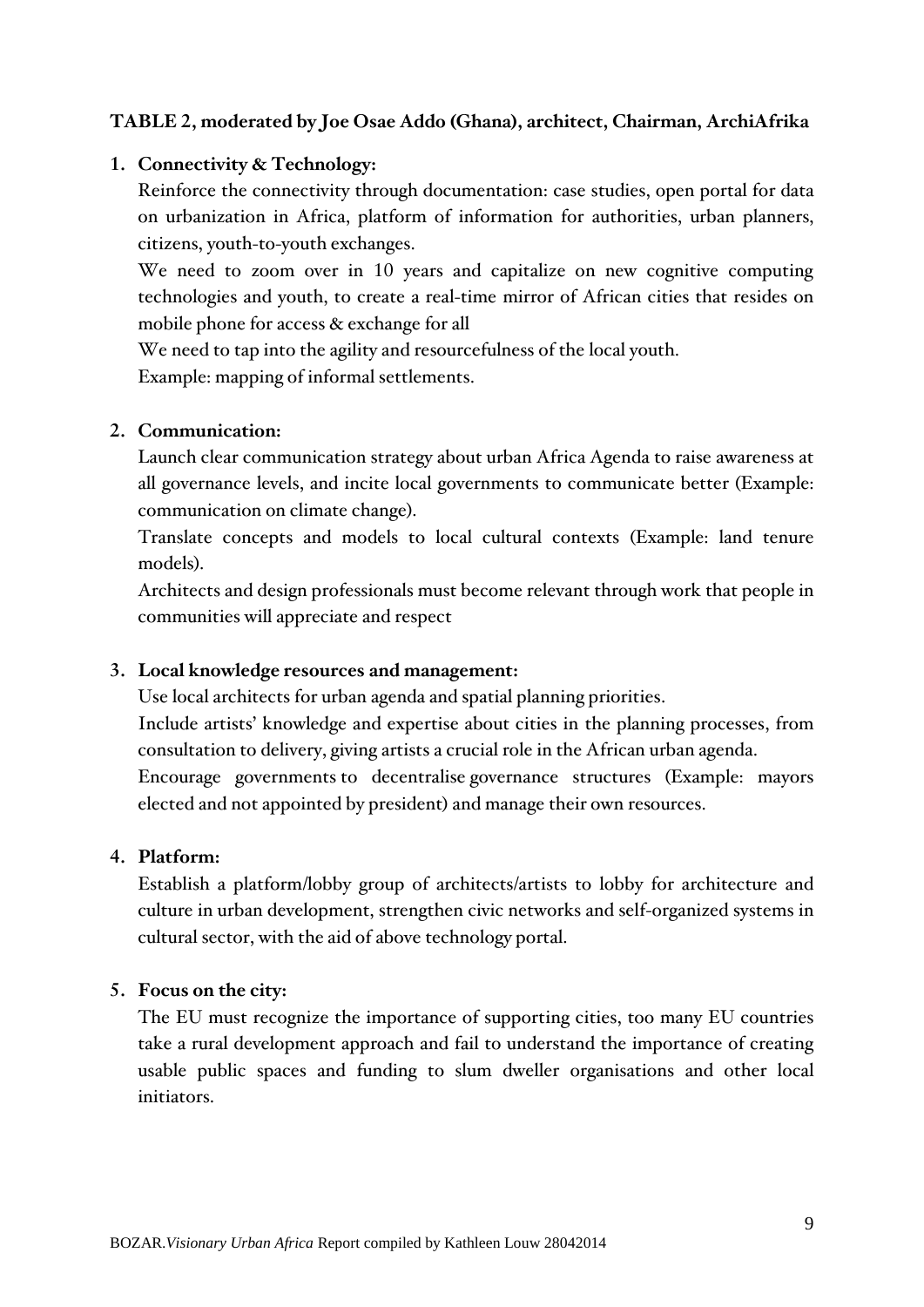## **TABLE 3, moderated by Berend van der Lans (Netherlands), architect, co-founder ArchiAfrika**

- 1. Place urbanization on the agenda of EuropeAid.
- 2. Capture and involve the formal and informal sectors of culture, recognizing them, building on existing entrepreneurship, involving the private sector. Culture is a channel to support citizenship, ownership, belonging, and creates a collective spirit and cohesion. Enforce principles of inclusiveness in urban planning.
- 1. Create an educational network on the continent that connects the disciplines (architecture, urban planning, arts, and beyond) that make the urban: we need creative cross-disciplinary thinking in understanding and creating the urban future. Such network should encourage assessments of current inclusive initiatives and map them, and the same for the impact on citizenship and the economy.
- 3. Broaden policy documents on architecture and urban development so that they include cultural values and local human development.
- 4. Establish programs for public space (for democracy). Public space in Africa is continuously negotiated by its users and has its own assets and quality. Africa can export its expertise of public spaces.

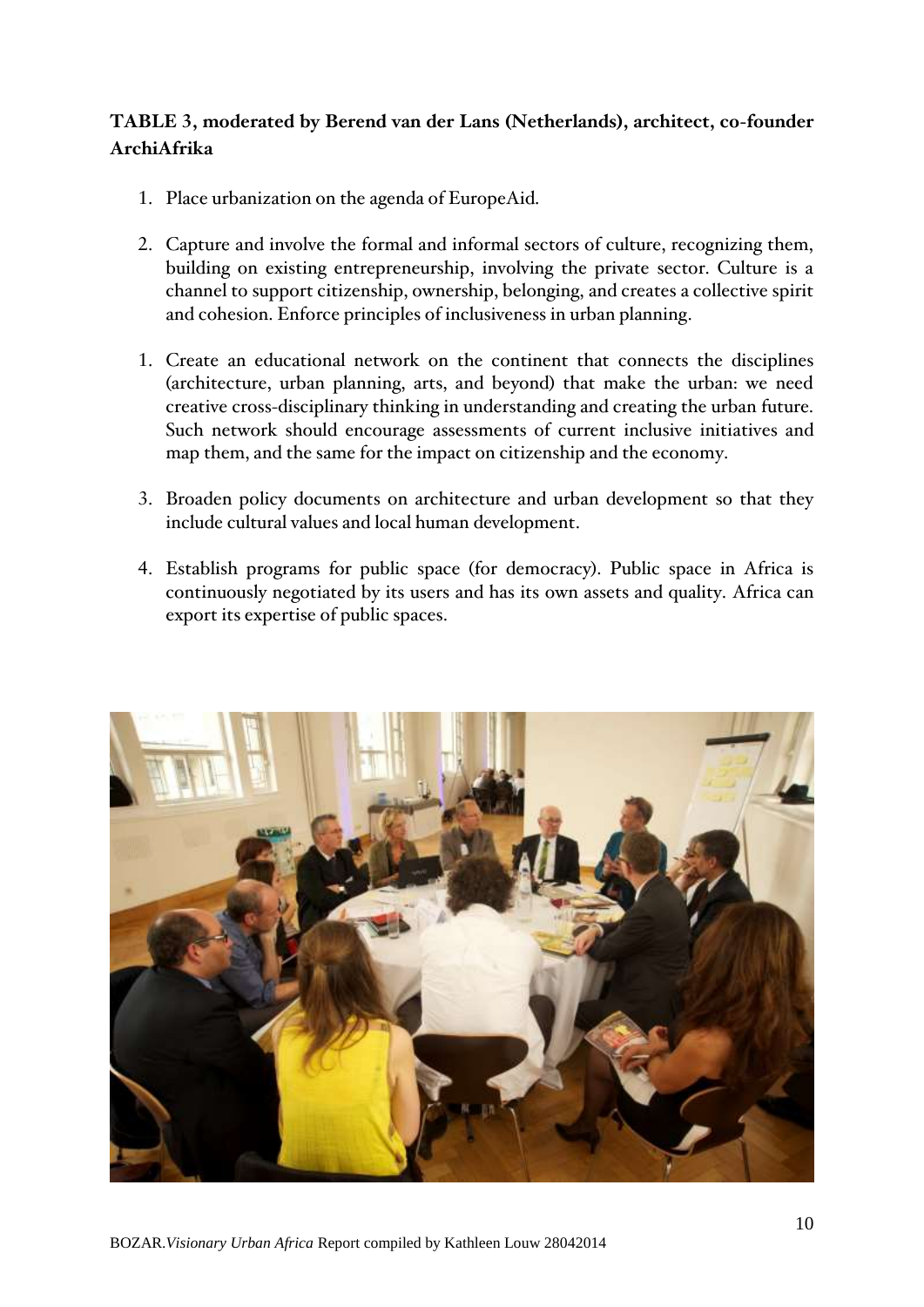### **TABLE 4, moderated by Sylvain Haon (France), director, POLISnetwork (Eu)**

### **1. Support of urban-appropriate governance :**

Condition funding of urban projects to good governance.

Encourage governance which empowers people in the decision-making process, supports decisions at the local level, and provides proper timing for planning and decision making, and give priority to projects that engage local actors, artist and companies, and promote the use of local knowledge systems. Support dialogue / exchange / mutual learning between African and European cities.

### **2. Support of Education :**

Need for own programmes on urban issues and urban development, with more local references (materials, projects).

Need for connectivity, to enable the distribution and exchange of information for education, and to enable African research – knowledge centres – to play a social and cultural role.

#### **3. Integration of culture and diversity :**

Include the urban question as a main theme of the EU/Africa partnership, with systematic references to culture.

Include a cultural dimension in the revision of the Millennium Development Goals, as announced in the Huangzhou declaration.

Accept, recognize and work with diversity, especially when it comes to African cities.

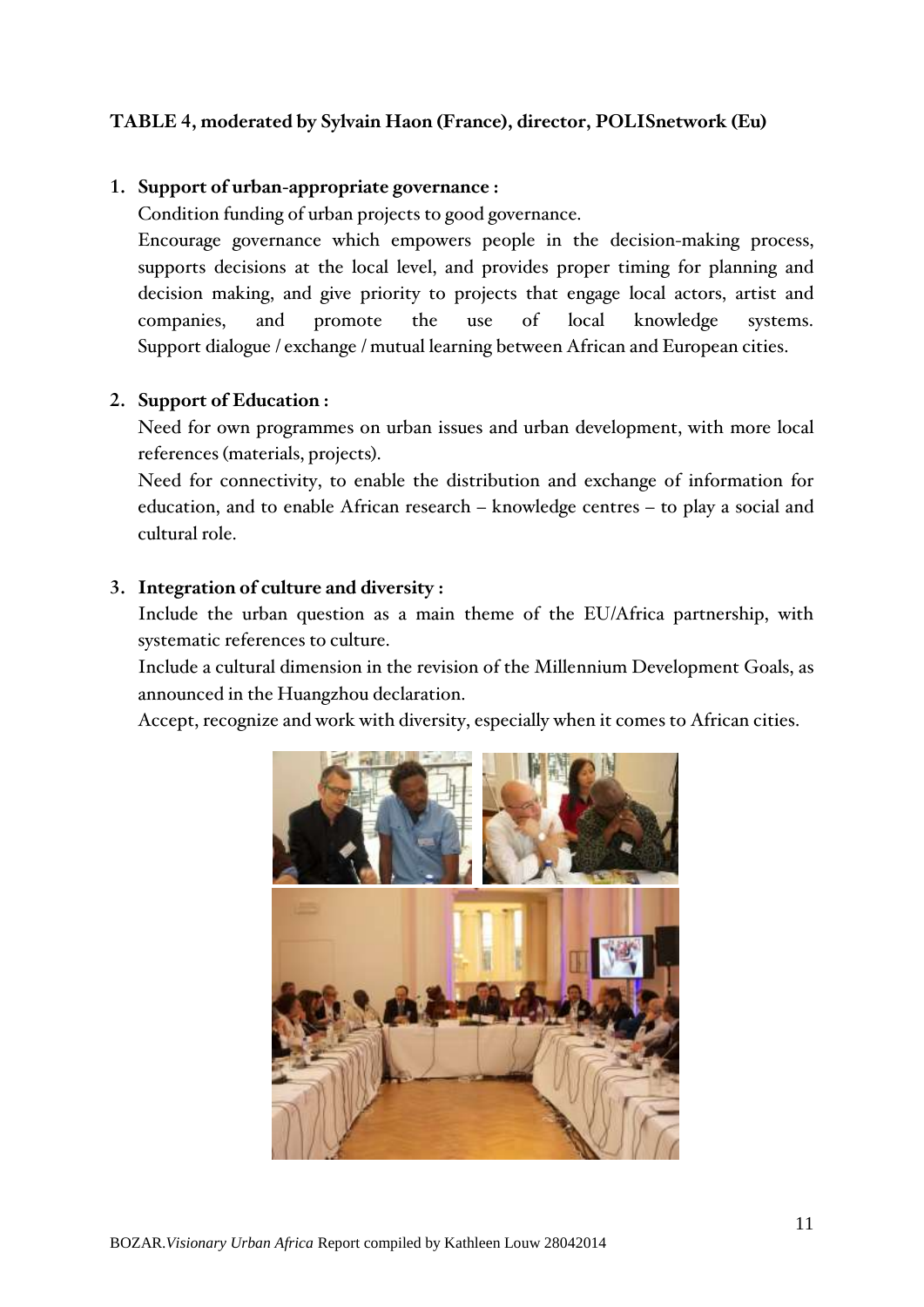## **6. Recommendations to the European Commission**

Lesley Lokko and Olafur Eliason presented on behalf of the group the main recommendations emerging from the roundtable discussions to President Barroso.

- **1. Create data management tool to connect spatial professionals to share information about data, case studies, best practices, among cultural and architectural networks and authorities.**
- **2. Initiate programmes for the support and development of cultural and people-oriented public spaces in cities, in order to generate diversified civic activity.**
- **3. Support advocacy and lobbying groups for cultural stamina, this starts with putting inclusive urbanization on the agenda of EuropeAid.**
- **4. Fund and support capacity-building among spatial practitioners, in collaboration with the private sector.**
- **5. Fund and support educational exchange and curriculum development that better serve the needs and aspirations of urban Africa.**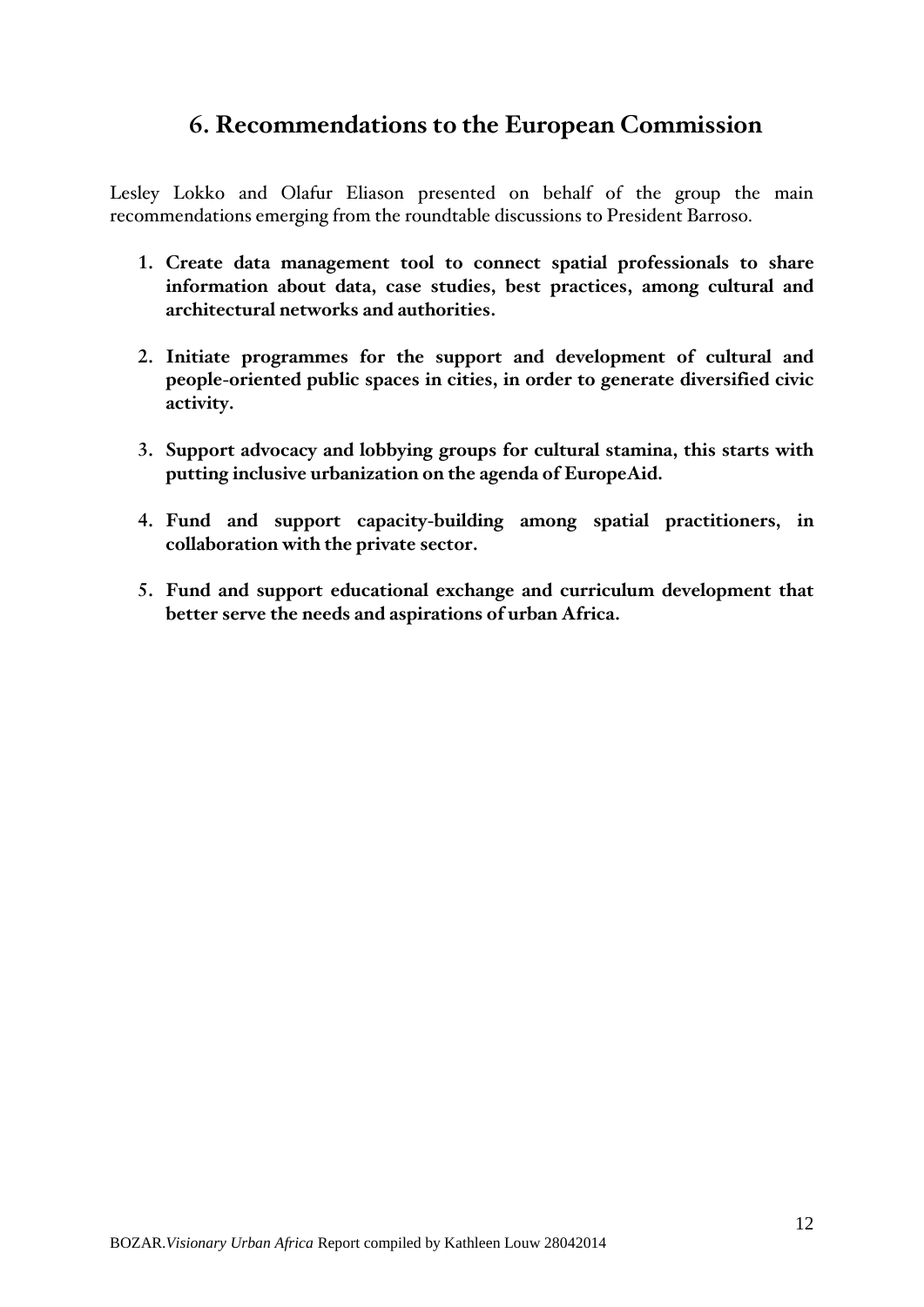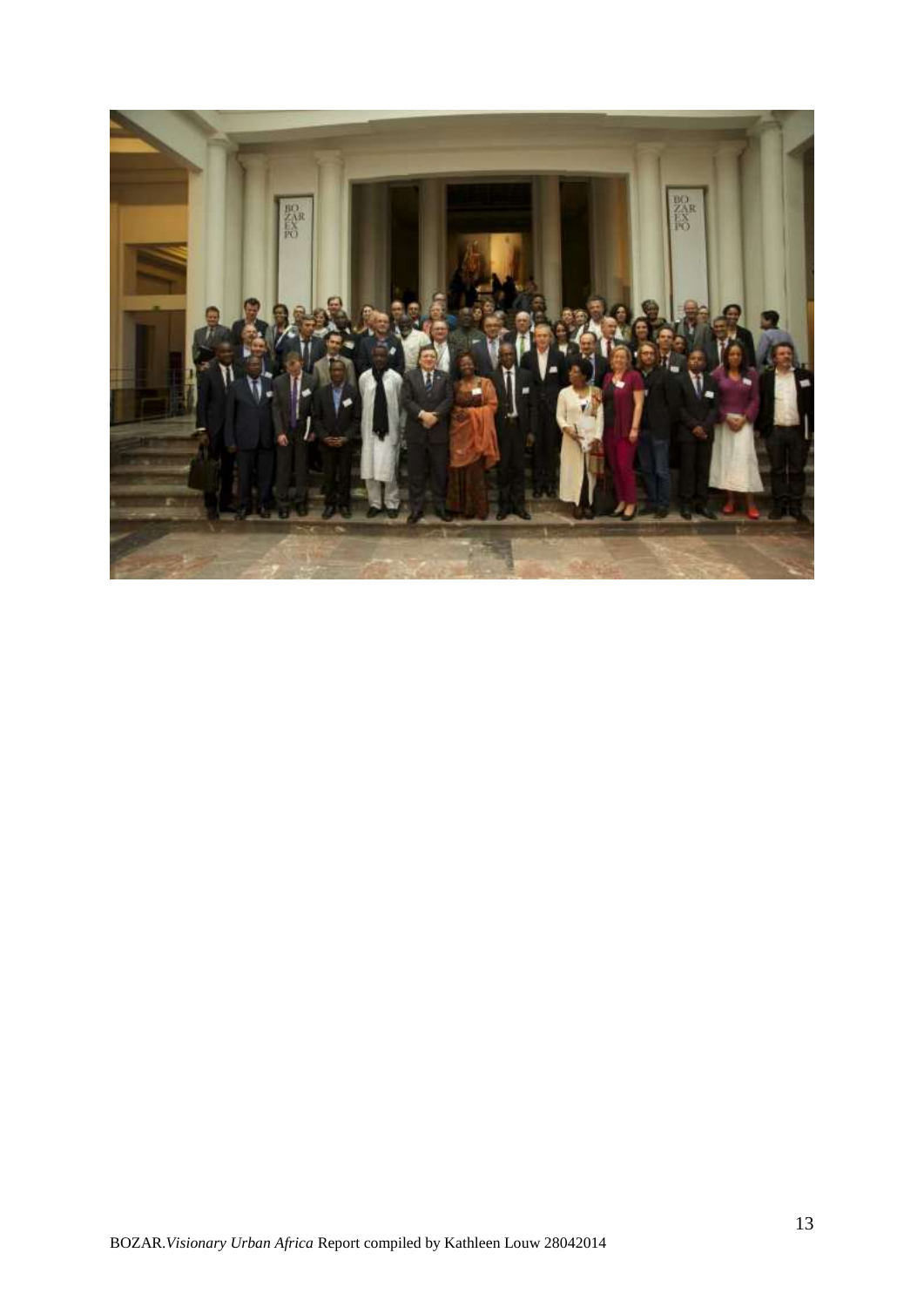# **ANNEX 1:**

# **TABLE DISCUSSION NOTES**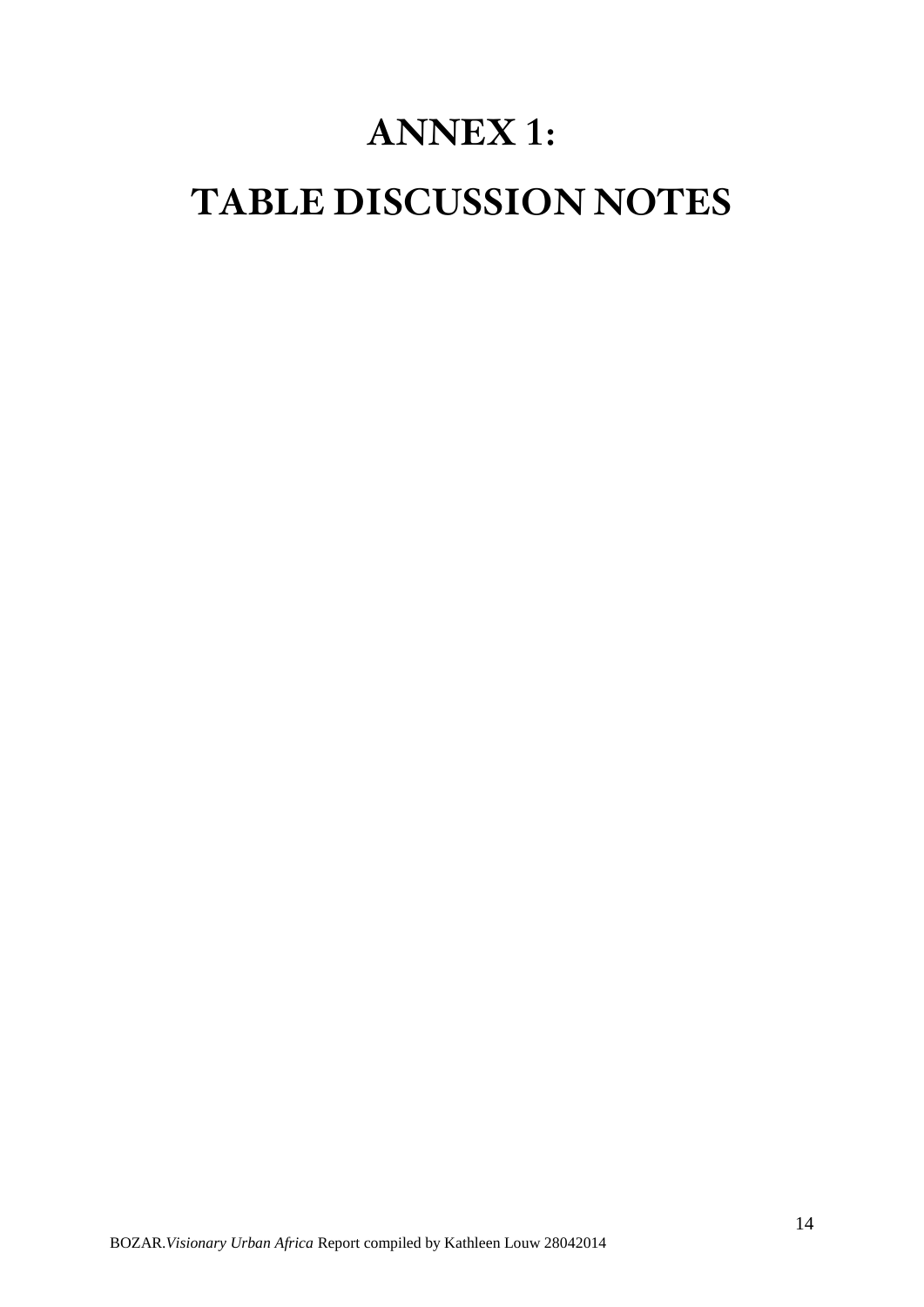## **Table 1 DISCUSSION:**

SPACE:

| Lokko (LL):    | Important to remember that architecture is much more than<br>just the edifice or building. Contemporary architects look at<br>'space' in a much wider sense, even if this is relatively new way of<br>looking at architecture in Africa.                                                                                                                                                            |
|----------------|-----------------------------------------------------------------------------------------------------------------------------------------------------------------------------------------------------------------------------------------------------------------------------------------------------------------------------------------------------------------------------------------------------|
| Yunusa (MY):   | We need to look at the question of space in Africa. Nobody<br>owns the space in Africa. We don't value the space outside our<br>homes.                                                                                                                                                                                                                                                              |
| Lagae $(JL)$ : | How do you implement urban policies than do not suffocate<br>spaces?                                                                                                                                                                                                                                                                                                                                |
| Goossens (JG): | We see that in many African urban environments. The real<br>motors of artistic and cultural creativity are informal spaces, the<br>grey zones with artistes, but they are being suffocated, being<br>taken over by churches, companies, etc., there is lack of space.<br>There is no reflection of how important these informal spaces<br>are, nor is there any protection around those grey zones. |
| Lawson (TL):   | We need to look at the question of government's relation with<br>culture. Do they see culture as capital? Space is expensive. We<br>don't have available space right now. There is no revenue from<br>culture right now.                                                                                                                                                                            |
| LL:            | We also need institutions that will confer value on these cultural<br>spaces. Of course there are limitations and problems, but it's<br>important to project the idea that culture also emerges out of<br>the informal, vibrant creativity that we're talking about.                                                                                                                                |
| Moila (MM):    | You can make public space out of relation between public and<br>arts.                                                                                                                                                                                                                                                                                                                               |
| LL:            | We should be careful with the terms we use, 'public', 'art', etc.<br>There's an assumption that the terms are universal, when in fact<br>they're not. We talk about the crucial spatial difference between<br>'public' and 'private' but in most African contexts, these are<br>highly complex terms.                                                                                               |
| Gryseels (GG): | We must also remember that 34 of Africans in cities live in<br>shantytowns (slums).                                                                                                                                                                                                                                                                                                                 |
| LL:            | But how do we bring value to the idea that space is a cultural<br>resource?                                                                                                                                                                                                                                                                                                                         |
| MY:            | Look at examples in Nairobi: public space there is crucial for<br>people; those spaces in the city are spaces of identity, conflict<br>solving, community-building, but government there is 'far' from                                                                                                                                                                                              |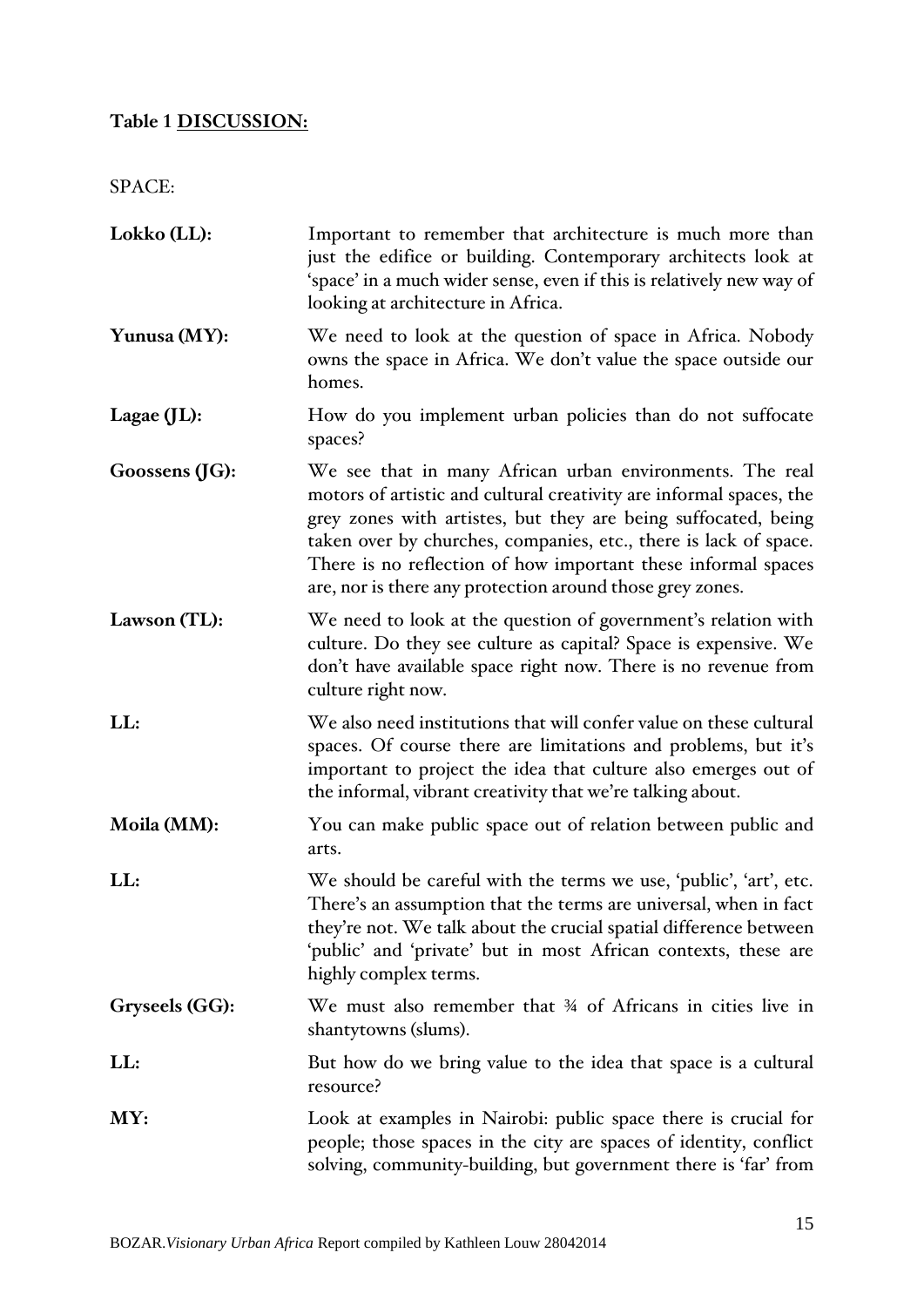|                | it. 'Planning starts with space': we need to plan space first, and<br>we need to tell decision-makers that space must be planned, not<br>simply a by-product of left-over areas of the city.                                                                                                                                                                                                                                        |
|----------------|-------------------------------------------------------------------------------------------------------------------------------------------------------------------------------------------------------------------------------------------------------------------------------------------------------------------------------------------------------------------------------------------------------------------------------------|
| JL:            | Planning needs interdisicplinarity.                                                                                                                                                                                                                                                                                                                                                                                                 |
| MM:            | In African cities, we have many examples of urban space-<br>planning that are just empty, abandoned.                                                                                                                                                                                                                                                                                                                                |
| TL:            | In Lagos, we have the example of slums which are also active<br>centres of the artistic community. We should rather think about<br>how we identify strengths in existing communities, rather than<br>building or planning new ones.                                                                                                                                                                                                 |
| LL:            | How do we encourage architects, planners, urbanists to think<br>outside of the box. Particularly in Africa, those curricula are very<br>narrow.                                                                                                                                                                                                                                                                                     |
| JG:            | At a certain point, even informal projects need external<br>stimulation or framework. In Kinshasa, we simply needed a<br>screen and a projector, but still we had to think about how to<br>provide those things.                                                                                                                                                                                                                    |
| Other comment: | Trying to change the narrative, also for foundations, and in the<br>field of African philanthropy. There's a need to provide enabling<br>conditions for communities: this, in turn, requires policy<br>recognition from governments, etc. How to further facilitate<br>that with other sectors such as urban planners, etc.                                                                                                         |
| LL:            | One key difficulty is of how to widen our narrow approach to<br>cities.                                                                                                                                                                                                                                                                                                                                                             |
| TL:            | Looking at Nigeria, major unemployment problem. We need to<br>get their talents recognized, give them spaces for expression.                                                                                                                                                                                                                                                                                                        |
| MY:            | We see such a gap between 'the people'/government: we as<br>technicians must break the gap. Need to increase dialogue<br>between two sides: people/government.                                                                                                                                                                                                                                                                      |
| LL:            | See that as related to concept of leadership: how does culture<br>heal that rift between government and people. How can we<br>change that relationship, get people to see the relationship<br>differently?                                                                                                                                                                                                                          |
| MY:            | Civil society also needs to stand up. And TRUST is an entity<br>that we need to promote through culture. Another key element<br>is TERROR: terror of the future, lack of resources, etc. Culture<br>can help governments to address these items. Culture can help<br>us to help think of the future without fear. Need to be forward-<br>looking instead of backward-looking. Need culture of respect,<br>towards environment, etc. |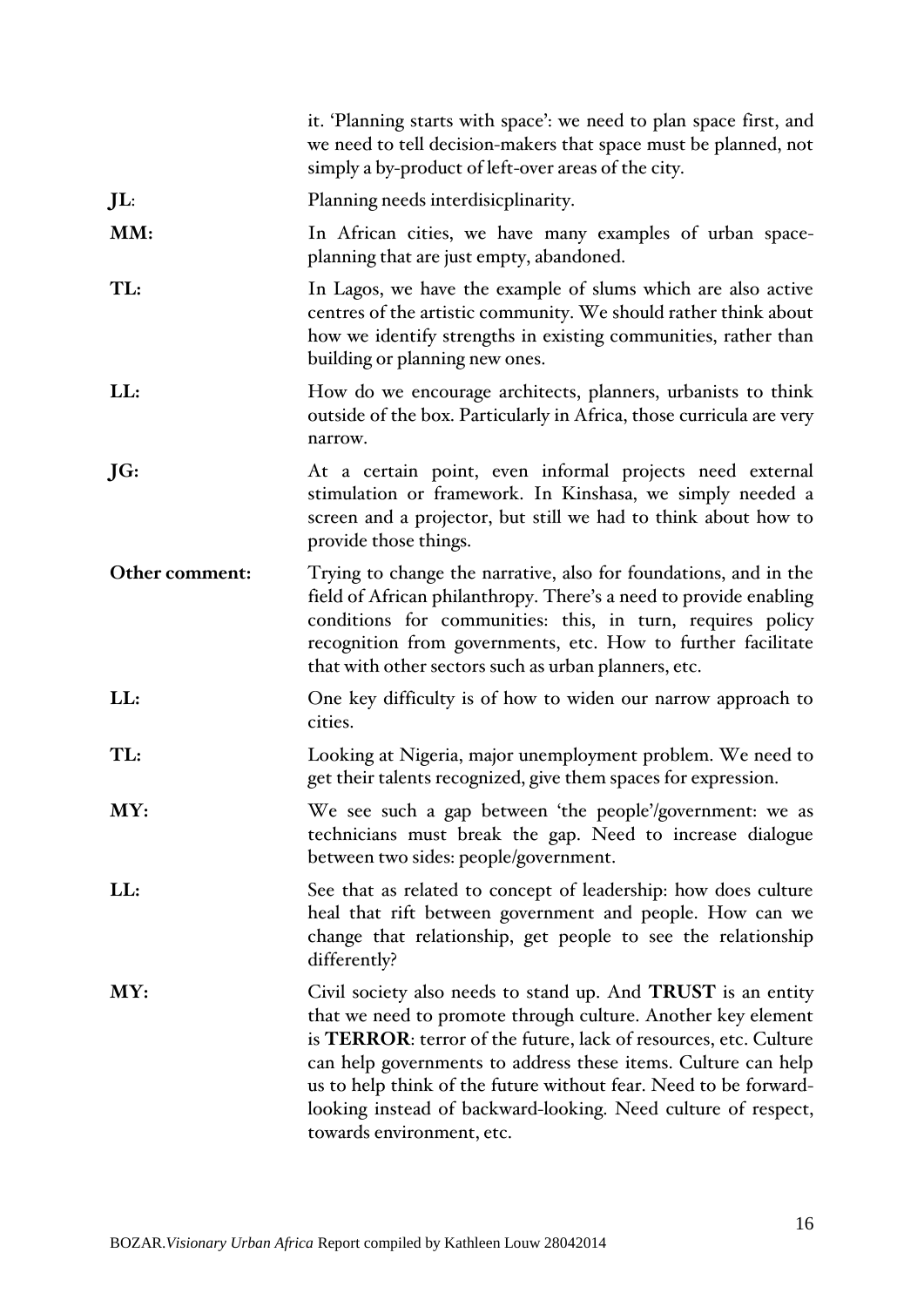| LL:                 | In West, culture is largely seen as dynamic tool. In Africa, we<br>mix up culture and tradition. Tradition, by definition, is static,<br>'the way things used to be.' It comes back to this question of re-<br>branding culture. How can we explain culture in a way that we<br>see it differently? How might a new partnership with Europe<br>help us rethink how we consider culture? Need for new narrative<br>to emerge in Africa!           |
|---------------------|--------------------------------------------------------------------------------------------------------------------------------------------------------------------------------------------------------------------------------------------------------------------------------------------------------------------------------------------------------------------------------------------------------------------------------------------------|
| <b>Proposition:</b> | Think about fellowships, study visits with different groups of<br>people: citizens, artistes, local policy makers. Partnerships across<br>different regions. Europe (EU) can help with that. Pan-African<br>facilitating processes; new forms of learning, involving<br>individuals in different communities. Create<br>networks.<br>Examples: South America, the Abima Foundation: many civic<br>initiatives in that region. To connect people. |
| JL:                 | But question is, how do you bring it to the institutional level?                                                                                                                                                                                                                                                                                                                                                                                 |
| MY:                 | Culture of governance, need a culture of inclusion, participatory,<br>access, access to information. Governance is crucial and culture<br>can contribute to this challenge. Need to change culture of<br>governance in Africa. Government needs to understand art as a<br>product, but also as process.                                                                                                                                          |
| LL:                 | Concerning this notion of individuals: who would those key<br>individuals be?                                                                                                                                                                                                                                                                                                                                                                    |
| TL:                 | In Nigeria, the traditional village square was historically a place<br>of gathering, market place, for festivals, public space for<br>interactions, play, sports. There was one in every village.                                                                                                                                                                                                                                                |
| LL:                 | Looking at the African concept of the village square: is this<br>something that could be duplicated in our cities?                                                                                                                                                                                                                                                                                                                               |
| TL:                 | The question is: who is listening? And what do they do with<br>what they're seeing. Need for continued conversation with<br>people.                                                                                                                                                                                                                                                                                                              |
| Baloji (SB):        | Le probleme est, comment on definit l'art et comment on lui<br>donne sa place. Au temps de Mobutu, l'art était juste une<br>technique, un métier, but no conceptual approach.                                                                                                                                                                                                                                                                    |
| LL:                 | We need to think about education, if we think about that<br>perspective.                                                                                                                                                                                                                                                                                                                                                                         |
| JL:                 | It's important that one of the target audience also are schools.                                                                                                                                                                                                                                                                                                                                                                                 |
| LL:                 | Yes, not only education process, but also re-education process.<br>If we think about something like European capitals for culture,<br>how can one use opportunities like that? How to create<br>collaborative spaces like that in Africa? Maybe think about Kofi                                                                                                                                                                                 |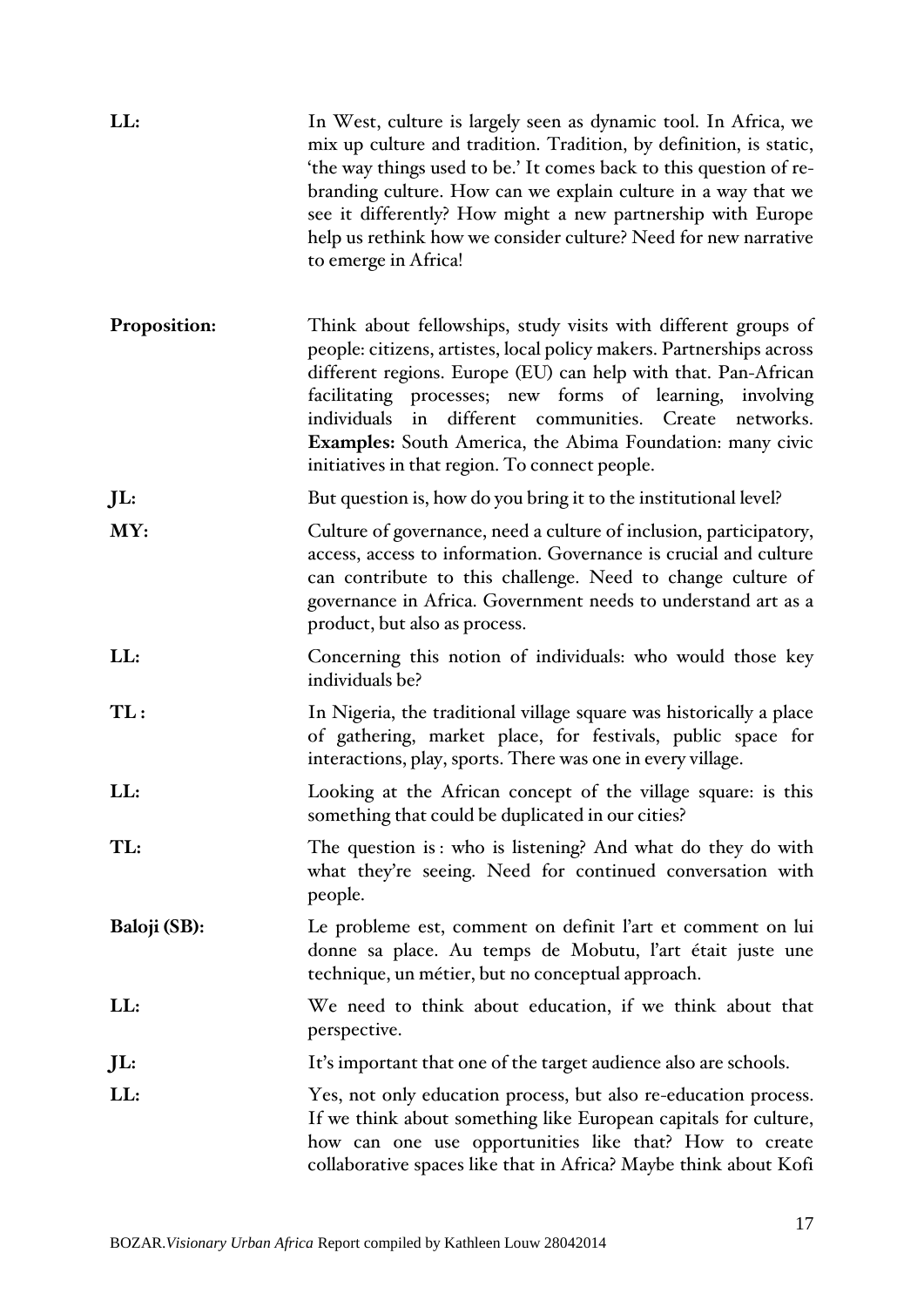|                | Annan's idea of an institution that former presidents could lend<br>support to: Institute of African Cities? |
|----------------|--------------------------------------------------------------------------------------------------------------|
| $\mathbf{IG:}$ | The question is always to bring people out at the forefront,<br>rather than institutions.                    |

### **KEY IDEAS:**

- **Decentralisation**
- Image: e.g., Kigali is the 'Singapore of Africa' (image-building) but what does it actually mean?
- Cartography: map slums, but need to give people their own voice.
- Urban liberation: let people create their own spaces
- New narratives: EU funding program (bring people together to write it)
- Rural people: their vision on the city is influenced by Nollywood video industry: real lack of understanding of what the city really is or what it's really like. Perhaps to work with filmmakers, storytellers, people with 'other' narratives on the city.
- Translators: You need a person to translate projects to the government
- Skills of people engagement: can be trained at government level
- Individuals need to learn from communities, but then to give them the skills (how budgets work, for example. New sets of skills. Mustn't think in terms of a new profession: we don't need new consultants!)
- Site-specific work: Capital City? Secondary cities? Slum? Informal settlements?
- Cross-disciplinary work.
- Abandoned public spaces: use them!
- Musicians do the same thing as sports people: move people!
- Ministers of culture: Their priority is always a new 'museum' (building), but then there is the question of who is going to maintain? What is the collection?
- Individuals: EU could help strengthen key people to understand the role of 'culture' and involve people in their own societies. Because culture is not yet a priority in government programs. Mostly it does not exist. In Europe there is an understanding that culture is a player. And even now, in Europe the discussion on culture used to be at a national level but it is increasingly a municipal issue and responsibility. In Africa it is still addressed at the national level.
- Importance of grass roots, informal, what is owned by the people.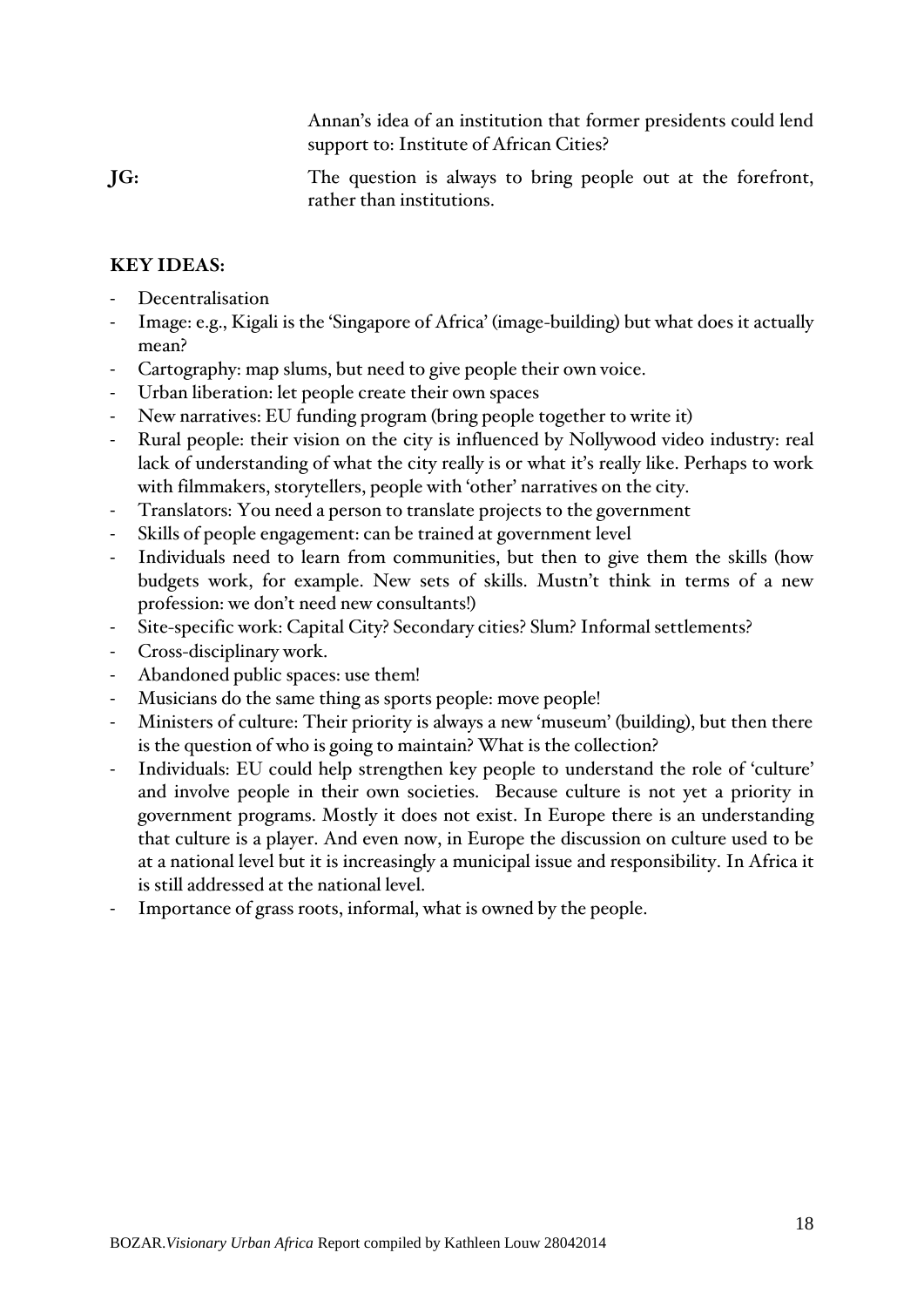### **Table 2** DISCUSSION:

What are your three solutions, big picture ideas to answer the questions?

- 1. Documentation: case studies, platform of information for authorities, urban planners, citizens, … youth to youth exchanges
- 2. Clear communication strategy about urban Africa Agenda to raise awareness on all governance levels and incentives to local governments to communicate better
- 3. Use of local architects: Platform/lobby group of architects to lobby for architecture.

| Addo:     | Culture and urban spaces go together.<br>Culture and new technologies.<br>Art in urban spaces.                                                                                                                                    |
|-----------|-----------------------------------------------------------------------------------------------------------------------------------------------------------------------------------------------------------------------------------|
|           | Access on energy infrastructure: using culture as a bottom up approach for<br>access to energy.                                                                                                                                   |
|           | Need for new development in cultural policies: special programme for cities'<br>policies, in some cities (ougadougou,) preservation of cultural landscape.<br>How to create for music festivals, how to preserve urban landscape. |
|           | New narrative for Africa.                                                                                                                                                                                                         |
|           | We need to be part of new approaches in Africa. There are a lot of things<br>happening in Africa.                                                                                                                                 |
|           | Question 1: Culture $\rightarrow$ social cohesion and inclusiveness                                                                                                                                                               |
| Eliasson: | A few things have been established: local is a resource, era of master-                                                                                                                                                           |
|           | planning has ended some time ago.                                                                                                                                                                                                 |
|           | Successful approach is a bottom up approach.                                                                                                                                                                                      |
|           | Periurban activity, informal architecture, slums - is a resource.                                                                                                                                                                 |
|           | Would that disappear the larger eco would collapse.                                                                                                                                                                               |
|           | What are the models to give the local a resource from which it can build<br>itself.                                                                                                                                               |
| Baskian:  | Not see places as problems but as dynamic places.                                                                                                                                                                                 |
|           | Transformation of prison into local court in SA                                                                                                                                                                                   |
| XX:       | In Mozambique, we do not have the same situation                                                                                                                                                                                  |
|           | Public spaces in many places are dominated by big statues. Public spaces                                                                                                                                                          |
|           | have been captured as a political space, as opposed to places for                                                                                                                                                                 |
|           | people. Need to create public spaces in a different way.                                                                                                                                                                          |
| Fall:     | Transformation of city of Dakar- struck by people from countryside in the<br>80s with economic crisis, rural exodus, city becomes new Babylon. Old<br>citizens started to talk about us and them: rural culture vs urban culture. |
|           | Public space belongs to everybody but also to nobody that is why I can                                                                                                                                                            |
|           | occupy it. Informal economy becomes a rule in streets and public space.                                                                                                                                                           |
|           | Public space became market space vs. space of leisure. At that time it                                                                                                                                                            |
|           | became a space of conflict. It has to do with how to make people come                                                                                                                                                             |
|           | into a space, two different layers of formal and informal, informal took it                                                                                                                                                       |
|           | over. Idea is to say to politicians: hold on, people are occupying these                                                                                                                                                          |
|           | spaces, provide service of commercial space for people.                                                                                                                                                                           |
| Eliasson: | How can EU contribute without being clumsy.                                                                                                                                                                                       |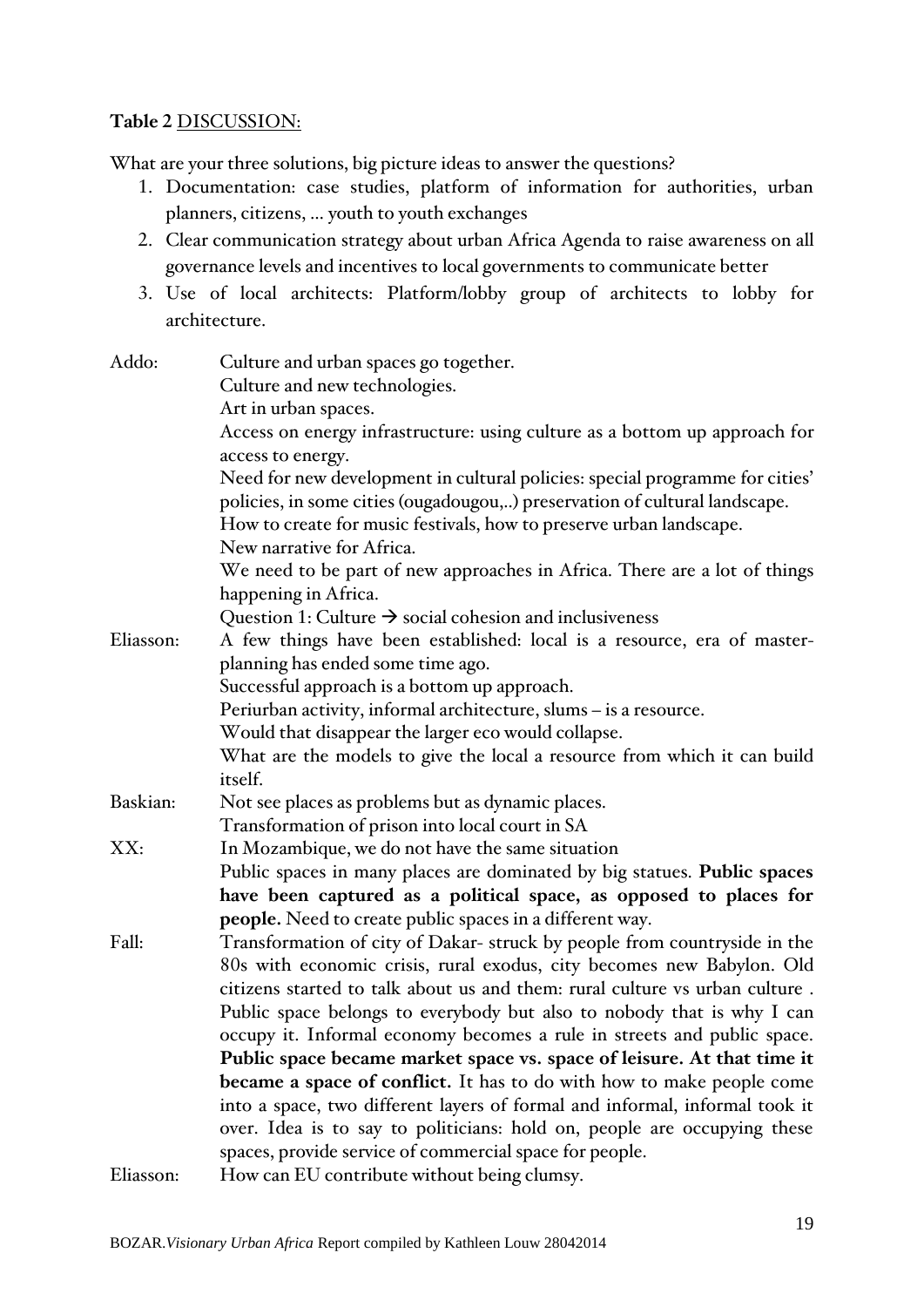- Eliasson: Concrete suggestion: **open data portal for African cities** (200mio) to be focused on when cities are coming online. No knowledge about how cities function, as no web platform. Need enough resources to negotiate with telcos. Need for statistics.
- Derakhshani: Importance of translation, we all speak in our minds. Words mean different things to different people. Greco-romain attitude of logic is transmitted in dominant languages. People in countries are trying now, new generations, to use new words. Same tools that work in Europe will not work in other places. How to help to translate better the realities of local people. People who are specialists can talk to each other. Use international force to make people understand each other.

How are we dealing with urban problems in Africa? They are urban problems as elsewhere. Most African cities are made of small villages. No mixture between them. It is not the same slums as in other parts of the world. Dialogue is needed. How to bring the notion of reorganization of our thinking into the debate, and the meaning of "city".

- Juma: We need to understand the transformation of cities in Africa. Study best practices. Some cities are good example of upgrade of slums, integration of culture.
- Antonia: Planning is the tool. Need to take into consideration the organic way of development of African cities. We need data to do that, but not only. **We need data for land planning**, to transform rural to urban, to overcome dichotomy between the two.
- XX: It is far too two-dimensional. There are so many things we can't look at cities as a map only. Need to consider other elements. UN-Habitat has been doing maps for years.
- Addo: The problem is that the locals cannot find the data, there is not one place for the data. How can we collect the history.
- Lupu: It is important to see what is the current situation and reasons for this. Cultural spaces in the cities are often respected. Important to look at cooperation side: UNESCO (patrimony, including dances, ceremonies) , why not integrate the spaces of ceremonies, to accept the buildings around. Competition for highest buildings: cultural spaces are disappearing.

Need to respect importance of cultural spaces. Juma: Sustainability and resilience: concepts are very strong for cities, need to

combine the two, because often there is either one or the other.

- Addo: **Need to document case studies of cities who succeed in resilience and sustainability.**
- **N:** City has to adapt to habitants. You cannot start a plan on something which is already in process. There are some data: **idea is to have one platform for everybody, so to make city planners understand how cities function**. Vertical cities vs. horizontal cities.

Derakhshani Cities adapt, mentalities changes. Not convinced by against vertical city.

Kiwewa: **Need for clear communication strategy on urban African agenda**. On all levels: EU, Afirca, national, local etc…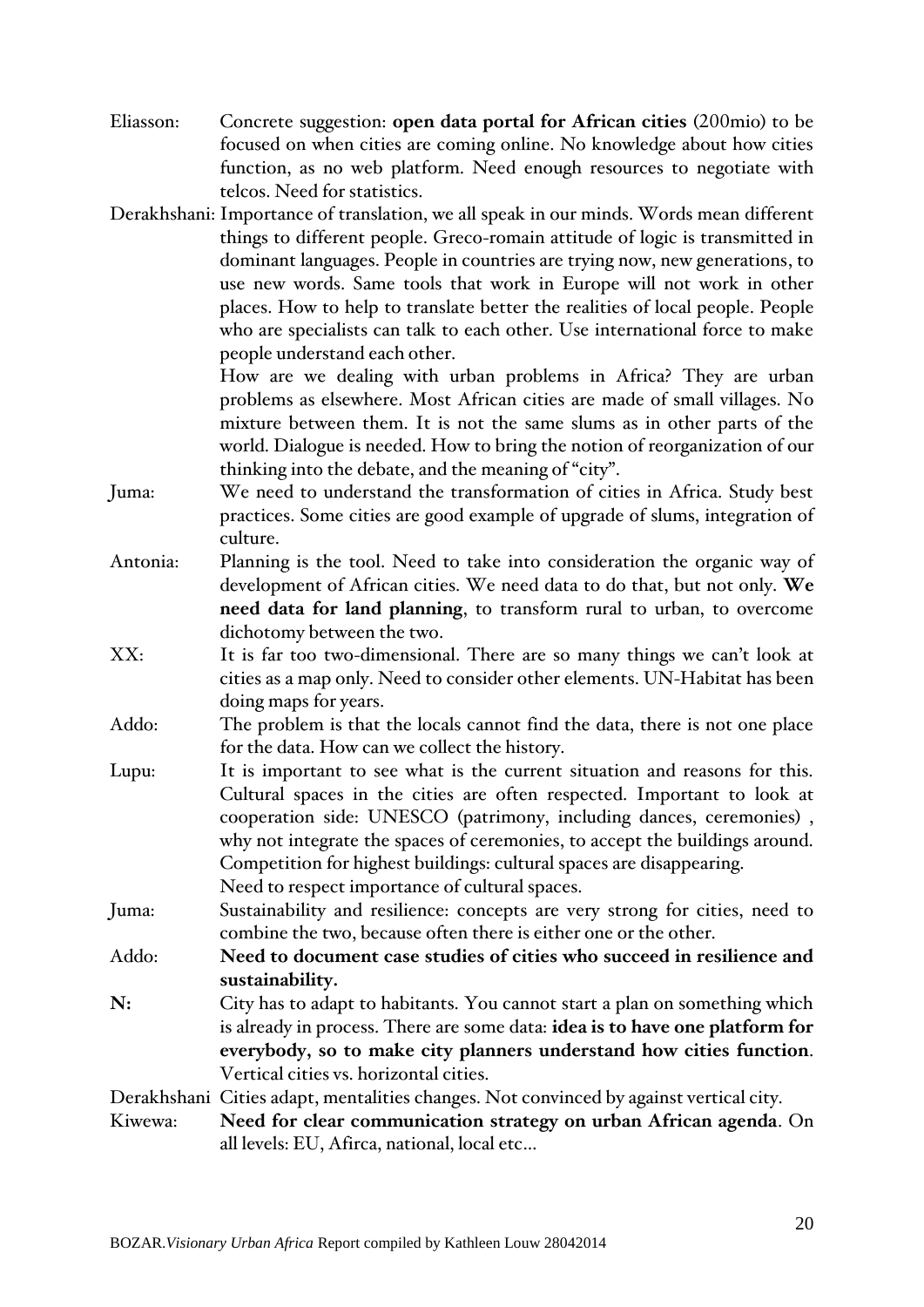|           | Example of one city where clear communication campaign helped to clear<br>public spaces.                                                                                                                                                                                                                                                                                                |
|-----------|-----------------------------------------------------------------------------------------------------------------------------------------------------------------------------------------------------------------------------------------------------------------------------------------------------------------------------------------------------------------------------------------|
|           | Constant dialogue with cities and authorities to ensure that urbanization is<br>put into context.                                                                                                                                                                                                                                                                                       |
| Addo:     | Finding new partners, new voices, is necessary. Often the same institutions<br>work with the same partners, consultants. Need to look for other voices, to                                                                                                                                                                                                                              |
|           | get better communication approaches.                                                                                                                                                                                                                                                                                                                                                    |
| Fischer:  | What about culture sensitive urban planning, what about cultural spaces in<br>urban planning, facilities.                                                                                                                                                                                                                                                                               |
| Addo:     | Need to listen to culture entrepreneurs of Africa. Now we do not have the<br>peoples anymore, who have the ear of politicians, and urban planners.<br>Visionaries do not exist anymore.                                                                                                                                                                                                 |
| Baskian:  | Most interesting thing in Africa is the slum dwellers that have organized<br>across Africa. No one spends money on developing movements, citizens<br>debates, federations. EU could support such movements of slum dwellers.<br>In every slum you have leaders, you have people, it goes better because of<br>local people                                                              |
| Eliasson: | Role of culture has changed since the 60s /70s, UNESCO and UN-Habitat,<br>have been stuck in a particular definition of culture as something that is to<br>protect.                                                                                                                                                                                                                     |
|           | Encourage cultures that are productive, cultures of producing tomorrow.<br>Has to do with informal infrastructures. Culture is a political factor, has<br>been used as such. That is why today culture is seen suspiciously. Lack of<br>culture-focus in some countries, has brought focus on culture as<br>craftsmanship. Cultural idea as activism has disappeared from school in AA. |
| Addo:     | Giving choice of resources, ways of living, what would happen? People today<br>have no choices.                                                                                                                                                                                                                                                                                         |
| Eliasson: | Legal conditions.                                                                                                                                                                                                                                                                                                                                                                       |
| Addo:     | Decentralisation.                                                                                                                                                                                                                                                                                                                                                                       |
| XX:       | Youth unemployment. Interaction of Youth to youth that is where culture<br>happens.                                                                                                                                                                                                                                                                                                     |
| Juma:     | Study the cities where it works.                                                                                                                                                                                                                                                                                                                                                        |
| Fall:     | Put together initiatives on youth                                                                                                                                                                                                                                                                                                                                                       |
| Lupu:     | Need for architects to be inspired by traditional African buildings. These<br>will attract people,                                                                                                                                                                                                                                                                                      |
| Eliasson: | Planners that choose not to work with local architects are those who<br>directly go to investors. China etc. Rural skills are to be found in the rural<br>surroundings.<br>Make governments use local architects                                                                                                                                                                        |
| Addo:     | People need to want architects to do what they want. Few architects do<br>things for the masses.                                                                                                                                                                                                                                                                                        |
| Baskian:  | How can we incite people to build their own houses and use architects.<br>Communities build. If you really want to have interface, and change idea of<br>housing, need to change construction of huge houses.                                                                                                                                                                           |
| Fiaran:   | We are missing the lobbies. We need to find groups that are passionate, to<br>lobby                                                                                                                                                                                                                                                                                                     |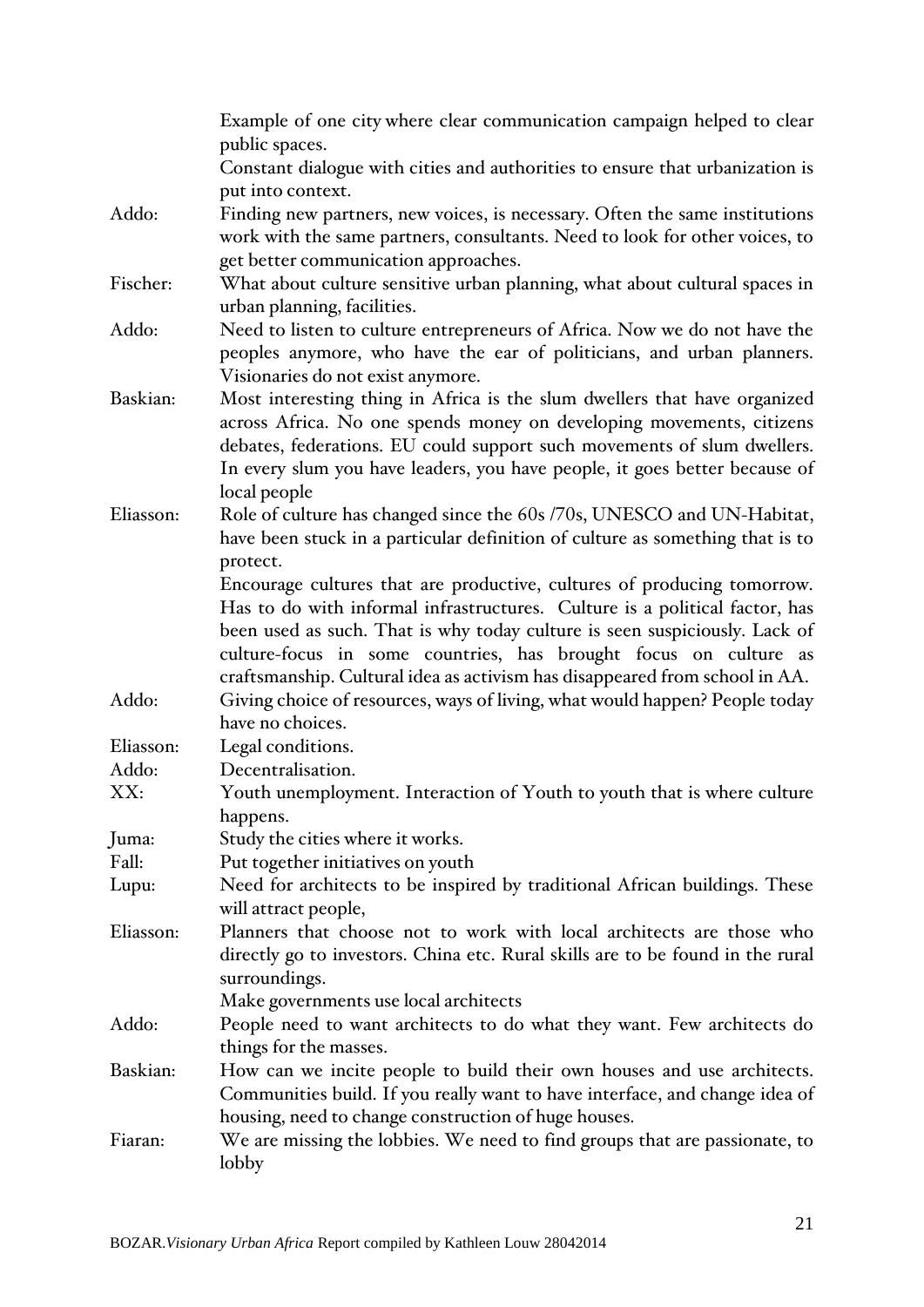Addo: We need to connect, groups are existing. Midheme: Need to exchange, visit each other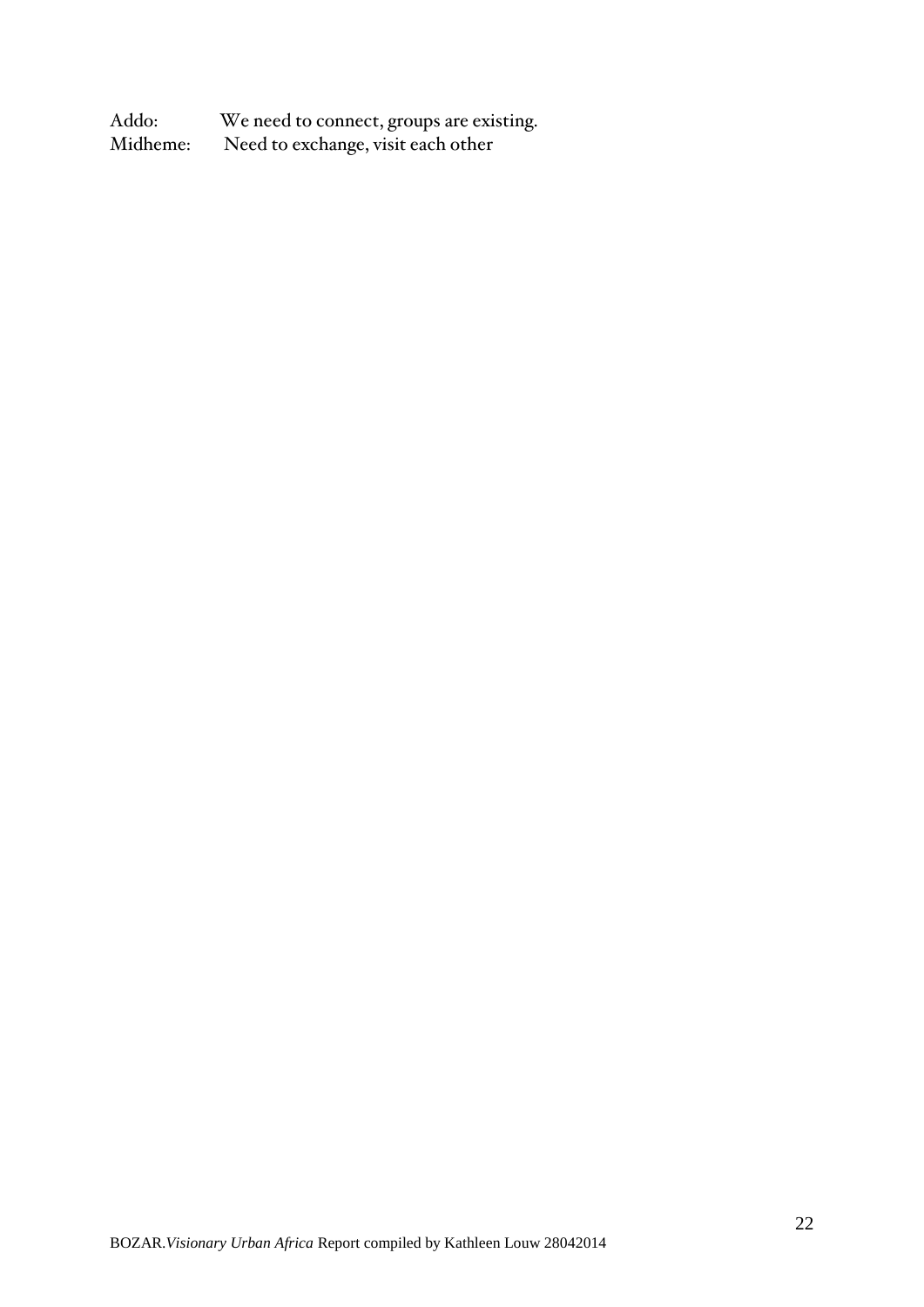### **Table 3 DISCUSSION:**

### **STATEMENTS:**

There is a missing understanding on the part of government to see the power of culture. In part because cultural initiatives often hurdle against a misunderstanding of what culture means. It is not solely about conservation, about preserving the past, or only about the arts.

Culture in Africa is creativity, a way of life, and is very connected to today's world. Museums and festivals often create an image, in which people do not identify. The effect of museums and festivals is limited, since visitors are often foreign. Local people have ideas and are ready to explore, but they need stimuli and support, they need to be heard.

Access to culture is linked to human rights.

Culture and human development are two founding criteria of African Union of Architects. Inclusiveness needs human development. Governments need to understand that including culture leads to better human rights situation.

Public spaces fall under different ownership and uses in different countries. But if this is studied there is a lot of expertise on qualities and assets; which can be put to use elsewhere in the world.

The future for a healthy urban development is in the secondary cities: they need to become centres of more importance, to take the pressure off the current and potential megacities. Secondary cities need to offer economic chances, better education, healthcare etc.

State scale/government scale is important. They need to be receptive to culture. Civil society is second scale.

Architecture is not just a physical development but also the development of an emotional space. That is what creates culture. Culture is diversity (China) Culture is economics (France)

We need an agenda for change: urbanization is taking place as we speak. Governments need to listen to the people and learn from them. This understanding needs to be institutionalized, main-streamed at policy level, and become part of the principles of urban planning. This is the key to sustainability.

Education is very important in this: our universities need to study the successful cases and share this information, among each other and with policy makers and the private sector.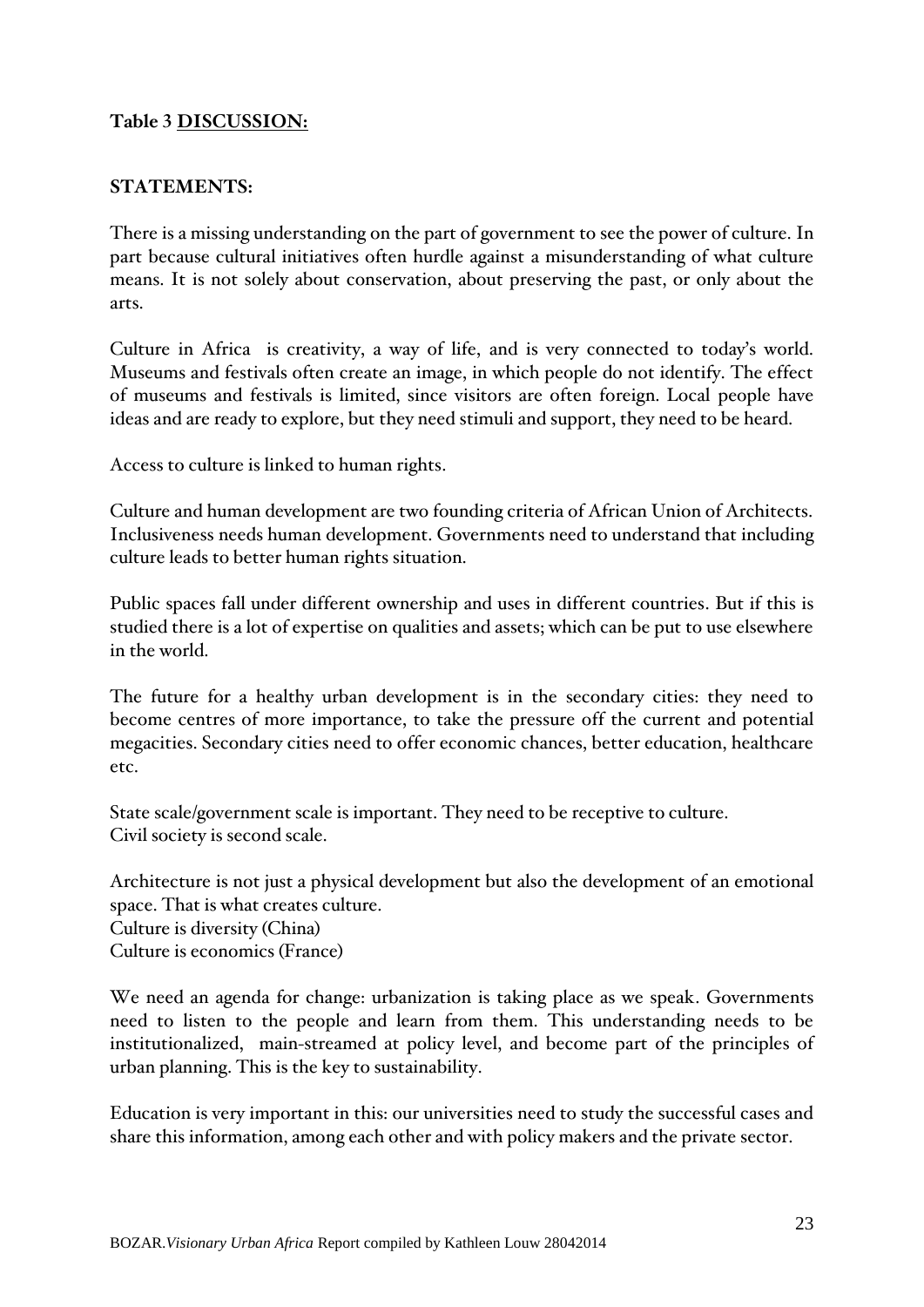### **KEY IDEAS:**

An inventory of ideas was made for proposals to the EU, and this was channeled down towards the 5 recommendations:

- Structure frameworks for exchanges between AU and EU, to generate
	- **Definitions** 
		- Tools
	- Policies
- Train relevant government officials in the context of putting together a framework for cultural preservation.
- Advocate the culture of people who are less visible in the urban environment in order to enhance social inclusion.
- Improve the conditions of abandoned urban spaces in cities through artistic production.
- Analyze the impact (and connection) of culture for urban innovation system. > Mapping
- Formulate a list of 10 urban rights for the arts.
- Undertake inclusive bottom up research before planning.
- Enhance civil society to enable it to express/create/define/propose with professionals, to become a 'force' of proposals.
- Advocate the preparation of national policies on architecture and urban treatment including cultural values. Africa Union of Architects is doing this.
- Link institutions, professionals, civil society.
- Integrate conservation projects aiming at sustainable development, and combine training programmes for the unemployed with conservation of historic buildings.
- Combine spatial planning with urban development planning.
- Balance the national agenda with the need for artistic freedom, cultural creativity and informality. Avoid institutionalizing and formalizing of culture so as not to lose spontaneous creativity.
- Support planning and management of quality urban public spaces that build on / enhance African culture, to promote social cohesion.
- Focus on a small growing scale in parallel to government scale projects. Find gap filling proposals and solutions.
- Promote the African capital of culture.
- Advisor to President of the European Commission on urbanization and culture in Africa.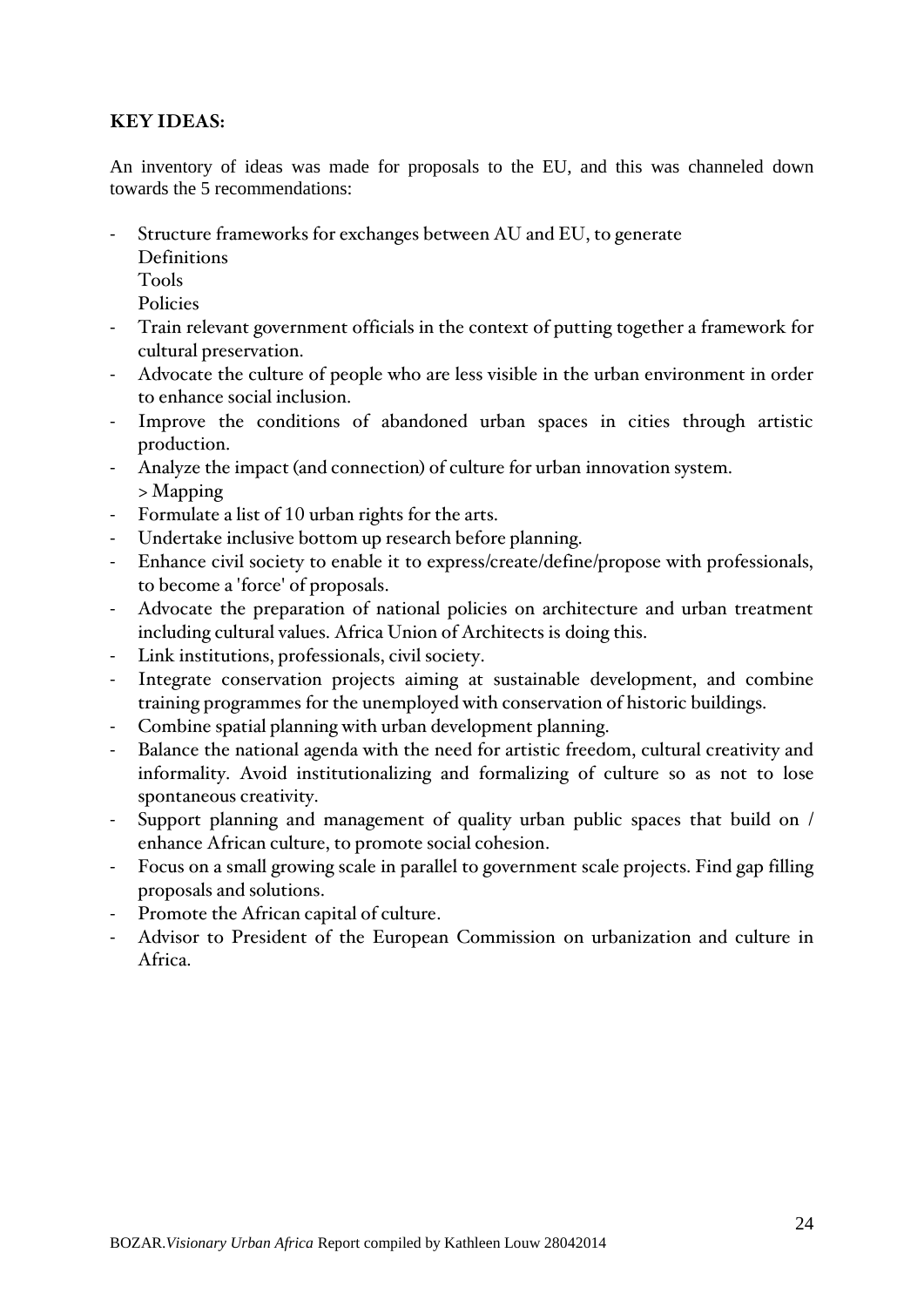### **Table 4** DISCUSSION (in French)

### **Comment la culture peut contribuer à la cohésion sociale et la prospérité économique ?**

## **1. Aspects culturels**

| Tall:        | Aujourd'hui, la « culture urbaine » n'existe pas mais il y a une<br>cohabitation de cultures différentes basées sur des<br>visions<br>différentes du monde et de l'espace => difficulté à créer une cohésion<br>culturelle.<br>Villes africaines créées par une vision coloniale : les villes qui posent<br>problèmes fonctionnent selon un modèle de ville coloniale.<br>Ville coloniale = organisée comme un outil de gestion économique -<br>même après l'indépendance<br>Ex : le réseau de routes infrastructures convergeant vers les ports, les<br>capitales.<br>Pas de volonté politique réelle pour transformer -<br>L'urbanisation à outrance semble inéluctable :<br>A t-on travaillé sur la création d'alternatives ?<br>Pour les jeunes la ville est considérée comme facteur d'opportunités.<br>Il n'y a pas sens d'appartenance, de mouvements communs sur ce que<br>devrait être la ville- des initiatives populaires existent mais il n'y a<br>aucun relais officiel.<br>Hiatus entre désir populaire et les autres cultures.<br>$\Rightarrow$ Manque de cohésion : la personne qui dirige doit être incluse dans<br>le peuple |
|--------------|------------------------------------------------------------------------------------------------------------------------------------------------------------------------------------------------------------------------------------------------------------------------------------------------------------------------------------------------------------------------------------------------------------------------------------------------------------------------------------------------------------------------------------------------------------------------------------------------------------------------------------------------------------------------------------------------------------------------------------------------------------------------------------------------------------------------------------------------------------------------------------------------------------------------------------------------------------------------------------------------------------------------------------------------------------------------------------------------------------------------------------------------|
| Leemans:     | Les exportations ne sont pas en faveur des habitants - il faut un<br>master plan à long terme prenant en compte les intérêts des<br>habitants et des politiques.                                                                                                                                                                                                                                                                                                                                                                                                                                                                                                                                                                                                                                                                                                                                                                                                                                                                                                                                                                               |
| Douala Bell: | Jeunesse exclue de tout, explosion sociale urbaine.<br>Créer des pôles de références participants à des dialogues<br>(cf. projet « arches de la mémoire » : baliser les bâtiments)<br>Investir dans les équipements collectifs, publics (écoles, etc) pour<br>participer à la socialisation – les bâtiments ne doivent pas contenir<br>que des murs mais aussi un esprit de socialisation.<br>Ex : amphithéâtre pouvant accueillir un millier de personnes -                                                                                                                                                                                                                                                                                                                                                                                                                                                                                                                                                                                                                                                                                   |
| Atoke:       | Francis Kere - David Adjaye sont des modèles pour les architectes<br>africains<br>Peu de centres d'enseignements en Afrique<br>Créer de la compétitivité au niveau africain - les jeunes n'ont pas de<br>référents africains - arrêter de copier les architectures occidentales.                                                                                                                                                                                                                                                                                                                                                                                                                                                                                                                                                                                                                                                                                                                                                                                                                                                               |
|              |                                                                                                                                                                                                                                                                                                                                                                                                                                                                                                                                                                                                                                                                                                                                                                                                                                                                                                                                                                                                                                                                                                                                                |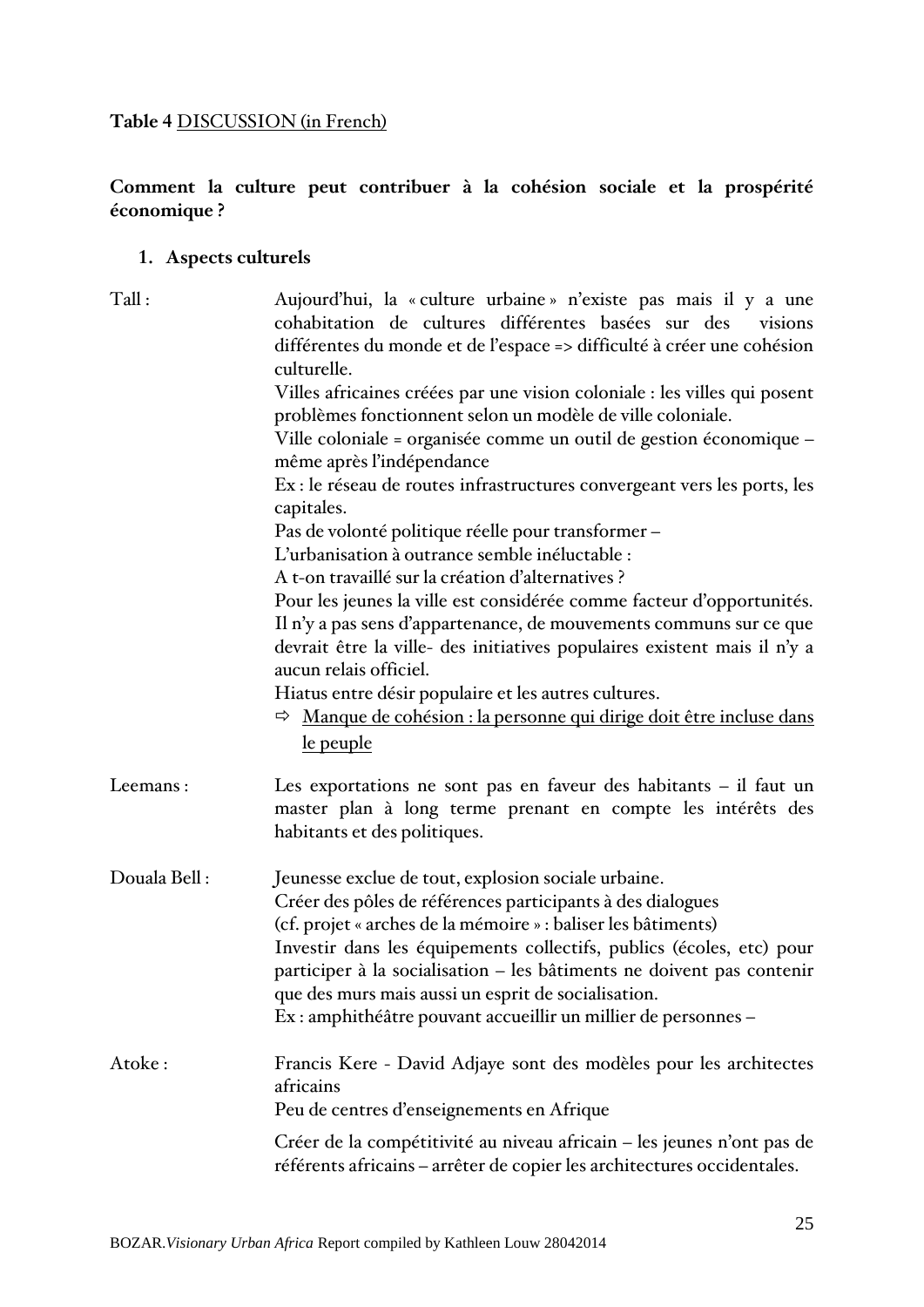|              | Les jeunes voient la ville comme espace d'opportunités car il manque<br>des espaces culturels et sociaux qui leur sont ouverts.                                                                                                                                                                                                                                                                                                                                                                                                                              |
|--------------|--------------------------------------------------------------------------------------------------------------------------------------------------------------------------------------------------------------------------------------------------------------------------------------------------------------------------------------------------------------------------------------------------------------------------------------------------------------------------------------------------------------------------------------------------------------|
|              | Enseignement / éducation avec des références propres africaines avec<br>des infrastructures culturelles et sociales, architecture propre (ne pas<br>copier-coller l'architecture occidentale mais développer un modèle<br>propre africain)                                                                                                                                                                                                                                                                                                                   |
| Van Balen:   | Unesco: doit-on revoir les Millenium Development Goals pour<br>intégrer la culture - cf. déclaration de Kigali<br>La culture doit être intégrée comme un indicateur de développement<br>dans les MDG<br>Ex: La ville Colombienne Medellin a modifié ses problèmes de                                                                                                                                                                                                                                                                                         |
| Gerrard:     | délinquance en construisant des écoles, des lieux de culture<br>Éducation, culture : appui aux langues vernaculaires - reconnaitre la<br>diversité linguistique des populations en publiant aussi dans les<br>langues vernaculaires.                                                                                                                                                                                                                                                                                                                         |
| Atoke:       | Pourquoi traduire dans les langues locales ? Il vaut mieux former les<br>acteurs qui peuvent influencer le cours des choses.                                                                                                                                                                                                                                                                                                                                                                                                                                 |
| Brunfaut:    | Plan d'urbanisme effrayant – comment peut –on changer ces<br>modèles ?<br>Il faut prendre le temps d'analyser les choses<br>Ex : le plan d'urbanisme de Kinshasa est développé en 3 mois, par un<br>bureau belge<br>⇒ temporalité (prendre davantage de temps), s'appuyer sur les<br>acteurs locaux                                                                                                                                                                                                                                                          |
| Douala Bell: | Nouvelles cultures urbaines des jeunes avec une nouvelle langue<br>mêlant celle de leurs parents et celle des media.                                                                                                                                                                                                                                                                                                                                                                                                                                         |
| Haon:        | Quel est le nouveau mot qui pourrait remplacer la participation? +<br>Gouvernance<br>Mise en mouvement des usagers                                                                                                                                                                                                                                                                                                                                                                                                                                           |
| Ndiaye:      | Spécialisé dans la mobilité – la culture doit être présente dans chaque<br>élément (mobilité, espace)<br>Passer du citoyen client au citoyen acteur pour construire une<br>identité culturelle- adopter une approche bottom-up pour impliquer<br>les citoyens - il faut pouvoir accéder à l'information pour que les<br>citoyens soient impliqués, et ne se sentent plus clients et<br>consommateurs.<br>Finir avec la juxtaposition des identités dans les villes et construire<br>une approche bottom-up, en donnant accès aux citoyens à<br>l'information |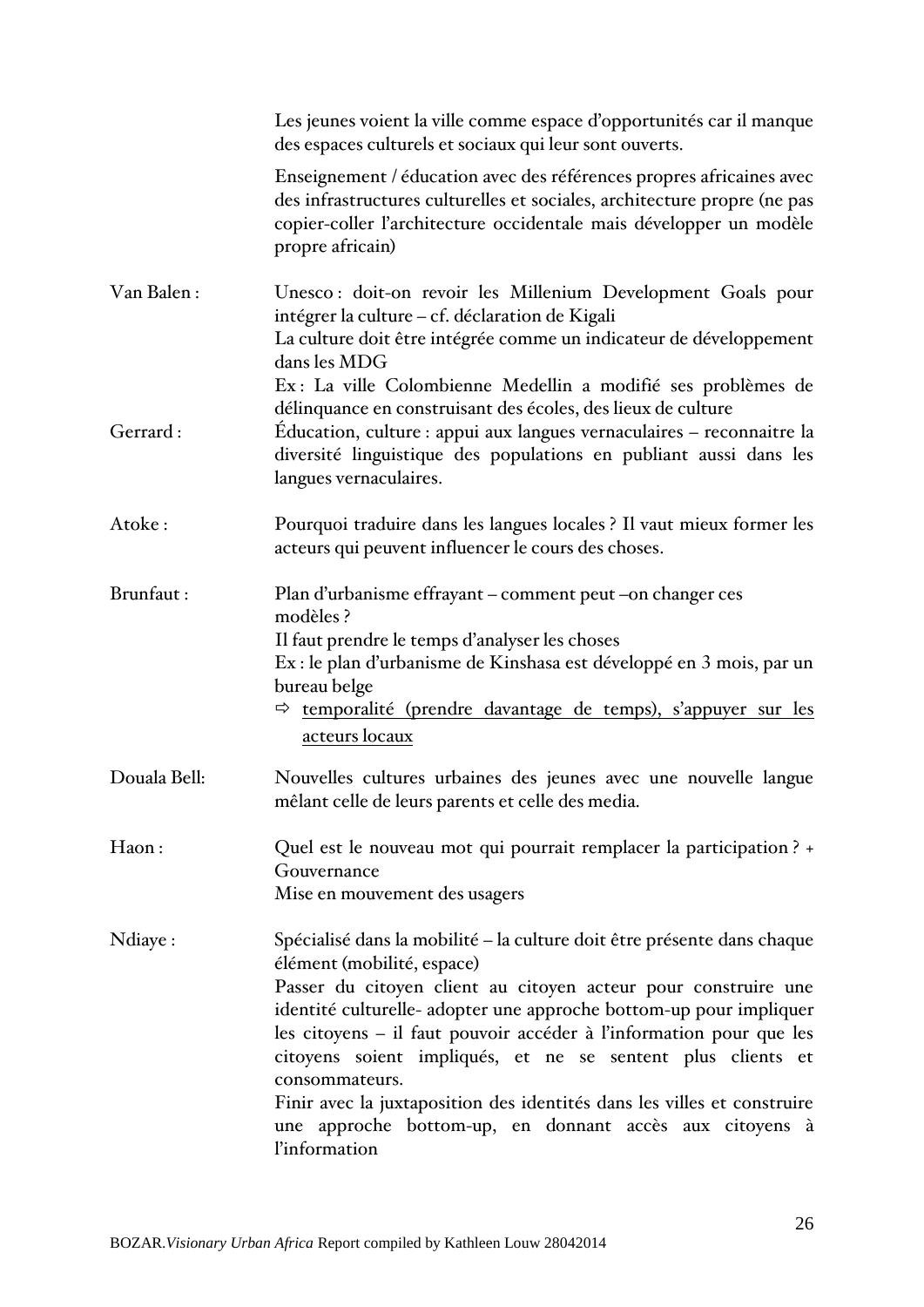| Jacquemin:  | Proposition : réaliser un cahier des charges pour les urbanistes et<br>architectes qui vont construire, instaurer des critères<br>de<br>conditionnalité de l'aide?                                                                                                                                                                                                                                                                                                                                                                                                                                                                                                                                                                                                                                                                                                                                                                                                                                                                                    |
|-------------|-------------------------------------------------------------------------------------------------------------------------------------------------------------------------------------------------------------------------------------------------------------------------------------------------------------------------------------------------------------------------------------------------------------------------------------------------------------------------------------------------------------------------------------------------------------------------------------------------------------------------------------------------------------------------------------------------------------------------------------------------------------------------------------------------------------------------------------------------------------------------------------------------------------------------------------------------------------------------------------------------------------------------------------------------------|
| Tall:       | La conditionnalité des aides signifie l'intervention d'architectes qui<br>ne sont pas africains: cela ne marche pas - il faut imposer une<br>condition que les architectes et les concepteurs soient AFRICAINS<br>et les projets intéressants pour la population<br>Sénégal : grand théâtre de Dakar construit avec des matériaux,<br>architectes chinois : un non-sens absolu.<br>La société civile s'exprime! L'importance de la temporalité<br>(Brunfaut) vient aussi de la durée des mandats des politiciens - les<br>plans d'urbanisme ne sont pas pensés à long-terme : l'aide n'est donc<br>pas efficace - De plus, Aider qqn ne donne pas d'autonomie - d'où le<br>proverbe africain : « Celui qui te donne les yeux te dit où il faut<br>regarder »                                                                                                                                                                                                                                                                                          |
| Brunfaut:   | Il faut ouvrir des marchés / appels d'offres à des bureaux architectes<br>africains                                                                                                                                                                                                                                                                                                                                                                                                                                                                                                                                                                                                                                                                                                                                                                                                                                                                                                                                                                   |
| Douala Bell | Il faut observer les fonctionnalités d'usage pour les transcrire dans<br>des infrastructures – observer les habitudes de vie et les savoir faires<br>(la culture) avant de planifier l'urbanisme. Le processus de<br>planification devrait capturer les expériences empiriques et les<br>habitudes de vie.<br>Et créer des liaisons entre les individus.                                                                                                                                                                                                                                                                                                                                                                                                                                                                                                                                                                                                                                                                                              |
| Atoke:      | Implication des acteurs locaux doit être obligatoire                                                                                                                                                                                                                                                                                                                                                                                                                                                                                                                                                                                                                                                                                                                                                                                                                                                                                                                                                                                                  |
| Tall:       | 94% des constructions à Dakar se fait sans architectes - de plus, les<br>gens n'ont aucun accès à l'info sur les plans d'urbanisme.<br>Sénégal : « procédure Banque Mondiale » - il faut de la compétition<br>entre les cabinets d'architectures - les experts mandatés ne sont pas<br>en lien avec le terrain<br>Aujourd'hui tout le monde met une composante<br>« qualité<br>environnementale » -<br>Il faut revoir les critères : notamment assurer l'implication des<br>pouvoirs locaux, information et sensibilisation de la population.<br>Accès à l'information du citoyen est primordiale - accès doit être<br>facile ! La population peut ainsi s'opposer à une construction.<br>Imposer 1% des constructions dans le secteur culturel, avec un cadre<br>institutionnel : le pays bénéficiaire de l'aide doit être contraint<br>d'avoir sa propre vision et propre projet.<br>Il faut une structure de recherche nationale (knowledge centers) propre<br>- les chercheurs postulent pour une bourse à l'étranger et partent de<br>l'Afrique. |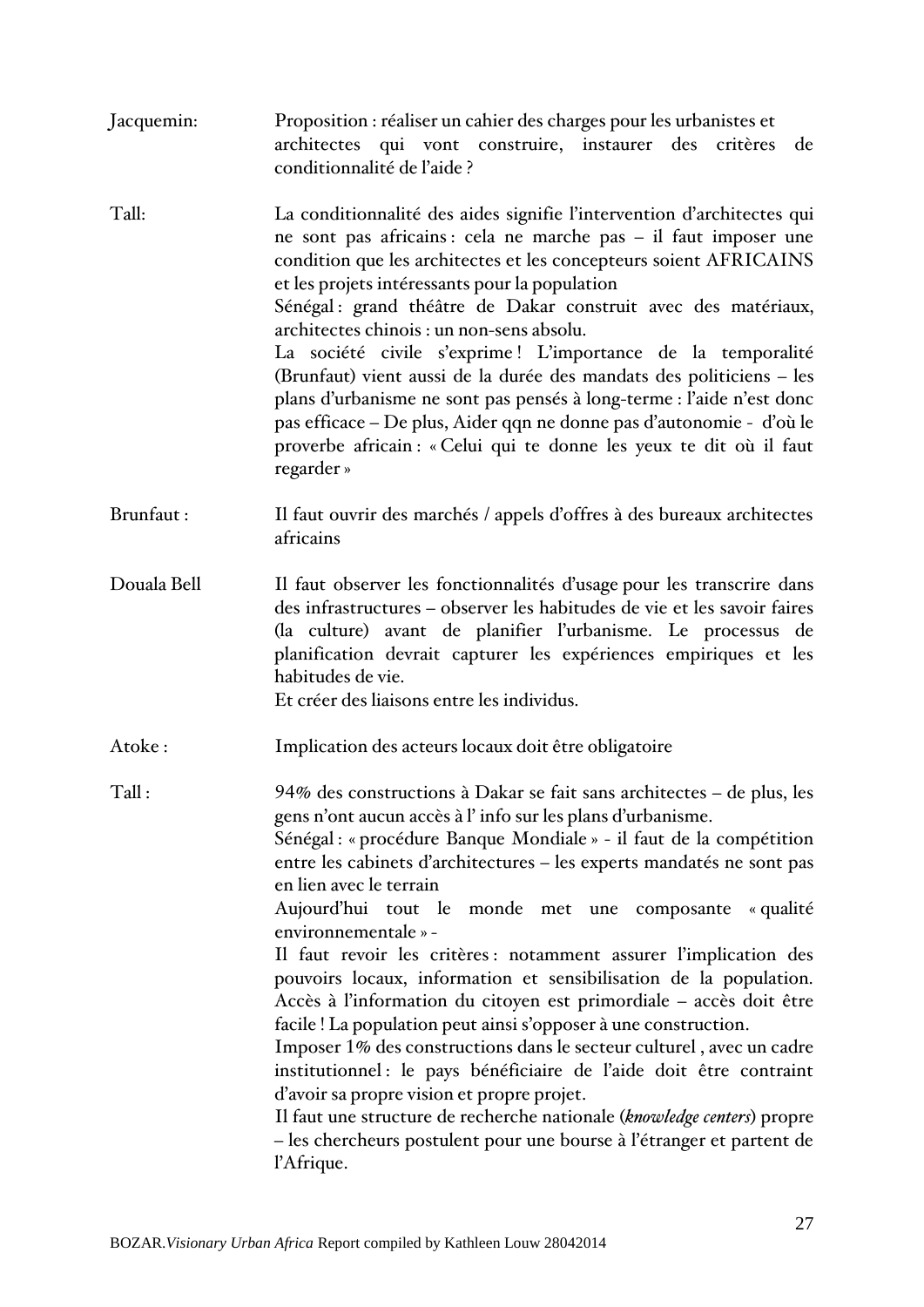L'UE doit négocier avec les acteurs de décentralisation – les partenaires locaux : les villes – sont des partenaires de discussion au lieu des états.

### **2. Prospérité économique :**

| Douala Bell: | La société civile n'a pas de vision macro – intégrer les instances<br>privées, publiques.<br>Nos économies sont sur-saturées - pas de conscience de la<br>diversification de l'économie -<br>La créativité est extraordinaire – production d'objets (arts, etc.) mais<br>elle n'est pas exploitée pour produire de la valeur ou redynamiser. |
|--------------|----------------------------------------------------------------------------------------------------------------------------------------------------------------------------------------------------------------------------------------------------------------------------------------------------------------------------------------------|
| Atoke:       | Le transport crée de l'urbanisme<br>Cote d'Ivoire : chantiers navals en concertation avec les locaux                                                                                                                                                                                                                                         |

BOZAR.*Visionary Urban Africa* Report compiled by Kathleen Louw 28042014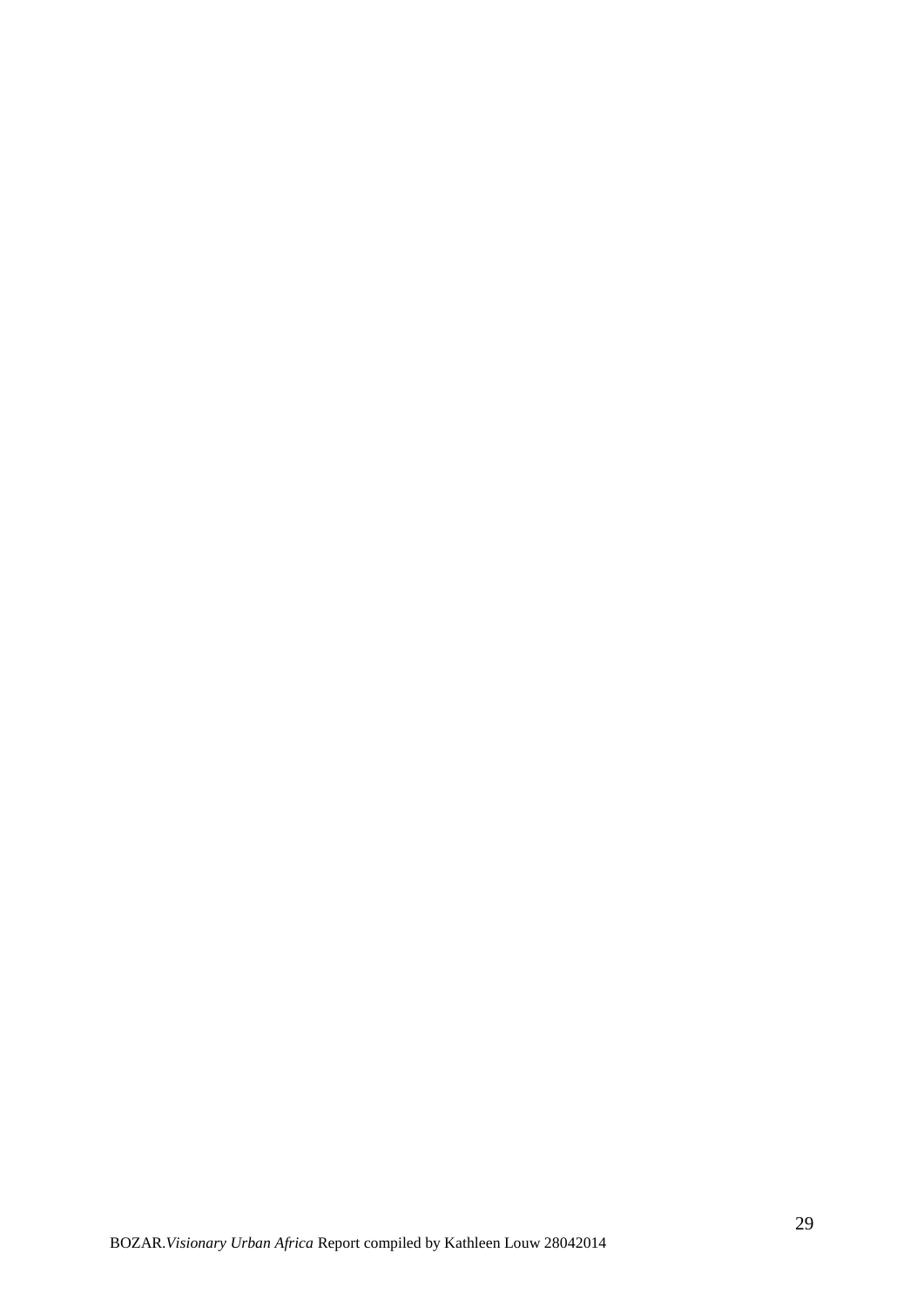# **Annex 2**

# **Speeches**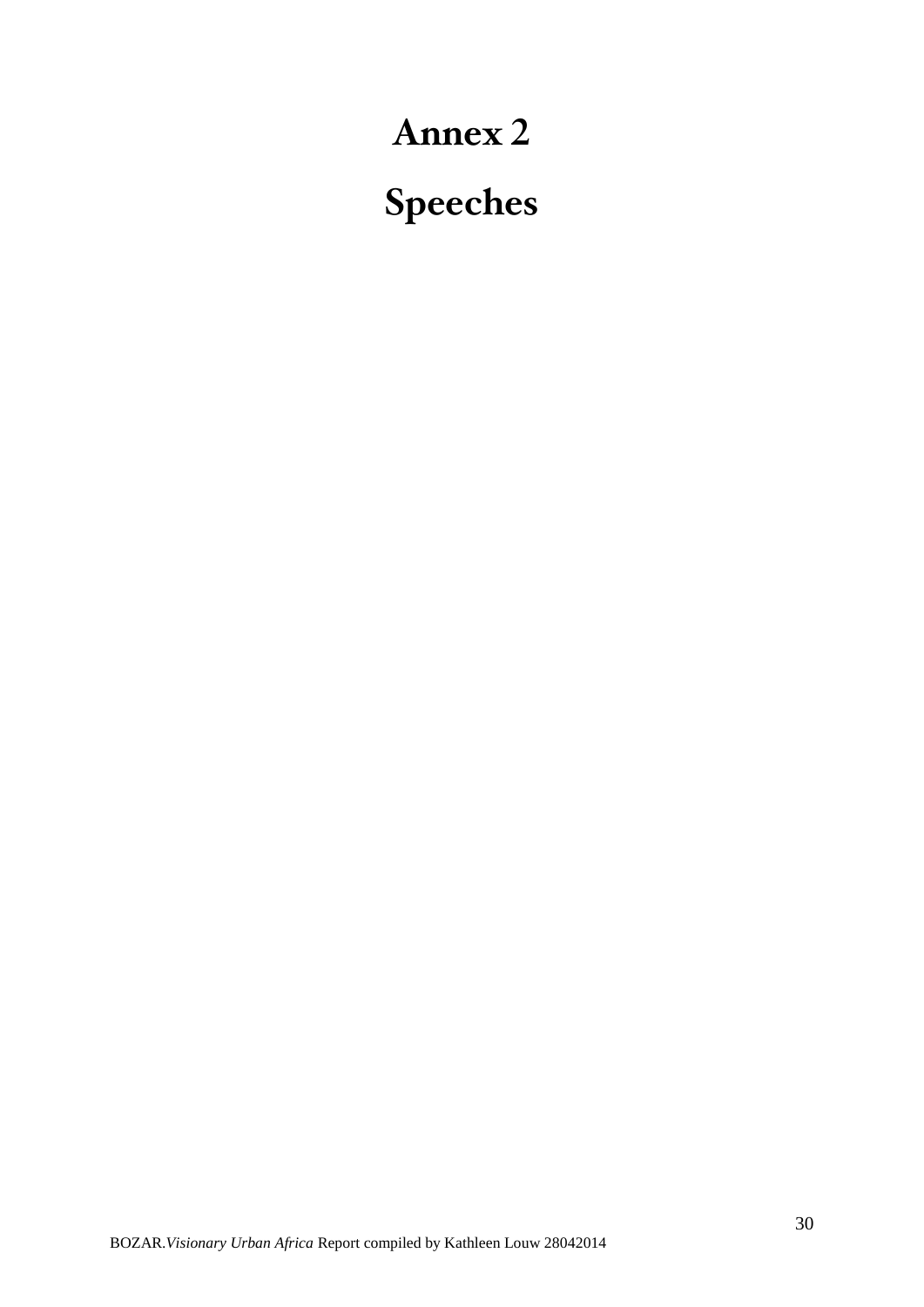### **Welcome speech PAUL DUJARDIN CEO, Centre for Fine Arts, Brussels**

Ladies and Gentlemen, honorable guests,

Welcome to all of you to the Centre for Fine Arts in Brussels at this **extraordinary round table event**, organized together with **UN Habitat and the European Commission**, which I both would like to thank warmly for their support.

I am very **proud** to welcome you all today here in these rooms. As you know, the event takes place in the context of **the 4th EU –Africa Summit** , and I see it as a highly symbolic event, to show **the importance of cultural values** for the development of African cities and economies. I would like to start this afternoon by a short overview of where we are coming from. What brings us here?

The Centre for Fine Arts in Brussels, known as BOZAR, is an **arts institution** but also **a cultural think tank**. In this regard it is a privileged partner of the European Commission.

BOZAR started a close collaboration with Africa with **the project** *Visionary Africa* in 2010, in which we gave *carte blanche* to eight contemporary art centres of the continent (some represented here today).

We followed this with a 'hand over' of the project to Africa, in the shape of **a traveling urban platform** *Art at Work*, funded by the European Commission. In six African capitals, the project addressed the role of art in civil society, and the issue of the 'we', le 'vivre ensemble'.

This project caught the attention of **UN Habitat** and led to a presentation in Nairobi and **a joint panel at European Development Days** last year with the European Commission on culture and development. Joy Mboya from Nairobi presented there her fascinating urban initiative *Nai Ni Who* **(Who is Nairobi).**

And we are here today to close this project's chapter and open a new one --- looking forward.

Urbanisation is a key development of the World but particularly in the African Continent – **2 billion people in Africa by 2050, the majority in cities.** This raises many questions, from forms of living, living spaces, but also **human behaviors** in a context which is often marked by economic and social gaps, violence and conflict. Urban violence is on the rise.

Can culture help? Or: What is the role of culture, as a factor of stability and peace?

BOZAR is the clear manifestation that cultural has a role: our centre was built in 1928 by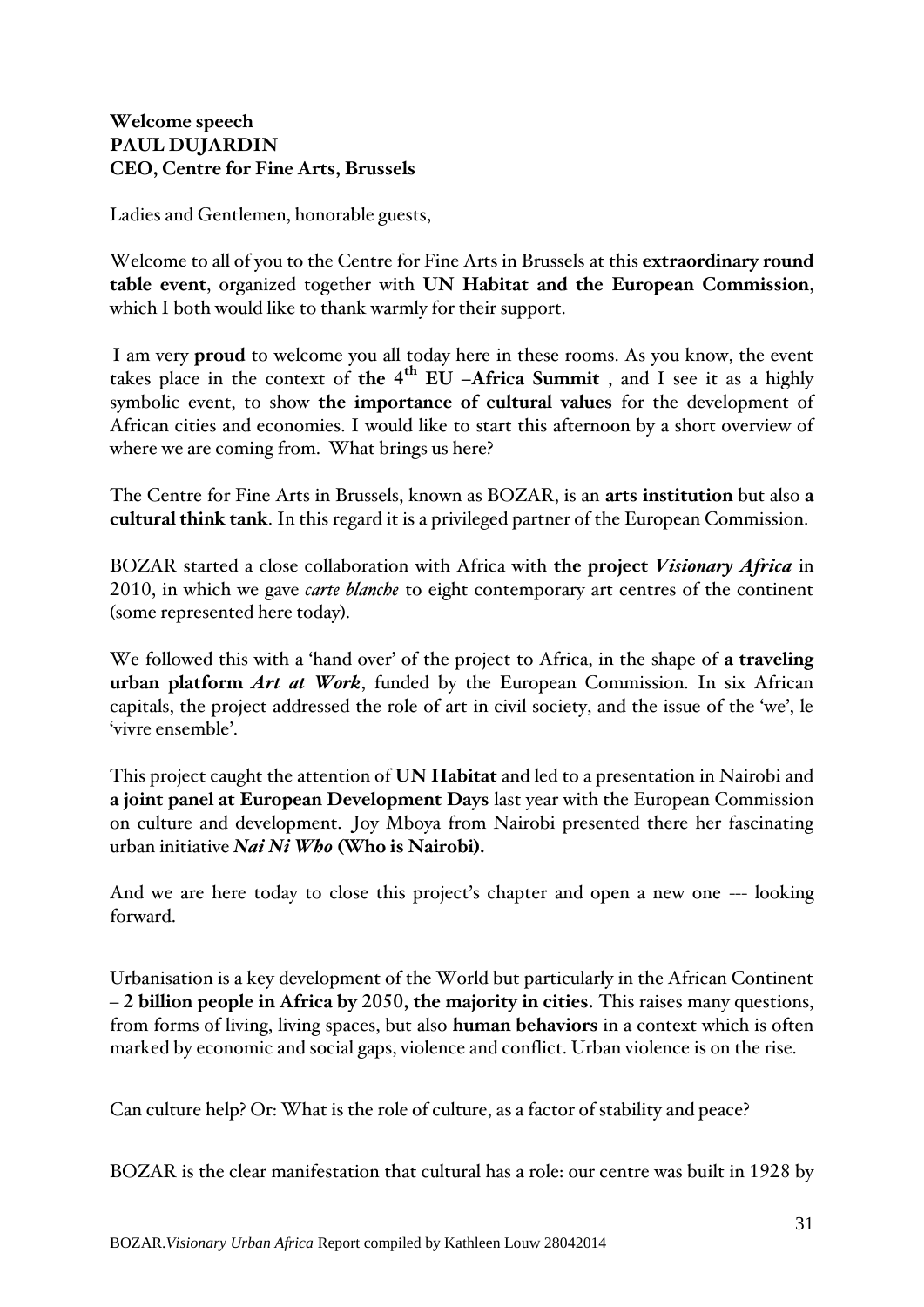civil society in **the hope that culture would bring people together and avoid other wars**. It has the mission to bring together different communities, to show and exchange with cultures from all over the world and to be **a platform for dialogue and reflection**.

BOZAR is a now a symbol of the important assets of cities: **An architectural capital**  (architect Victor Horta), **a cultural capital** (its multidisciplinary cultural output) and **spatial capital** (a city within the city, with an agora platform).

And this event today is also the manifestation that culture has a role: a cultural institution is at the centre of a *rapprochement* between the European Commission and UN Habitat, to discuss a more human approach to urban development policies, with culture as a binding medium.

As BOZAR did before in 2010, we are here to **listen** (the so-called 'policy of the ear'), and so have brought a diverse group of people around the table to generate **new ideas for new initiatives**, pilot projects and partnerships on urbanization and cultural spaces in African cities.

We are also here to create a debate and to make the point that **culture is an essential part of human life and exchange**. We want to raise awareness about the importance of culture for development. The leaders of Africa and Europe need to be aware of culture, and that is why we initiated this very humble project in the margins of the  $4<sup>th</sup> EU-Africa$ Summit.

I wish you a fruitful meeting and look forward to our reassembly soon.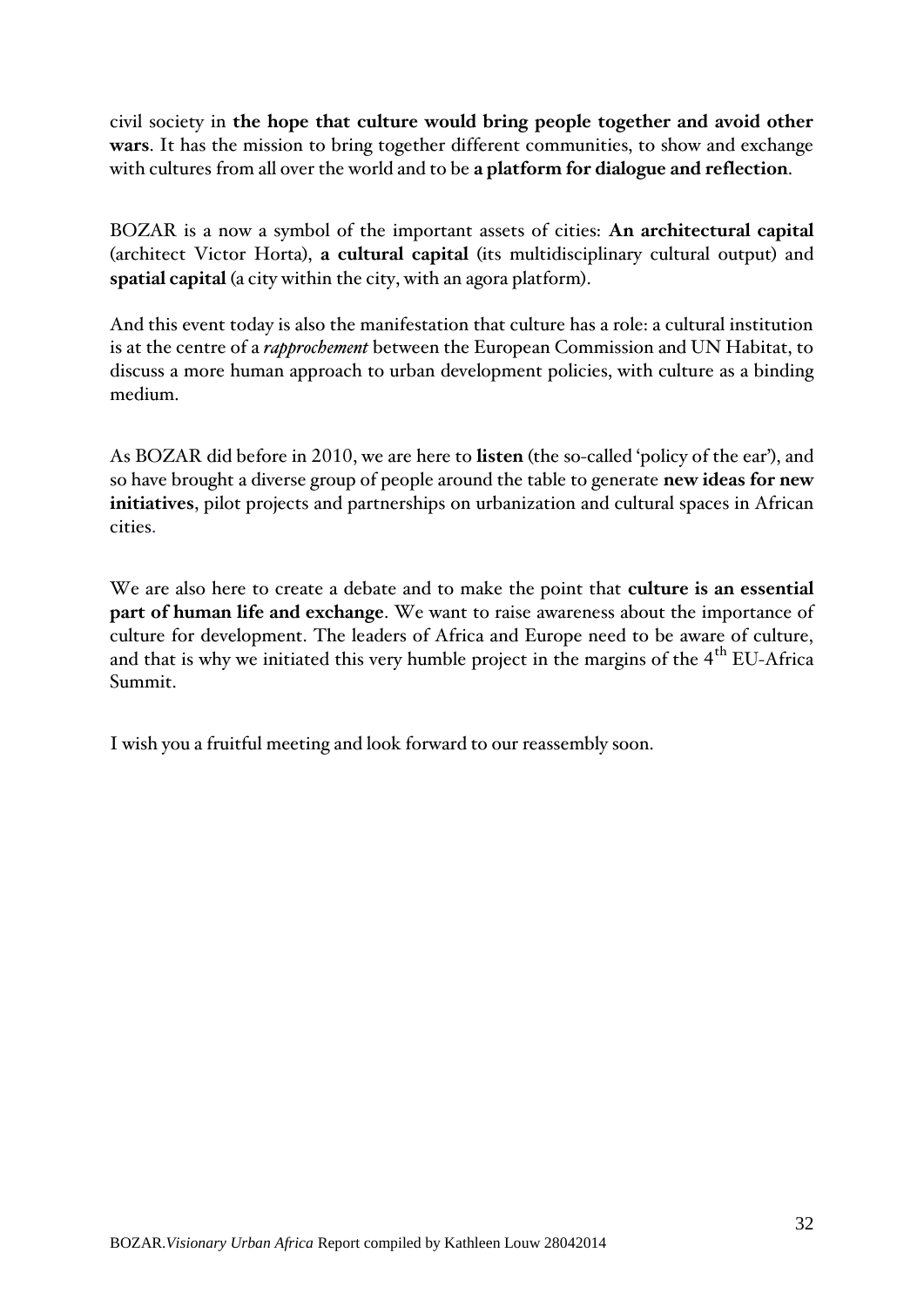### **Introduction MARIAM YUNUSA Head, Partners & Inter-agency coordination; External Relations UN-Habitat, Nairobi**

At the beginning of the  $19<sup>th</sup>$  century, only 2% of the world's population was urban. By the beginning of the  $20<sup>th</sup>$  century, the percentage had increased to 10%. During the first decade of the 21st century, a historic milestone was achieved when the global population living in cities and towns reached the 50% mark, thus making urban centres the dominant habitat of humankind.

One of the most outstanding aspects of the current urbanization process is the fast rate at which it is taking place in developing countries. In 1950, the number of people living in urban centres was slightly higher in the developed nations (58.5%) than in developing countries. Today, 70% of the world's urban population now lives in developing countries. Moreover, of the close to 200,000 new urban dwellers that will be added to the world's urban population every day between 2012 and 2015, 92%, will be born in a developing country.

The rapidly increasing dominance of cities as the habitat of humankind places the process of urbanization among the most significant global trends of the 21<sup>st</sup> Century. But this is not simply a demographic phenomenon. Rather, it is a force which, if effectively steered and deployed, can potentially help the world to overcome some of the major global challenges at present. Economic historical studies have long established that there is a positive correlation between urbanization and development and, throughout history, urbanization has been, and continues to be, a source rather than simply an outcome of development.

Thus urbanization can be used as a powerful tool for transforming production capacities, income levels and living standards in developing countries. This requires a mindset shift on the part of decision makers, away from viewing urbanization as a problem, towards viewing urbanization as a tool for development.

However, if cities and towns are to play their proper role as drivers, or engines, of national economic and social development, a number of challenges facing urban centres today have to be addressed effectively.

- Demographic challenges of rapid urbanization, including the rapidly increasing demand for urban basic services in developing countries;
- The environmental challenges of climate change and cities' excessive dependence on fossil fuels, including dependence on the car for mobility, urban sprawl, unplanned peri-urbanization and the increasing spatial scale of cities;
- Increasing socio-spatial challenges, especially urbanization of poverty and inequality;
- The economic challenges of uncertain future growth that the most recent global financial crisis have engendered, as well as increasing informality in urban activities;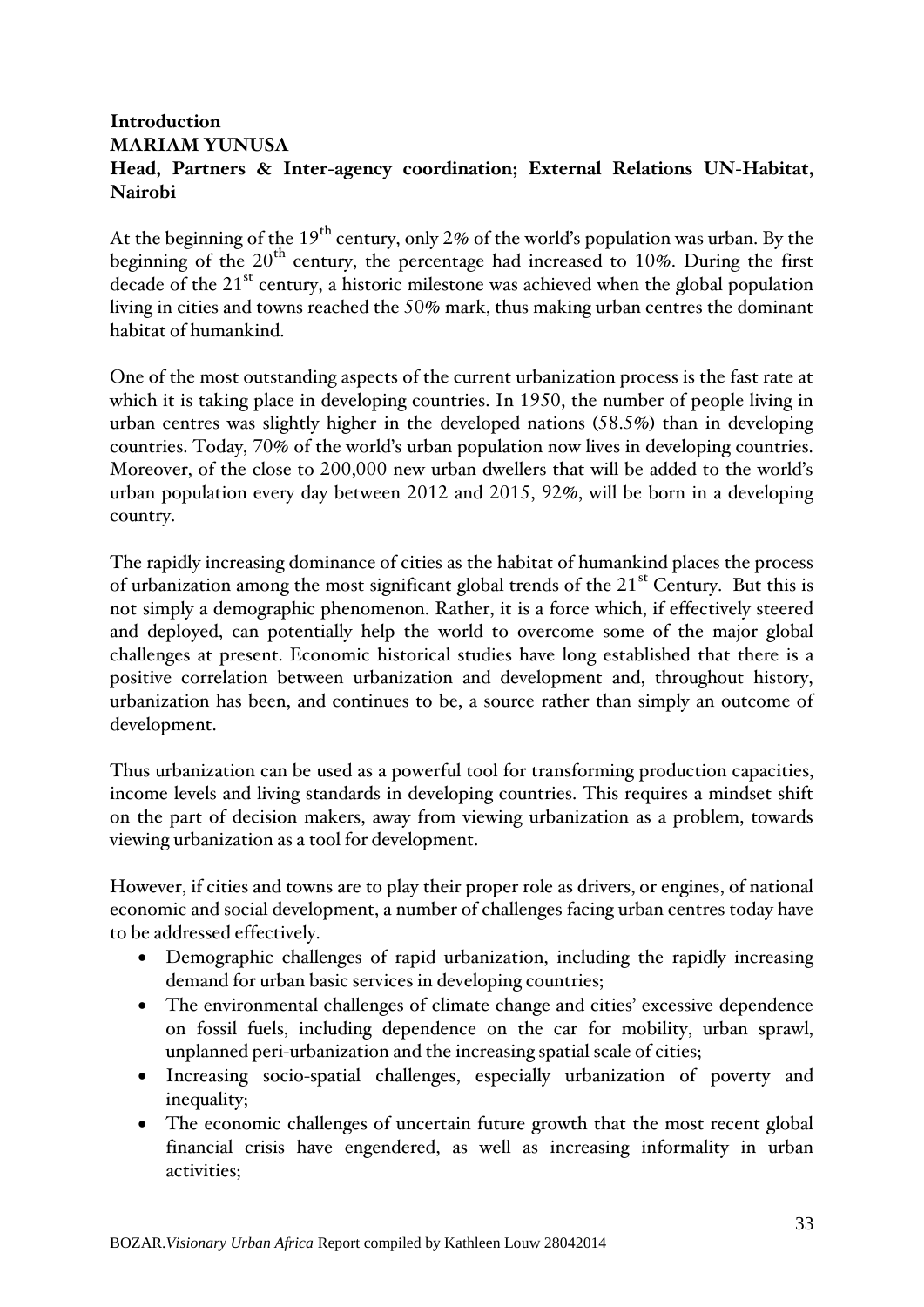Institutional challenges related to governance, the changing roles of local government and their involvement of key stakeholders.

### **Challenges of Africa's Urbanization**

It should first be noted that when talking of Africa, poverty reduction and social sustainability of development cannot be achieved without addressing the basic needs of the poor urban dwellers, such as access to adequate housing, clean drinking water, sanitation, domestic energy and transport, health and education. Although the world has made progress in reducing poverty since 2000, inequality is rising in the cities of both developing and developed countries. In developing countries, slums, which currently accommodate close to 1 billion people, are the physical manifestation of urban poverty and inequality. About 2.5 billion and 1.2 billion people worldwide lack access to safe sanitation and to clean drinking water respectively. Fewer than 35% of the cities in developing countries have their waste water treated. It is therefore evident that achieving socially sustainable development will require serious action to reduce urban poverty and inequality, especially in the light of the increasing concentration of humanity in towns and cities.

The various actions necessary to address the above-mentioned threats to sustainable development and take advantage of the opportunities offered by cities will ultimately have to be implemented at the local level by local authorities in collaboration with their constituents.

### **Urbanization as an Enabler of Sustainable Development**

Although Africa is rapidly urbanizing it is still predominantly rural. Only about 42 percent of African population lives in urban areas. This means that African countries still have great opportunities to apply good urban planning policies and practices that will help them guide the process of urbanization. While unplanned and poorly planned urban growth can lead to congestion, high rents, pollution, infrastructure and service deficits, segregation and social exclusion, well-planned urbanization has the potential to connect people with employment, generate technology spillovers, and harness economies of agglomeration for inclusive development.

A recent Report by H.E. Mrs. Ellen Johnson Sirleaf, co-Chairperson of the High Level Committee on the Post-2015 Development Agenda succinctly captures the urgency and implications of addressing the Continent's urbanization imperative, particularly within the aspired **people-centered development** which is one of the proposed central pillars of the Africa Agenda 2063.

## **Culture, Heritage and Creativity**

Cities are often thought of in physical terms- buildings, services, transportation and employment. However, a city is nothing without the societal attributes that make up our everyday interactions, which stimulate our ideas, showcase our expressions and that add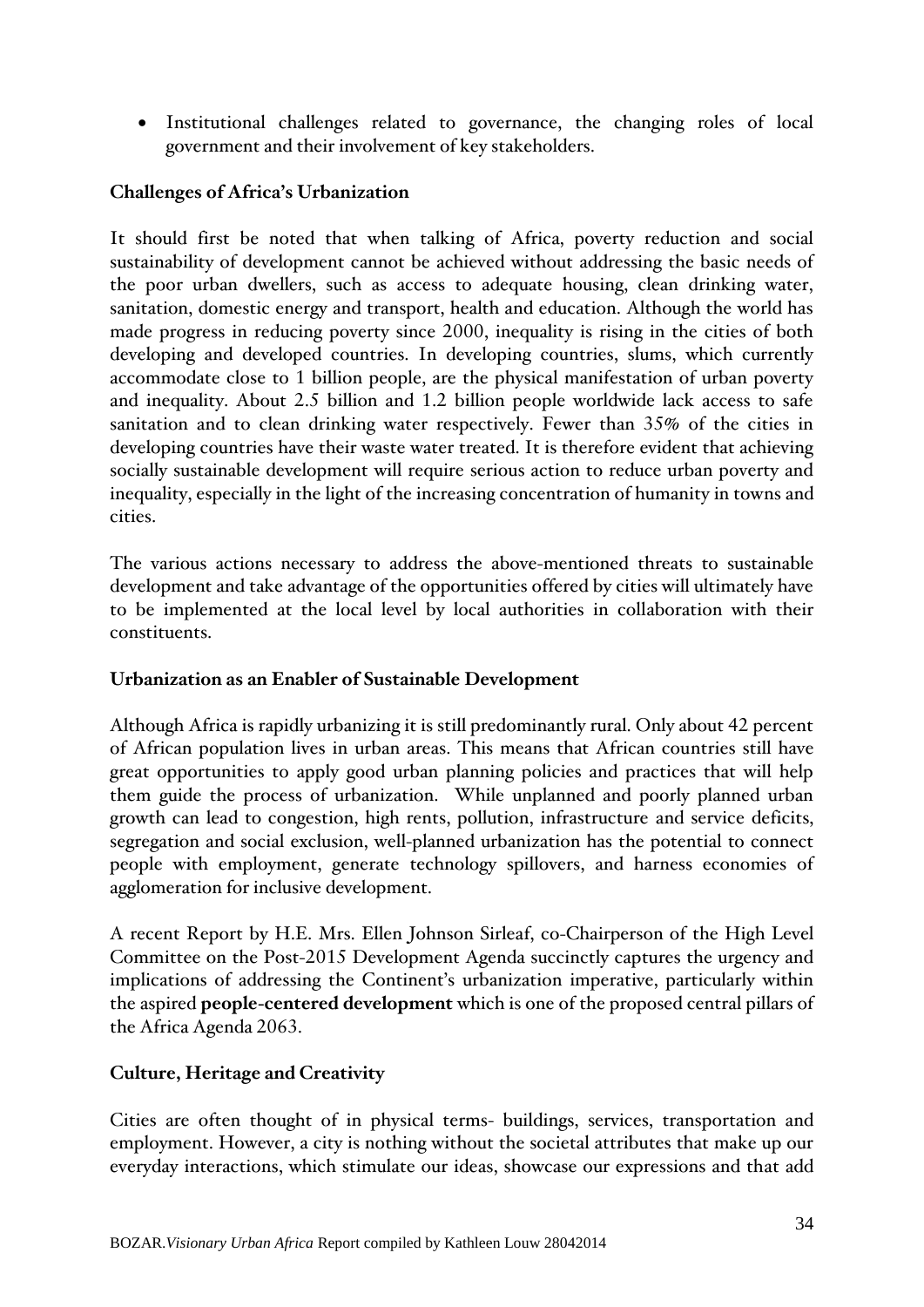identity and vitality to our communities. These elements are not always highlighted when speaking about the transformative powers of urbanization because they are often difficult to measure.

Urban and human settlement development needs to safeguard a people-centred approach in its design, function and governance- this will ensure its sustainability. When speaking of art, culture and creativity in cities, we must acknowledge our creative assets. Urbanization in Africa often encroaches on achieving the important aspiration of an Africa whose development is people-driven, especially relying on the potential offered by its youth and women. Properly steered process of urbanization and changing human settlements augurs well with the need to harness the energy and skill potential of the dynamic reservoir associated with the demographic youth bulge- Africa's most creative asset.

In the same measure as above, the improvements of gender relations as well as the empowerment of women in general are priority projects closely associated with all aspects of space and land. Experience of the past few decades has revealed that location of jobs, markets and facilities oftentimes tend to augment and exacerbate gender inequities and act as impediments to the full realization of the potential of women. The safety and security of women in particular is more effectively enhanced through interventions which are integrated within spatial configurations. The same can be said about vulnerable groups who have in the past fallen victim to unplanned urbanization and are often marginalized to informal settlements that are lacking adequate services and physical connectivity to the city. Indeed a maximum premium can be obtained by addressing such issues in the management of settlement planning and development.

Since the essence of sustainability is the ownership and free expression of such plans by the people, a partnership approach is critically important. The Agenda 2063 as a peoplecentered initiative must mean that at all stages of policy design, implementation, monitoring and review, Governments of Africa must pursue a people oriented process focusing on youth, women and the poor as well as other partner groups, through a cascaded and structured system to ensure that citizens are empowered and engaged in identifying and defining Africa's priorities at all levels.

The African Urban Agenda must be driven as force of economic transformation, and as a factor of integration of the social, economic, environmental dimensions of sustainable development. In this regard, the Habitat III Conference coming closely on the heels of the post 2015 Agenda offers Africa with a strategic opportunity to get its position right. African Governments' engagement of their people in preparing for this Conference should be managed with utmost attention at all levels for a consensual output.

### **The African Urban Agenda**

It is in underscoring the implications of all the above dynamics that African Ministers responsible for housing and urban development (AMCHUD), at their N'Djamena meeting in February 2014, first iterated that the urban dimension of the Africa Agenda 2063 should be owned and driven by Africa, informed by African realities and based on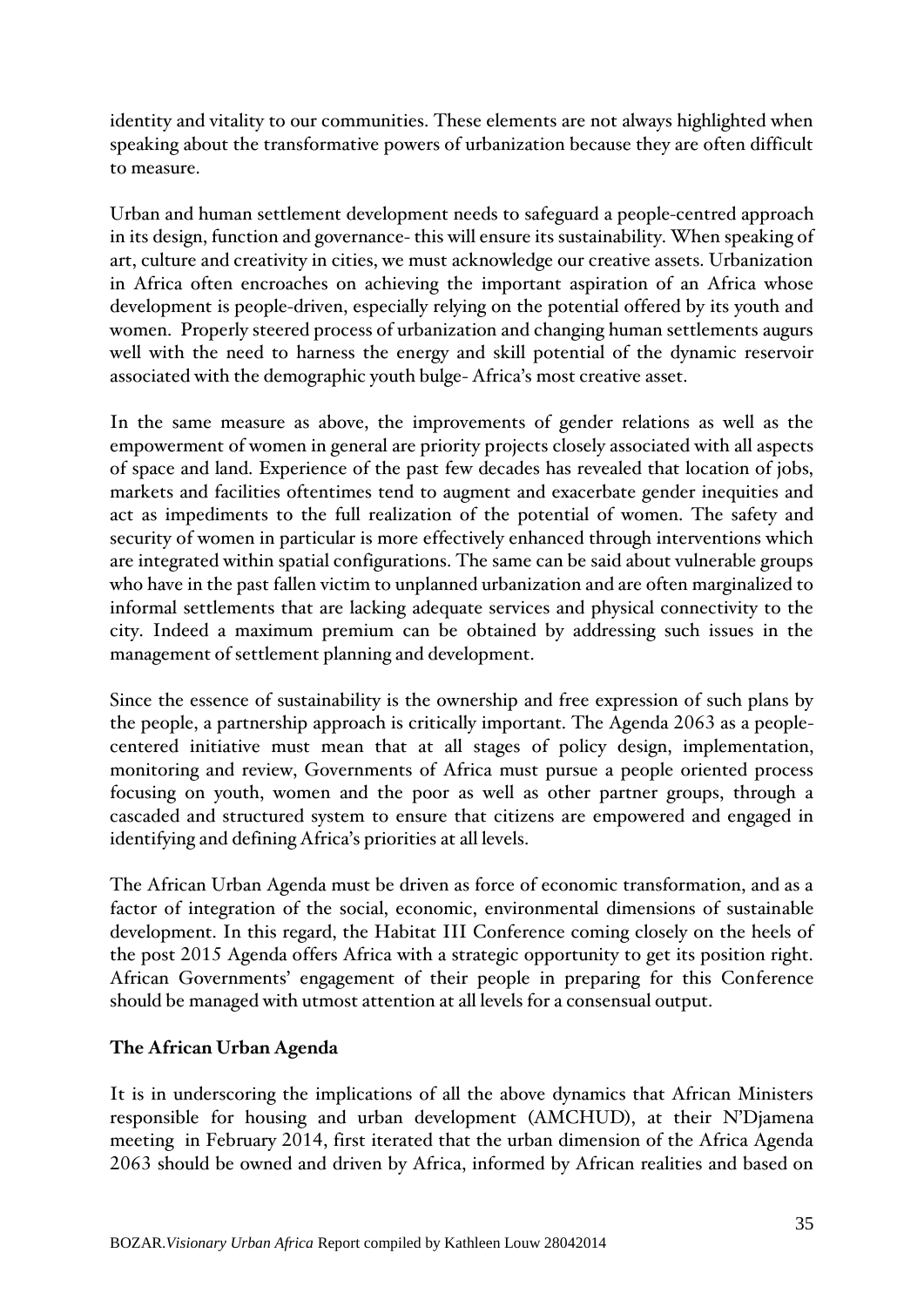Africa's current priorities as well as future needs: be implementable and results focused, with clearly defined deliverables and a plan of action; build on relevant existing commitments in regional and globally agreed documents in urbanization and sustainable human settlements such as past AMCHUD Declarations, the Habitat Agenda and Agenda 21 and; be defined through a bottom up approach driven by the people and incorporate the findings of the national reports for Habitat III.

They proceeded to outline some of the critical issues to be addressed in incorporating the urban dimension within the Africa Agenda 2063. These include, inter alia:

- Access to affordable and decent housing including housing finance and the ability to scale up successful initiatives;
- The delivery of infrastructure and basic services for human settlements, including sanitation and waste management;
- Slum prevention and upgrading;
- Urban and territorial planning and effective land tenure, use, and management;
- Urban economy including investment, employment, food security and financing infrastructure and basic services in human settlements;
- The link between urban and rural areas and need to address issues relating to the whole continuum of human settlements from the villages and market towns to towns and cities;
- Normative work that develops tools which are specific and suitable for local conditions in African habitation and urbanization for next 20 years. This should include attention to materials, the environment and socio-cultural factors.
- Scaling-up successful initiatives on urban safety and disaster responsiveness and risk mitigation

Further to this, in the Africa region, UN-Habitat has embarked on a continent wide initiative to strengthen partnerships for the New Urban Agenda, specifically to deepen understanding of, and to promote a more complementary engagement with partners in developing policy options for the urban agenda. Through this project which is sponsored by the Federal Government of Nigeria, emphasis is placed on the Post 2015 development agenda debates, and preparation for the Third United Nations Conference on Housing and Sustainable Urban Development (Habitat III). We therefore propose a shift in approach towards harnessing the creative capital of Africa through the involvement of all stakeholders such as: women, youth and other neglected assets to be welcomed into the processes that will shape Africa's future. Europe has proven to be effective in involving all stakeholders and harboring a people driven approach, this has allowed the cities of Europe to thrive, and Africa is now faced with a profound opportunity to learn how to forge what works for them. Let's not miss our moment. A strengthened partnership between the EUand Africa, in a spirit of shared responsibility would promote this learning process.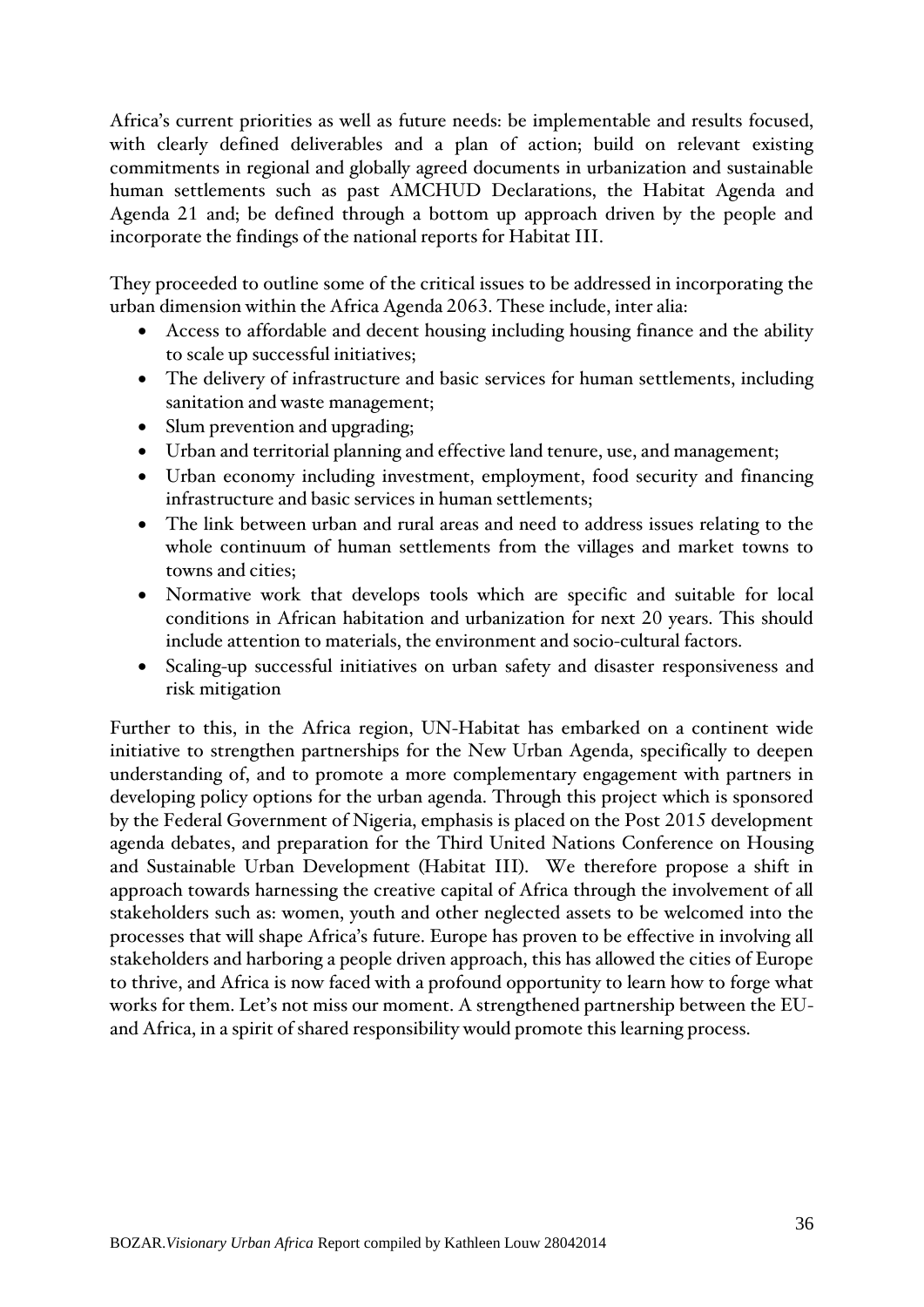### **Foreword on culture LESLEY LOKKO Architect, academic, novelist, Johannesburg**

I'd just like to add a few key comments before we kick off the first round of discussions, partly as a result of the very lively moderators' meeting we had yesterday, which started pretty much as soon as we got off our respective planes and trains, but partly also to set a tone for the conversations that we hope will be both *specific* (in terms of clear ideas, suggestions, even solutions), but also *wide-ranging* (in terms of the expertise and experience across the broad spectrum of cultural production that we all represent). That's no easy task, particularly in three hours, but it's the best three hours we've got, and we hope that the format of the round-table discussions, plenary sessions and final reporting will assist us in moving between these disparate, sometimes difficult scales.

It's said that so-called developing countries have three things in common: one, a raw materials, export-led economy; two, poor infrastructure and three, a history of colonial rule. In a sense, those are the givens. In the past decade (although the roots of this new addition go back much further), a fourth 'player' has emerged in the discourse around 'development': **the city**, not just as the location of decision- and policy-making, or the place where infrastructural inadequacies are most keenly felt – but as the key location for the production, dissemination and generator of culture, in all its many forms: popular/high; contemporary/traditional; religious/secular; global/local and even categories that we don't yet know how to name. And although it's becoming increasingly unfashionable to talk about the experience of colonial rule, it's precisely in this murky territory between culture, identity, imagination and agency that the effects, roots and links between Europe and her former colonies run deepest. In this sense, as in so many others, Europe and Africa are not so different: both are engaged in the complex, challenging task of defining what it means in the  $21<sup>st</sup>$  century to be European, to be African. We can point to the strategies, initiatives and policies of Project Europe over the past thirty years, in what we half-jokingly nicknamed the 'frontlines' – education, governance, planning, community participation, and so on. This isn't to say our task is simply to copy or imitate what's been done before, but rather to say that Africa's situation is neither entirely unique nor entirely new. Much of the discourse around 'Africa' (in inverted commas) is about how *different* it is, but the relentless focus on what separates us often blinds us to the possibilities that a more nuanced view of our commonalities might provide.

So, at one level, we're here to talk about *places* – cities, towns, villages, public squares, institutions, and so on, and at another level, we're here to talk about *culture* – ideas, concepts, imaginaries and narratives, and somehow stitch these together. I trained as an architect, a profession dedicated to the art (and science) of doing just that: idea to object; concept to construct. Yet the notion of 'Africa' has challenged and pushed me far beyond the traditional confines of my discipline. This recognition *could* have profound implications for the education of all built environment professionals, not just those on the African continent, if we could only view those limitations as an opportunity to be grasped, not lamented.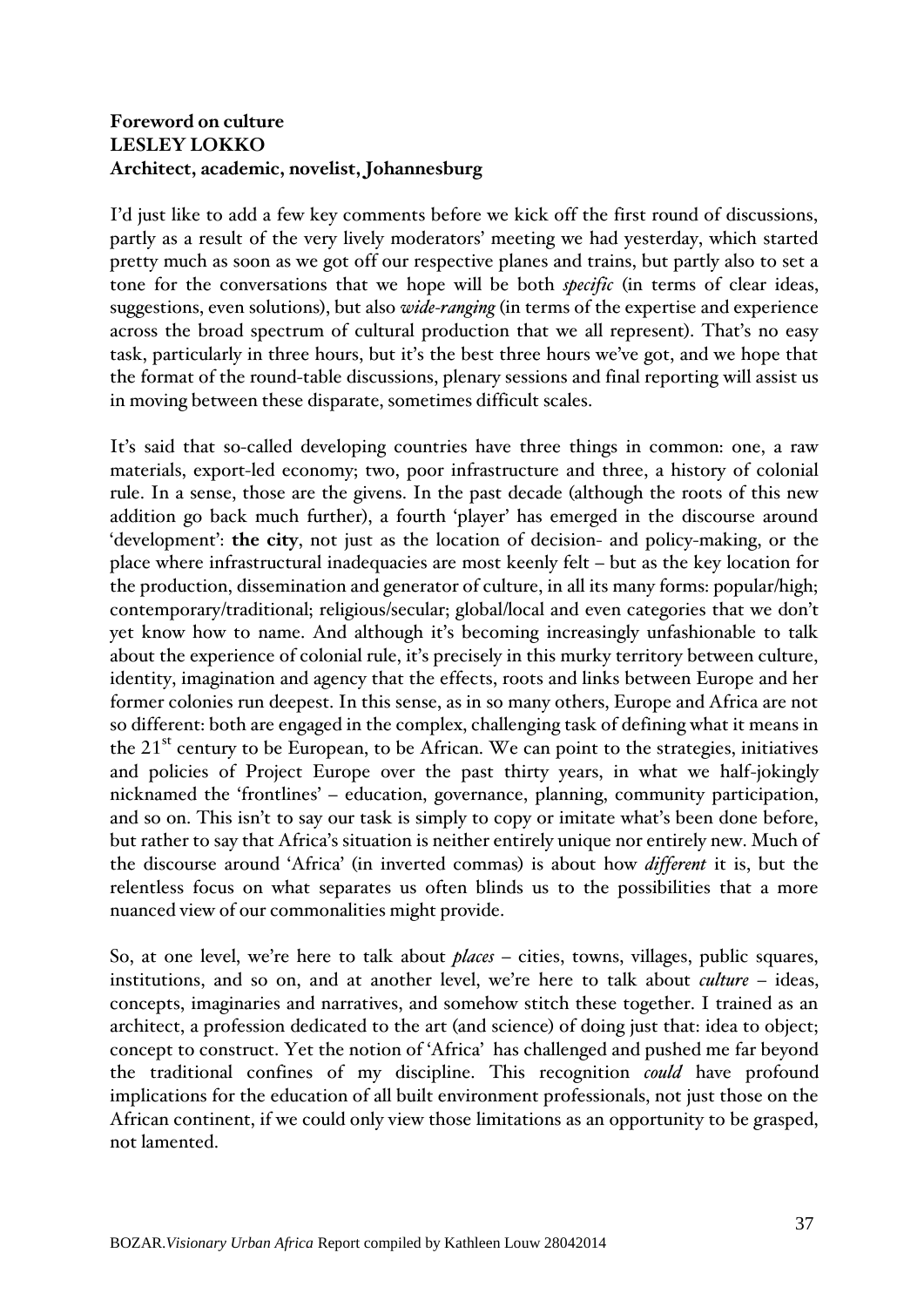## **Statement JOSÉ MANUEL DURÃO BARROSO President of the European Commission**

Thank you very much,

First of all let me thank Paul Dujardin for receiving us here in Bozar; Ólafur Elíason, Mariam Yunusa; and Professor Lesley Lokko for the presentation of the books and the results of your work. I would also like to thank the UN Habitat team, together with the Bozar, for organising this roundtable discussion today.

For me it's a pleasure after two days of intense discussions with Heads of State and Government in the Justus Lipsius, to have the opportunity to discuss with architects, artists, academics and people who are also working on the ground the reality of urban Africa, and what we can do together, learning in both directions from this experience.

This event complements perfectly what we have been discussing this week with our friends and partners during the EU-Africa Summit, because the focus of our discussion has been growth, prosperity, security and our values in a globalised world. More specifically, and I think that this was in our conclusions, developing the connection between culture and urban development is a common goal in Europe and Africa. Today provides the perfect opportunity to inspire future partnerships in this area.

Africa is currently showing a real acceleration of urbanisation, a motor of development, growth and jobs in our globalised world; sometimes accompanied by the negative aspects of urbanisation, as a consequence of conflict and war. I've personally been in many parts of Africa, for some decades, and I cannot resist to mention the cases that I've seen. For instance, Luanda, in Angola, that now has half of the population of Angola, precisely because of the war that ravaged that country. But at the same time, cities are at the heart of our economic and social development. Megacities, from Cairo to Johannesburg, from Lagos to Nairobi, drive the political and economic pace of their nations. That's where things happen, and this is very important.

But cities, apart from economic growth – and that was very clear in your conclusions – are not only about that. They are a melting pot of societies, an arena, a forum for ideas, with greater proximity and interaction in public places. That's one of the conclusions we mentioned, about civic spaces and public spaces. These exchanges can be difficult, but they also contribute to a shared identity, culture as well as to progress. This is, of course, nothing new. In Europe, the Greeks and the Romans understood this many centuries ago, developing infrastructure, cultural opportunities and in creating the right environment in cities to create an identity and society, always with that idea of public space, the forum, the agora.

I'm passionate about cities, I have to say. In Portuguese traditional literature there is a very interesting dialogue between the countryside rat and the city rat. They meet and discuss the advantages. Probably there are also some versions in other cultures. I was always closer to the city rat. My wife prefers the other side, the tranquility of the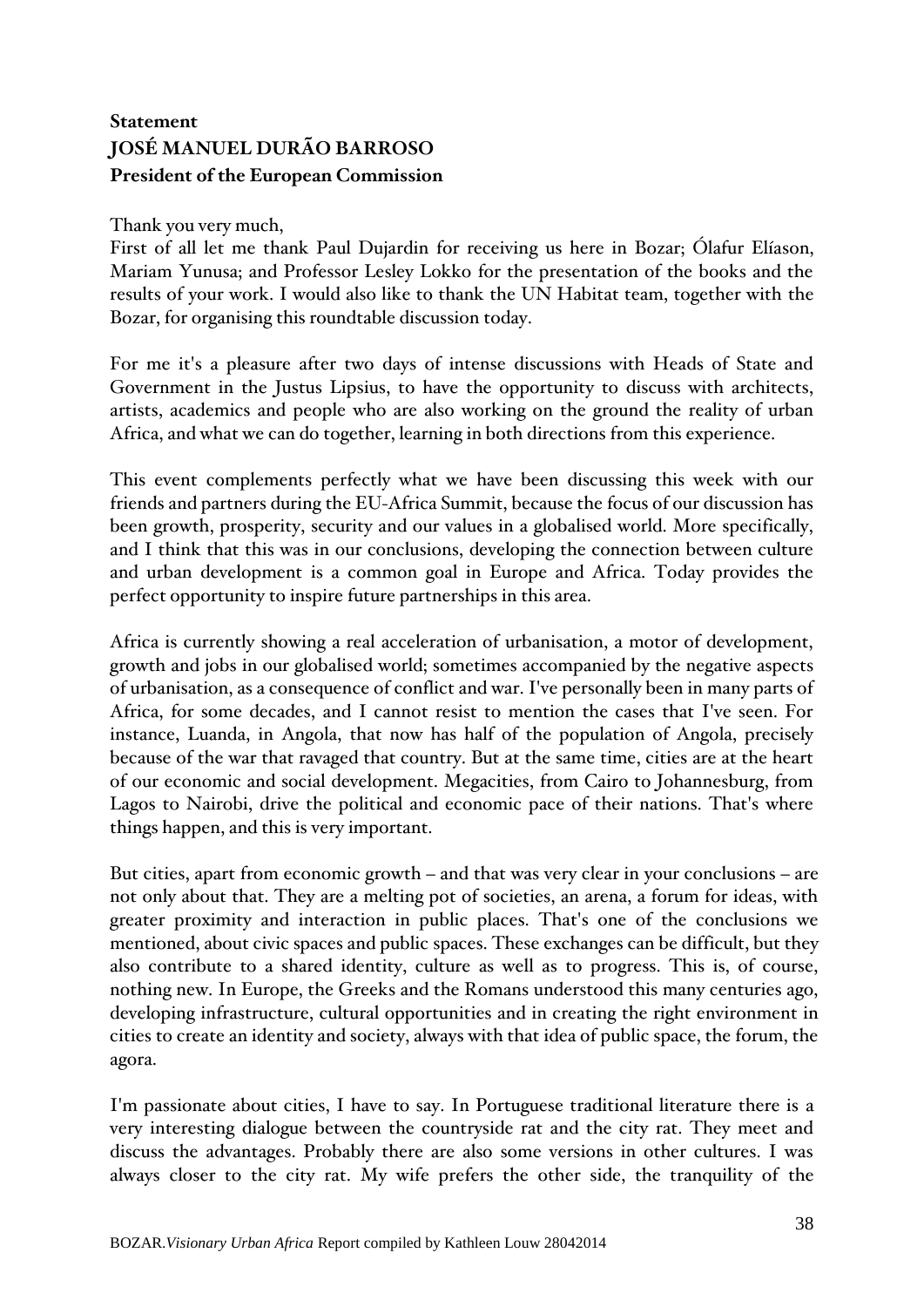countryside. I like to get the newspapers and go to coffee houses... One of the great European philosophers, George Steiner, said that one of the basic identities of Europe is the coffee house, from Lisbon to Vienna, from Paris to Rome. And this, of course, you can find in cities. I love cities, and I believe they are something very problematic but so exciting and so connected to the ideas of progress in the world.

This is why it is so good to bring together today European and African artists, directors, architects, urban planners and development experts to discuss how we can share experiences. As my friend Ólafur Elíason said, we have to learn both ways, and this is important to get urban planning right.

One important point that you made was inclusiveness. I think it is very important, because it's in cities that we sometimes see the biggest disparities in society. At the same time we see the extremely rich and the extremely poor. And that presents a special challenge that usually doesn't have the same dimension on the countryside.

We are proud in the Commission to be involved in the Art at Work project, to engage with local communities and policy makers, and UN Habitat's work to engage with men and women, younger as well as older generations, to ensure that urban planning is inclusive rather than divisive and that it can contribute to a more cohesive society.

The second issue is sustainability. We also know that we need to grow sustainably. That means that cities cannot simply be the old industrial powerhouses of the past. Cities cannot be extended factories. They can and must develop with the very latest green technology to maintain a high quality of living standards, in line with green growth and our climate agenda. They can be built using local materials and should provide the right infrastructure for people's needs, from clean water supplies, transport links, roads, schools, hospitals, to museums, theatres and sport centres.

Thirdly, the innovative nature. Because cities are marketplaces of ideas, they are key for innovation. Our European cities have shown how they can provide a basis for growth, innovation and culture. Here in Europe we have that beautiful initiative – I don't know if you have something comparable in Africa -, the European Capital of Culture. This year they are Riga, in Latvia, and Umeå, in Sweden. We also have the European Capital of Innovation, which earlier this month I awarded to Barcelona for introducing new technologies to bring the city closer to citizens to foster growth and the welfare of its citizens, with smart lighting, alliances between universities and private partners and the intelligent use of ICT.

So, following your recommendations – that, of course, I will bring now to my services in the Commission- I believe that cities are key to creating a public and political space and promote cultural diversity which reaches across disciplines and borders. Culture, art, music, architecture will remain key tools to complement "traditional" economic development if we are – in Africa and Europe – to seek a better, richer, more inclusive, open and sustainable future together.

I believe that in the sense that Ólafur mentioned, with a broad sense of the word culture,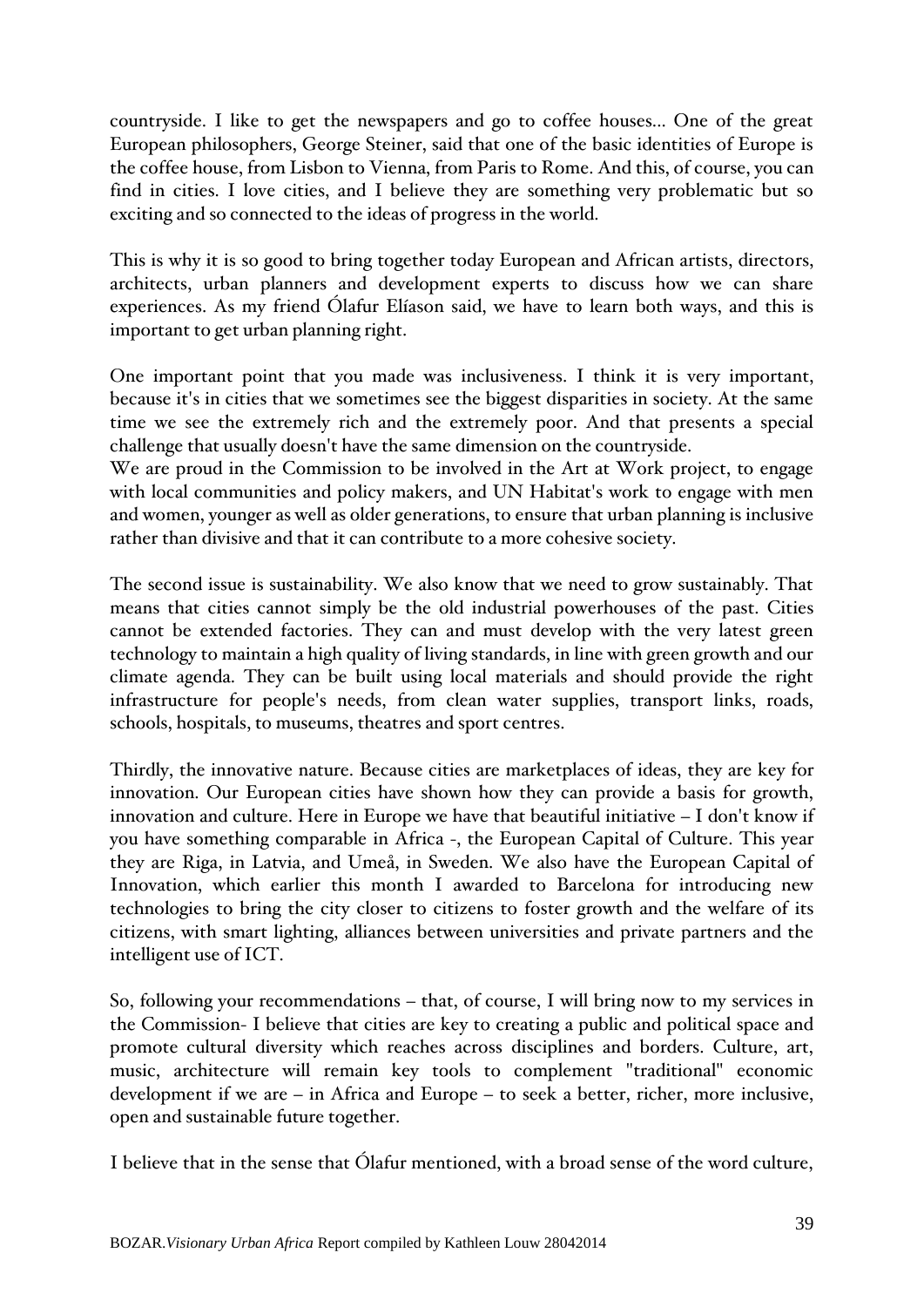this is extremely important. That's why I personally believe, in many countries and cities in Africa, that some ways have already been found about the way to relate the public and the private space in a different innovative manner. I think this is an important issue. What you said from your conclusions regarding the need to have people centres and culture spaces in cities. That is important. The civic nature of those spaces to resist very disorganised progress. The pressure comes from real estate developers, who are very often destroying a part of the traditions. They say building is more, but sometimes it is not more beautiful.

When many years ago I visited the Dashanzi art district in Beijing, which is now very popular and fashionable, I remember at the time it was less open than today, even if there is still a long way to go there. And the artists were very grateful for my visit. And they said to me 'It is very important that you come not only because supporting contemporary art is a way of supporting freedom, but also because you may protect us from the developers'. Some of those artists told me that more terrible than the political pressure in terms of freedom of creation was the pressure they were receiving from developers who wanted to buy their space and move them out of there. And this is something that is also happening in some parts of Africa and in some African cities. But there is opportunity to get it right, with innovative ways.

By the way, Bozar does great work in matters of architecture. I'm a frequent client of Bozar and I've seen here very interesting examples of responses that have been given to the new architecture and urban planning problems in Africa, as well as in other parts of the world, like Brazil. For instance, in Rio's favelas there are quite interesting cases from the point of view of urban planning and art. You see extraordinary experiences of innovation, not only in terms of urban planning but also in terms of artistic creation.

So I think there is great potential in your work. I'm sorry I can't be here longer. I will take the books away with me and discuss this with my people at the Commission, so we can hopefully introduce some of your ideas in the work of our Directorate-General for Development.

Thank you very much.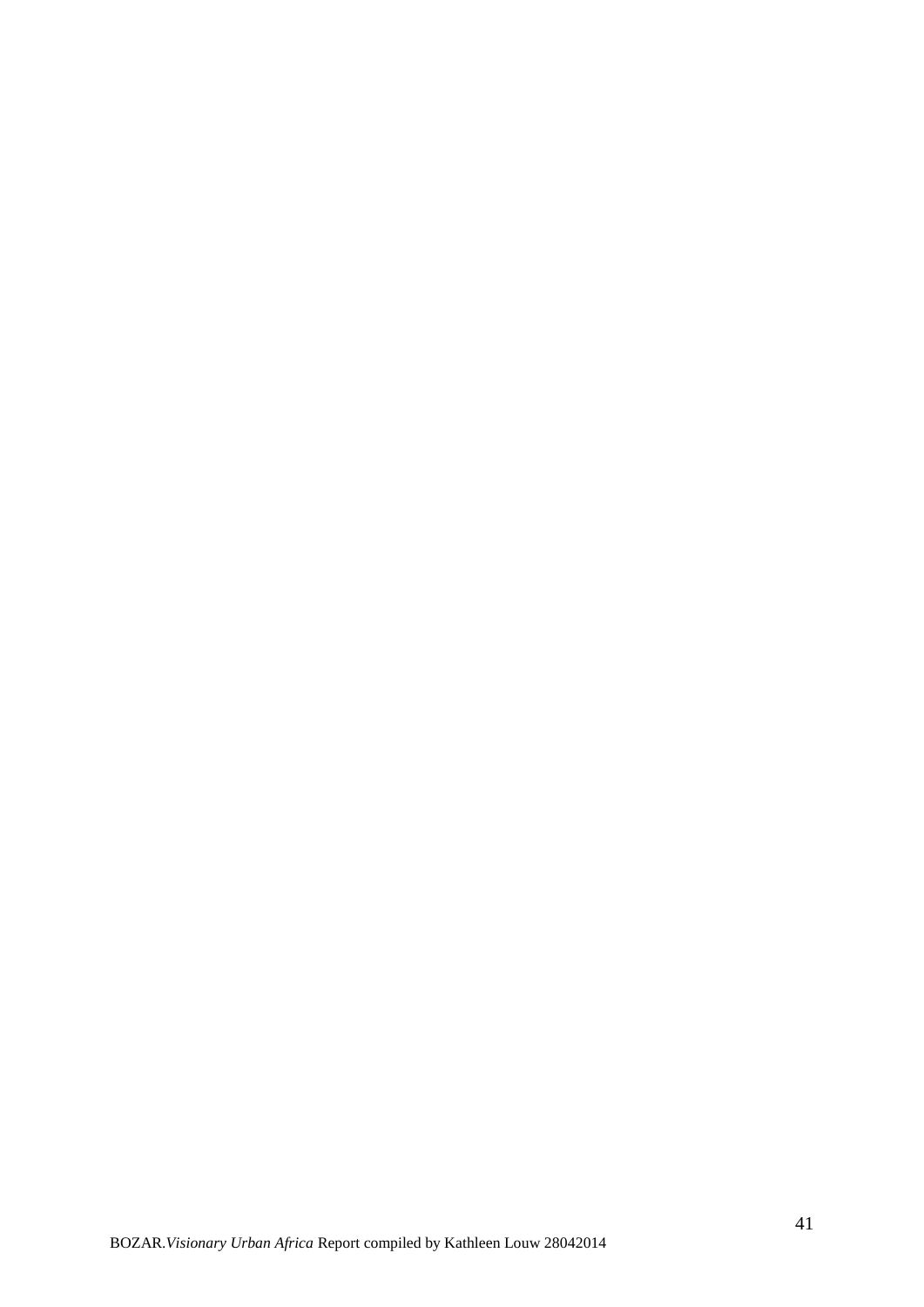# **Annex 3**

# **Participants**

BOZAR.*Visionary Urban Africa* Report compiled by Kathleen Louw 28042014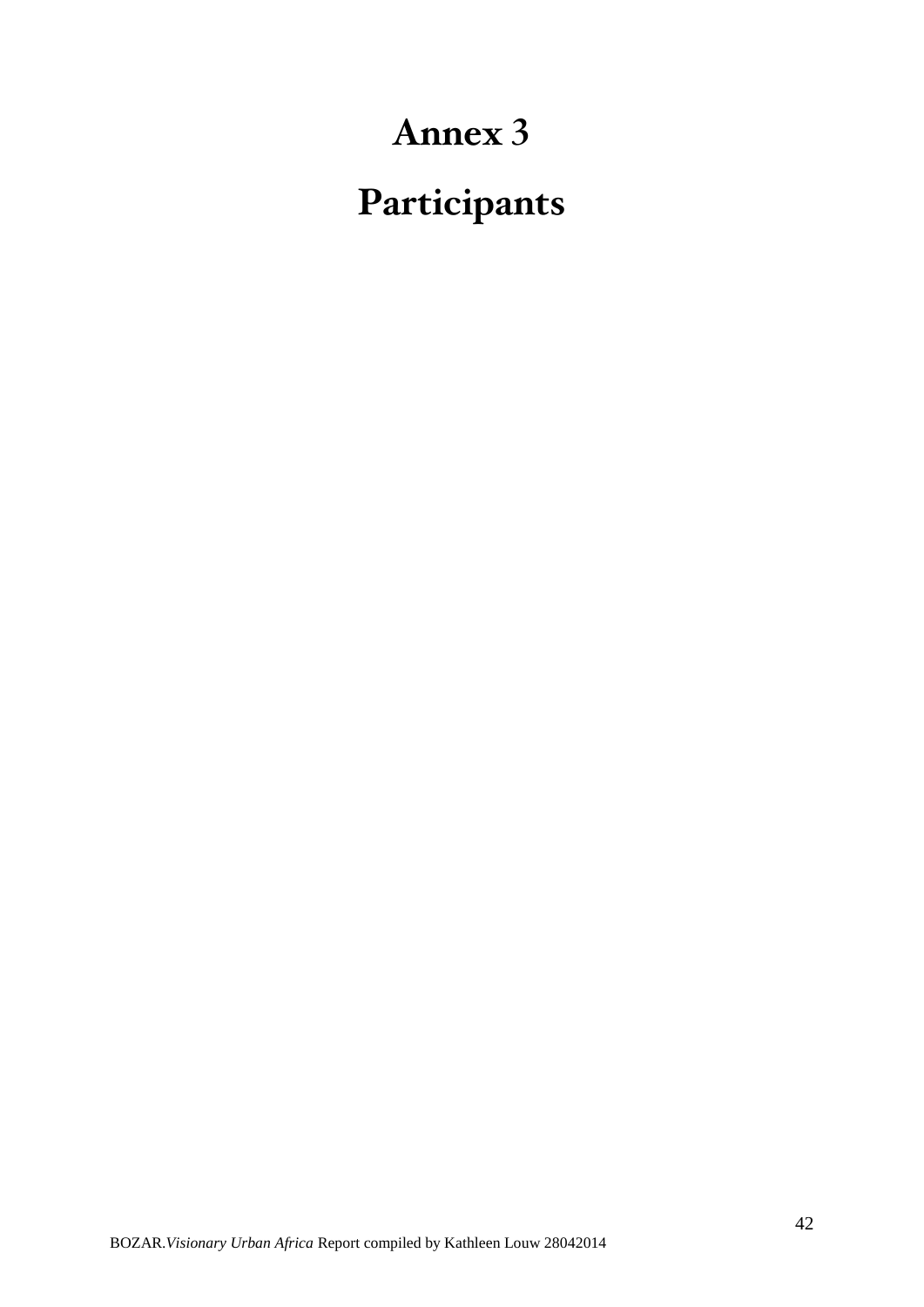| Osae<br>Addo<br>(Ghana),<br>Chairman,<br>ArchiAfrika,<br>Joe<br>Accra.         | joe@constructsllc.com         |
|--------------------------------------------------------------------------------|-------------------------------|
| (MODERATOR)                                                                    |                               |
| Addo was born in Ghana, and trained at the Architectural Association in        |                               |
| London. He worked in Finland, the UK and the USA. His work has been            |                               |
| influenced by 'genus-loci', and how architecture can/ should respond to this   |                               |
| in creating pieces which are both site specific and meet the needs of people   |                               |
| who will interact with it. He is a founding partner in the $A + D$ Museum, Los |                               |
| Angeles, whose mission is to advance knowledge and to enable people to         |                               |
| appreciate and understand architecture and design. He moved back to his        |                               |
| native country Ghana in 2004 and is currently the CEO of Constructs LLC,       |                               |
| an inno-native design firm based in Accra and Tamale in Ghana. Addo is also    |                               |
| on the Board of ArchiAfrika, the network for African architecture, and         |                               |
| directs its network base in Accra.                                             |                               |
| Romarick Atoke (Benin), President & Founder of AFRIKArchi.                     | Romarick.atoke@afrikarchi.co  |
| CEO of Global Archiconsult, Construction - Architecture - Town planning        | m                             |
| & Design Company / Africa. Atoke is a Consultant in the fields of              |                               |
| construction, town planning, urban agriculture and local materials.            |                               |
|                                                                                |                               |
| Sammy Baloji (DRC), artist.                                                    | Djamal29@yahoo.fr             |
| Baloji is a photographer working in Lubumbashi and Brussels, and he            |                               |
| exhibits internationally. He graduated in literature and human science at the  |                               |
| University of Lubumbashi and first worked as a cartoonist. Later he            |                               |
| specialized in video art and photography. Recurrent in his work are            |                               |
| ethnographic exploitation, architecture and urbanism, such as the              |                               |
| exploitation of man and environment in the Congolese urban landscape. He       |                               |
| was awarded numerous prizes including a Prince Claus Award from the            |                               |
| <u>Netherlands</u> .                                                           |                               |
| Kofi Blankson (Ghana), founder, Dixcove Ventures, Ltd.                         | kofi@dixcoveventures.com      |
| Blankson has extensive experience in executive operational management and      |                               |
| strategic consulting in the areas of information technology and marketing      |                               |
| communications. He was President of NetValue USA, the US subsidiary of         |                               |
| NetValue, S.A., an online behavior tracking and analysis company.              |                               |
| Marilyn Douala Bell (Cameroon), President, Doual'art, Douala.                  | marilyn.doualabell@doualart.o |
| Bell studied Development Economics in Paris where she began her                | rg                            |
| professional life. In 1986, she decided to return to Cameroon after meeting    |                               |
| her husband, Didier Schaub, an art historian. In 1991, together with a group   |                               |
| of friends, she founded Doual'art, a contemporary art centre defining itself   |                               |
| as an Ars & Urbis research laboratory on urban issues. Its fundamental         |                               |
| concern is to explore how art practices can play a role in public spaces and   |                               |
| influence urban society. In 2007, Doual'art launched the SUD Triennial         |                               |
| (Salon Urbain de Douala).                                                      |                               |
| Seif El Rashidi (Egypt), architect, Cairo.                                     | S_elrashidi@yahoo.com         |
| El Rashidi studied City Design and Social Science at the London School of      |                               |
| Economics and Political Science and holds a degree in History of Art and       |                               |
| Architecture from the American University in Cairo. He works as senior         |                               |
| planner at the Aga Khan Cultural Services in Egypt, a branch of the Historic   |                               |
| Cities Support Programme of the Aga Khan Trust for Culture (AKTC),             |                               |
| Geneva. Seif works on a project which focuses on developing a new area         |                               |
| conservation plan for the southern part of historic Cairo.                     |                               |
| Aadel Essaadani (Morocco), chair Steering Committee Arterial Network           | aadel2@gmail.com              |
| Essaadani is currently working as General Manager at Institut des Métiers      |                               |
| du Spectacle (the Institute of Performing Arts) in Casablanca, Morroco. He     |                               |
| founded this institute in order to offer professional continuing education to  |                               |
| technical and administrative aspects of performing arts. Previously, he        |                               |
| worked as technical director and director of communications of various         |                               |
| festivals in France and Morocco.                                               |                               |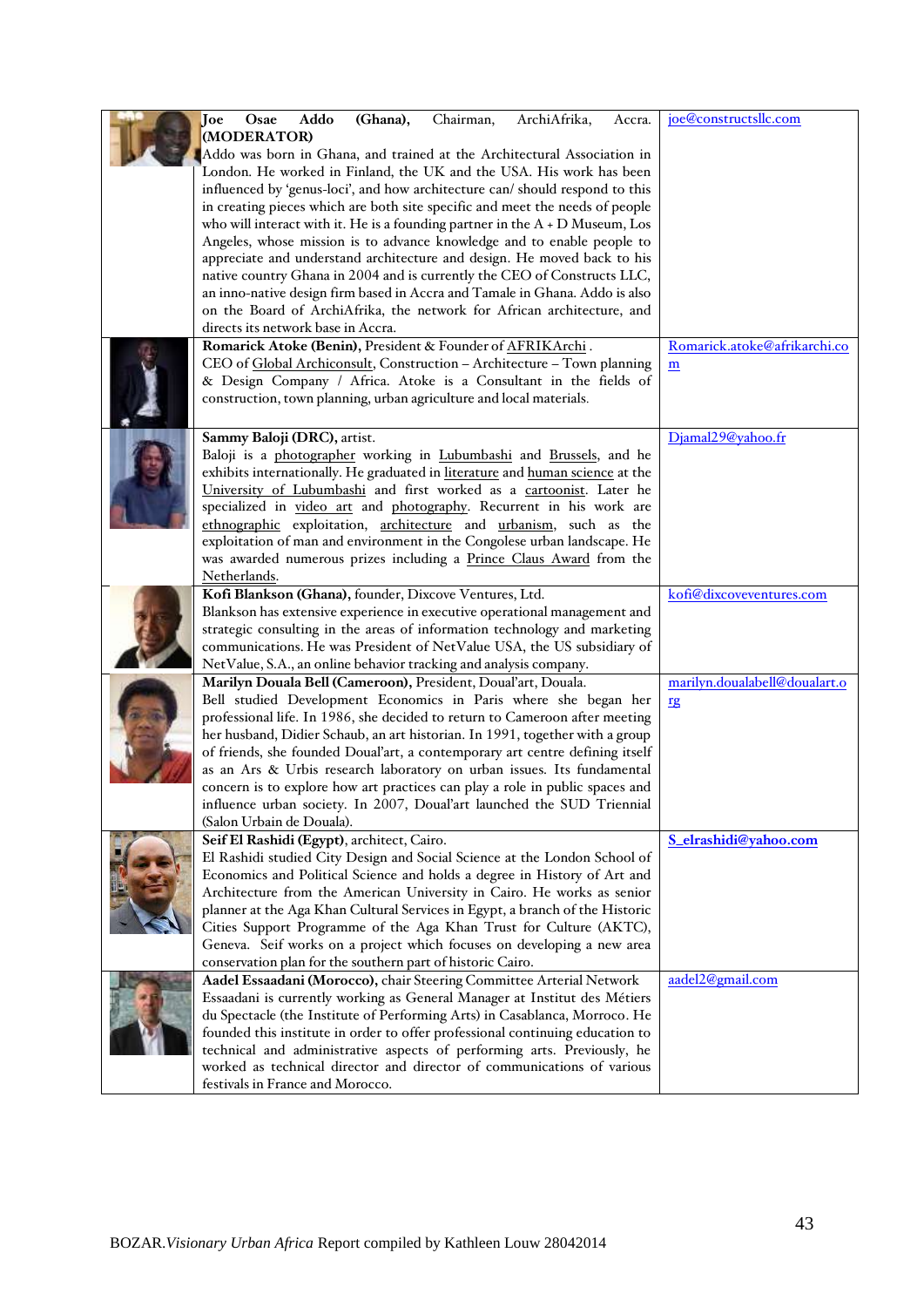| Ngoné Fall (Senegal), Architect, Curator, Consultant                                        | ndc.fall@gmail.com          |
|---------------------------------------------------------------------------------------------|-----------------------------|
| Fall is an Independent curator, art critic and consultant in cultural                       |                             |
| engineering. Fall graduated from the École Spéciale d'Architecture in                       |                             |
| Paris. She has been the editorial director of the Paris-based contemporary                  |                             |
| African art magazine Revue Noire from 1994 to 2001. She edited books on                     |                             |
| contemporary visual arts and photography in Africa and curated exhibitions                  |                             |
| in Africa, Europe and USA. She was one of the curators of the African                       |                             |
| photography biennale in Bamako, Mali, in 2001 and a guest curator at the                    |                             |
| 2002 Dakar biennale in Senegal. As a consultant she develops strategic                      |                             |
| plans, orientation programs and evaluation reports for Senegalese and                       |                             |
| international cultural institutions. Fall teaches curatorial process,                       |                             |
| communication strategies and methodology in the master department of                        |                             |
| cultural industries at the Senghor University in Alexandria, Egypt. She is                  |                             |
| also a founding member of the Dakar-based collective Gaw-Lab, a platform                    |                             |
| for research and production in the field of new media and visual arts.                      |                             |
| Hadia Gana (Libya), Founder, Ali Gana Foundation, Libya                                     | aliganafoundation@gmail.com |
| Hadia Gana is a Libyan conceptual ceramicist. She graduated in 1996 from                    |                             |
| Tripoli's art faculty in Libya and since then teaching art at different level               |                             |
| raging from kindergarten to university acquiring a masters of ceramics in                   |                             |
| 2004 from UWIC, Cardiff, Wales. In parallel to teaching, she is working as                  |                             |
| ceramicist exhibiting in solo and group exhibitions. She is the co-founder of               |                             |
| the Ali Gana Foundation for art and culture and the creator and director of                 |                             |
| the Ali Gana Museum, the first art museum in Libya that will be a platform                  |                             |
| linking architecture and arts.                                                              |                             |
| Muhammad Juma (Tanzania), Architect-Planner, Director of Urban and                          | e.muhammadjuma@gmail.com    |
| Rural Planning in Zanzibar.                                                                 |                             |
| Since, 2006, Juma has been working in Heritage cities.                                      |                             |
|                                                                                             |                             |
|                                                                                             |                             |
|                                                                                             |                             |
|                                                                                             |                             |
|                                                                                             |                             |
| Faisal Kiwewa (Uganda), Founding Director of Bayimba Cultural                               | director@bayimba.org        |
| Foundation. Kiwewa currently chairs the organizing committee of the                         |                             |
| Uganda Annual Conference on Arts and Culture (UACAC). Bayimba                               |                             |
| Cultural Foundation has set as one of its explicit objectives to raise                      |                             |
| awareness for the role and position of arts and culture in Ugandan society                  |                             |
| and economy and has as such played an instrumental role in the organization                 |                             |
| of the UACAC. The Foundation also organises six free annual Bayimba                         |                             |
| Festivals that bring together artists from Uganda, East Africa and the rest of              |                             |
| the world to celebrate the power of arts and culture.                                       |                             |
| Theo Lawson, Architect, Founder of Freedom Park and Fela Kuti Museum   theolawson@yahoo.com |                             |
| in Lagos.                                                                                   |                             |
|                                                                                             |                             |
|                                                                                             |                             |
|                                                                                             |                             |
|                                                                                             |                             |
| Lesley Lokko is an architect, academic and the author of eight best-selling                 | lesley@lesleylokko.com      |
| novels. She is currently Associate Professor of Architecture at the University              |                             |
| of Johannesburg. She was appointed to the Faculty of Art and Design at UJ                   |                             |
| on the day of Mandela's passing.                                                            |                             |
|                                                                                             |                             |
|                                                                                             |                             |
| Emmanuel Midheme (Kenya), Doctoral Researcher at the Department of                          | midheme@yahoo.com           |
| Architecture, KU Leuven, Belgium.                                                           |                             |
| Midheme previously worked for five years as a Planning Officer with the                     |                             |
| Municipal Council of Kisumu, Kenya.                                                         |                             |
|                                                                                             |                             |
| Lupwishi Mbuyamba (Cameroon), executive director, Observatory of                            | lupwishi.mbuyamba@gmail.co  |
| cultural policies in Africa                                                                 | $\underline{\mathbf{m}}$    |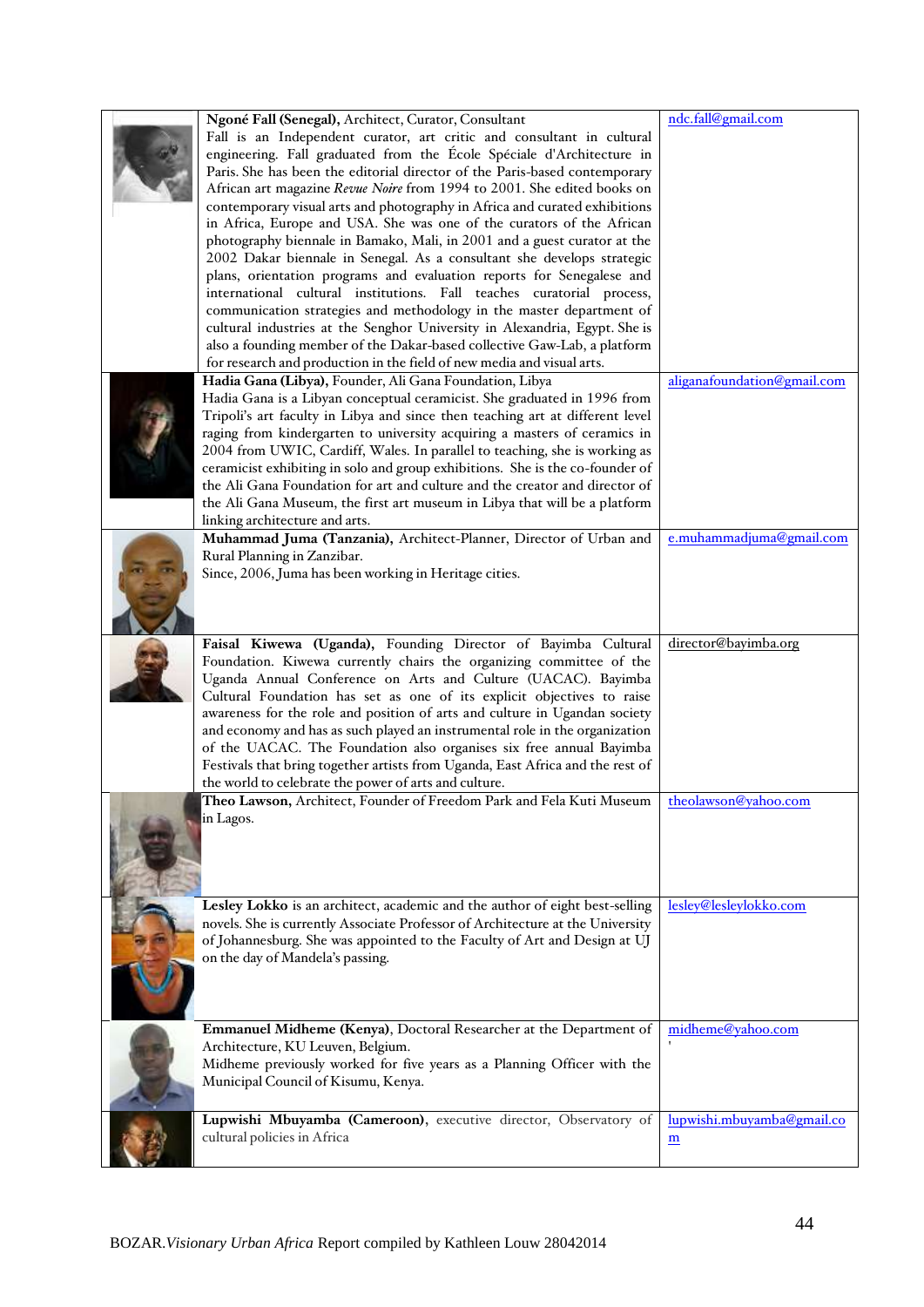|                            | Molemo Moilea (South Africa), Anthropologist, Director, Visual Arts<br>Network.<br>Moilea's art and anthropological work centres around urban and peri-urban<br>socialisation, with a strong interest in popular participatory socialisation and<br>socio-political imaginary.                                                                                                                                                                                                                                                                                                                                                                                                                                                                                                                                                                                                                                                                                      | molemo@vansa.co.za                           |
|----------------------------|---------------------------------------------------------------------------------------------------------------------------------------------------------------------------------------------------------------------------------------------------------------------------------------------------------------------------------------------------------------------------------------------------------------------------------------------------------------------------------------------------------------------------------------------------------------------------------------------------------------------------------------------------------------------------------------------------------------------------------------------------------------------------------------------------------------------------------------------------------------------------------------------------------------------------------------------------------------------|----------------------------------------------|
|                            | Firdaous Ossidhoum (Morocco), Architect, Urban strategist, Director of<br>External Relations, African Union of Architects. Oussidhoum is also a<br>professor of philosophy of architecture, allowing her to innovate on the<br>approach of human development : the Space definition is for her a tool of<br>dialogue and communication to give a sense to the daily environment. She<br>lectures internationally.                                                                                                                                                                                                                                                                                                                                                                                                                                                                                                                                                   | ofirdaous@gmail.com                          |
|                            | Gordon Pirie (South Africa), African Centre for Cities, Cape Town.<br>Geographer, amateur historian and enthusiastic urbanist. Specialized in<br>networking, funding, scheduling and writing, broadly in applied urban<br>research that tackles city challenges in the urban South.                                                                                                                                                                                                                                                                                                                                                                                                                                                                                                                                                                                                                                                                                 | gordon.pirie@uct.ac.za                       |
|                            | Dudu Sarr (Senegal), spokesperson for Youssou Ndour's New Africa<br>Movement                                                                                                                                                                                                                                                                                                                                                                                                                                                                                                                                                                                                                                                                                                                                                                                                                                                                                        | motherlandmusic@googlemail.<br>com           |
|                            | Jean-Charles Tall (Senegal), Architect, founder College Universitaire de<br>l'Architecture, Dakar.<br>Mamadou Jean-Charles TALL, Practicing Architect since 1983; Former<br>President of the National Board of Architects of Senegal; Co-director J&T<br>Architectes et Associés, Dakar; Founder and Chairman of the College<br>Universitaire d'Architecture de Dakar; Personal Advisor to the Mayor of<br>Dakar and Chair of the Dakar 2025 committee of the city of Dakar;<br>Member of the National Commission for Heritage; Commissioner for<br>Architecture of the 2010 Black World Festival, Dakar.                                                                                                                                                                                                                                                                                                                                                           | jctall@orange.sn                             |
|                            | Mariam Yunusa (Nigeria), Head, Partners & Inter-agency coordination;<br>External Relations UN-Habitat, Nairobi. (SPEAKER)<br>Yunusa is an Urban Planner, a development expert and an inter-<br>governmental negotiator with nearly 40 years' experience in academic and<br>public service. As Senior Human Settlements Adviser and Programme<br>Manager for a dozen Africa countries from 2000-2006, she promoted the<br>implementation of the Habitat Agenda, and supported countries in drafting<br>their National Poverty Reduction Strategies, National Housing and Urban<br>Development Policies, managed the profiling of seven selected cities in<br>Africa as part of the New Empowerment Programme for African<br>Development (NEPAD), within the framework of the UN Regional<br>Coordination Mechanism for Africa. In her current position, she is also the<br>Project Leader of the Strengthening Partnerships for the African Urban<br>Agenda project. | mariam.yunusa@unhabitat.org                  |
| <b>From Europe and US:</b> |                                                                                                                                                                                                                                                                                                                                                                                                                                                                                                                                                                                                                                                                                                                                                                                                                                                                                                                                                                     |                                              |
|                            | Jean-Christophe Adrian (France), Director, UN-Habitat Office for<br>Liaison with European Institutions, Brussels.                                                                                                                                                                                                                                                                                                                                                                                                                                                                                                                                                                                                                                                                                                                                                                                                                                                   | Jean-<br>christophe.adrian@unhabitat.<br>org |
|                            | Baloji, (DRC/Belgium), artist. Baloji, former MC of Starflam, is a Belgian<br>rapper with Congolese roots. Born in Lubumbashi in 1978, he lived in<br>Kinshasa, Ostende and Liège where he started his careers. After leaving<br>Starflam in 2004, he decided to leave the music business for good. After 25<br>years without any contact, he received a letter from his mother. As they<br>spoke on the phone she asked him what he had done in all those years. After<br>a lot of reflexion he finally answered and produced a biographic album titled<br>Hotel Impala (2007). In 2010 he released Kinshasa Succursale. Baloji is<br>working on his project '137 avenue Maniama'                                                                                                                                                                                                                                                                                  | baloji.tshiani@gmail.com                     |
|                            | Victor Brunfaut (Belgium), architect, La Cambre). Brunfaut holds<br>a Ph.D. in Urban Planning (Universities of Pescara and Rome -                                                                                                                                                                                                                                                                                                                                                                                                                                                                                                                                                                                                                                                                                                                                                                                                                                   | Victor.brunfaut@ulb.ac.be                    |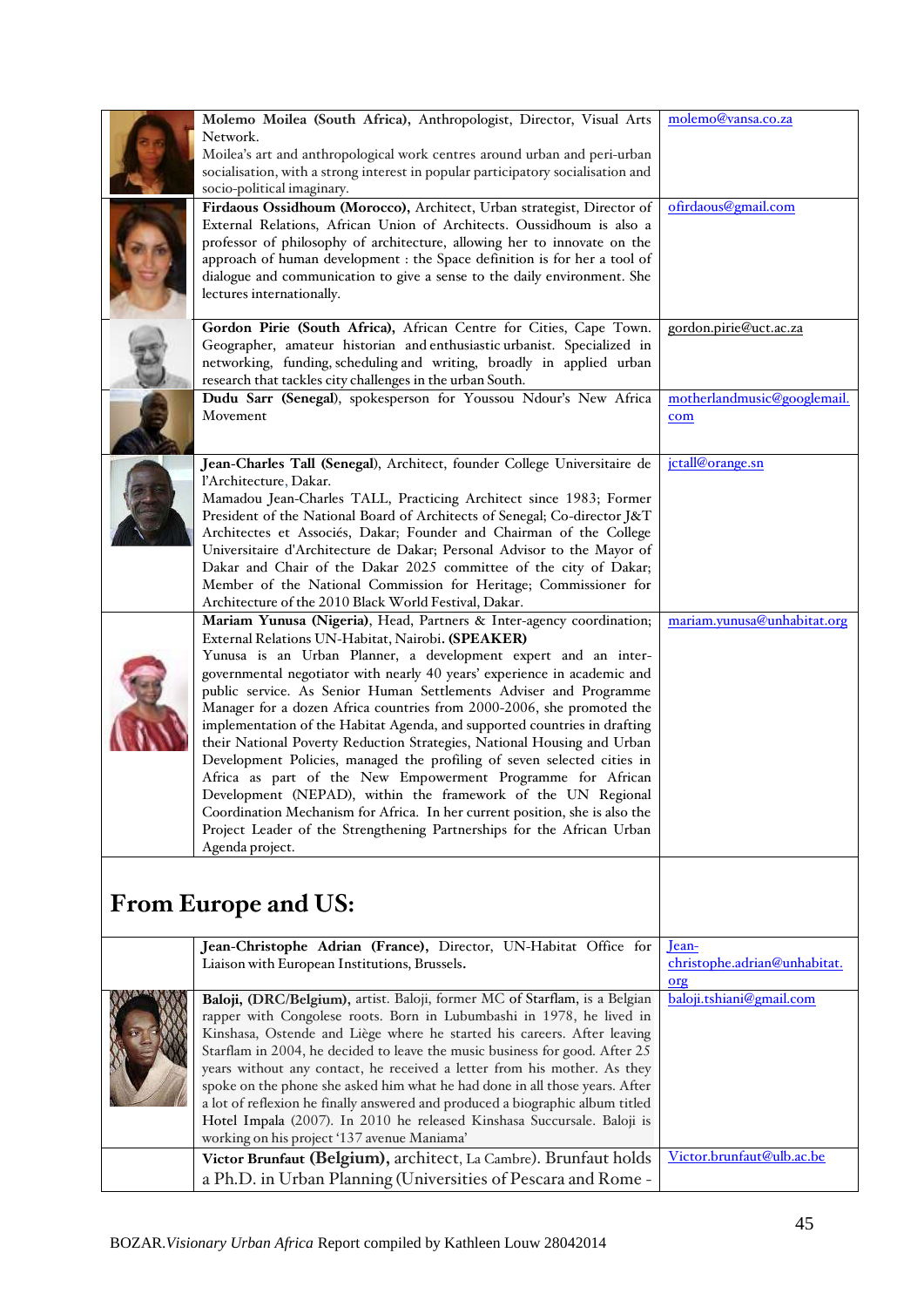| La Sapienza, Italy, 2003). He completed his training as an                                                                                               |                               |
|----------------------------------------------------------------------------------------------------------------------------------------------------------|-------------------------------|
| architect at the architectural studio and Lelubre Libois,                                                                                                |                               |
| (US/France),<br>journalist,<br><b>Chris</b><br><b>Burns</b><br>Euronews,<br>Brussels.                                                                    | chris@burnstorm.com           |
| (MODERATOR). A Franco-American journalist and media consultant                                                                                           |                               |
| with 25 years' reporting experience in Europe, the U.S., Africa, South                                                                                   |                               |
| Central Asia and the Middle East. Host of 'The Network'.                                                                                                 |                               |
| Farrokh Derakhshani, Director, Aga Khan Award for Architecture.                                                                                          | farrokh.derakhshani@akdn.or   |
| Derakhshani is Director of the Aga Khan Award for Architecture and has                                                                                   | g                             |
| been associated with the Award since 1982. His main field of specialisation                                                                              |                               |
| is the contemporary architecture of Muslim societies. He lectures widely,                                                                                |                               |
| and has organised and participated in numerous international seminars,                                                                                   |                               |
| exhibitions, colloquia, workshops, and international competitions. He has                                                                                |                               |
| served as a Jury member at various international competitions and schools of                                                                             |                               |
| architecture and collaborated on a large variety of publications on                                                                                      |                               |
| architecture. Mr. Derakhshani is trained as an architect and planner at                                                                                  |                               |
| National University of Iran. He later continued his studies at the School of                                                                             |                               |
| Architecture in Paris (UP1).<br>Albert Dubler (France), Président, Union Internationale des Architectes,                                                 |                               |
| Paris.                                                                                                                                                   | a.dubler@uia-architectes.org  |
| Dubler was chosen as president of the International Union of Architects for                                                                              |                               |
| the 2011-2014 triennial period. His election took place at the end of the                                                                                |                               |
| UIA general assembly held in Tokyo, Japan, from 29 September to 01                                                                                       |                               |
| October 2011. He succeeds Australian architect Louise Cox in this post.                                                                                  |                               |
| Paul Dujardin (Belgium), CEO and artistic Director of the Centre for Fine                                                                                | paul.dujardin@bozar.be        |
| Arts of Brussels (BOZAR). (SPEAKER)                                                                                                                      |                               |
| Since 2002, he has managed to develop the Centre as a high-level                                                                                         |                               |
| multidisciplinary centre with high profile at European and international                                                                                 |                               |
| level.                                                                                                                                                   |                               |
| Olafur Eliasson (Denmark), artist. (SPEAKER)                                                                                                             | olafur@olafureliasson.net     |
| Eliasson studied at the Royal Danish Academy of Fine Arts between 1989                                                                                   |                               |
| and 1995. He's known for his sculptures and large-scale installation art                                                                                 |                               |
| employing elemental materials such as light, water, and air temperature to<br>enhance the viewer's experience. In 1995 he established Studio Olafur      |                               |
| Eliasson in Berlin, a laboratory for spatial research. Eliasson represented                                                                              |                               |
| Denmark at the 50th Venice Biennale in 2003 and later that year installed                                                                                |                               |
| The Weather Project in the Turbine Hall of Tate Modern, London                                                                                           |                               |
| Theo Eshetu (Ethiopia), film director/producer.                                                                                                          | theo.eshetu@gmail.com         |
| Eshetu is born in London of Ethiopian origin, currently living in Berlin,                                                                                |                               |
| working within the field of culture. His works as a video artist have been                                                                               |                               |
| exhibited in galleries and Museums worldwide and his productions have                                                                                    |                               |
| been broadcast by ARTE among others. He has worked with UNESCO for a                                                                                     |                               |
| work on the Return of the Axum Obelisk.                                                                                                                  |                               |
|                                                                                                                                                          |                               |
| Ann Gerrard (Belgium), President, Cooperation Education Culture.                                                                                         | ann.gerrard@skynet.be         |
| As President of the Belgian NGO " Cooperation by Education and Culture                                                                                   |                               |
| (CEC) Gerrard has an active commitment towards promoting cultural                                                                                        |                               |
| diversity and is convinced of the crucial role of Culture, which is at the heart<br>of all actions and development projects implemented by CEC since its |                               |
| creation in 1978.                                                                                                                                        |                               |
|                                                                                                                                                          |                               |
| Guido Gryseels (Belgium), Director General of the Royal Museum for                                                                                       | guido.gryseels@africamuseum.  |
| Central Africa. This museum is a research institute in the fields of both                                                                                | be                            |
| human and natural sciences, and generally considered as one of the most                                                                                  |                               |
| important reference institutes in the world on Central Africa. The museum                                                                                |                               |
| is leader of a European network of ethnographical museums, and pioneers<br>the collaboration with African diaspora.                                      |                               |
| Christer Gustaffson (Sweden), Chair, ICOMOS International Committee                                                                                      | Christer.gustafsson@konstvet. |
| on Economics of Conservation                                                                                                                             | uu.se;                        |
|                                                                                                                                                          | Christer.gustafsson@hgo.se    |
|                                                                                                                                                          |                               |
|                                                                                                                                                          |                               |
|                                                                                                                                                          |                               |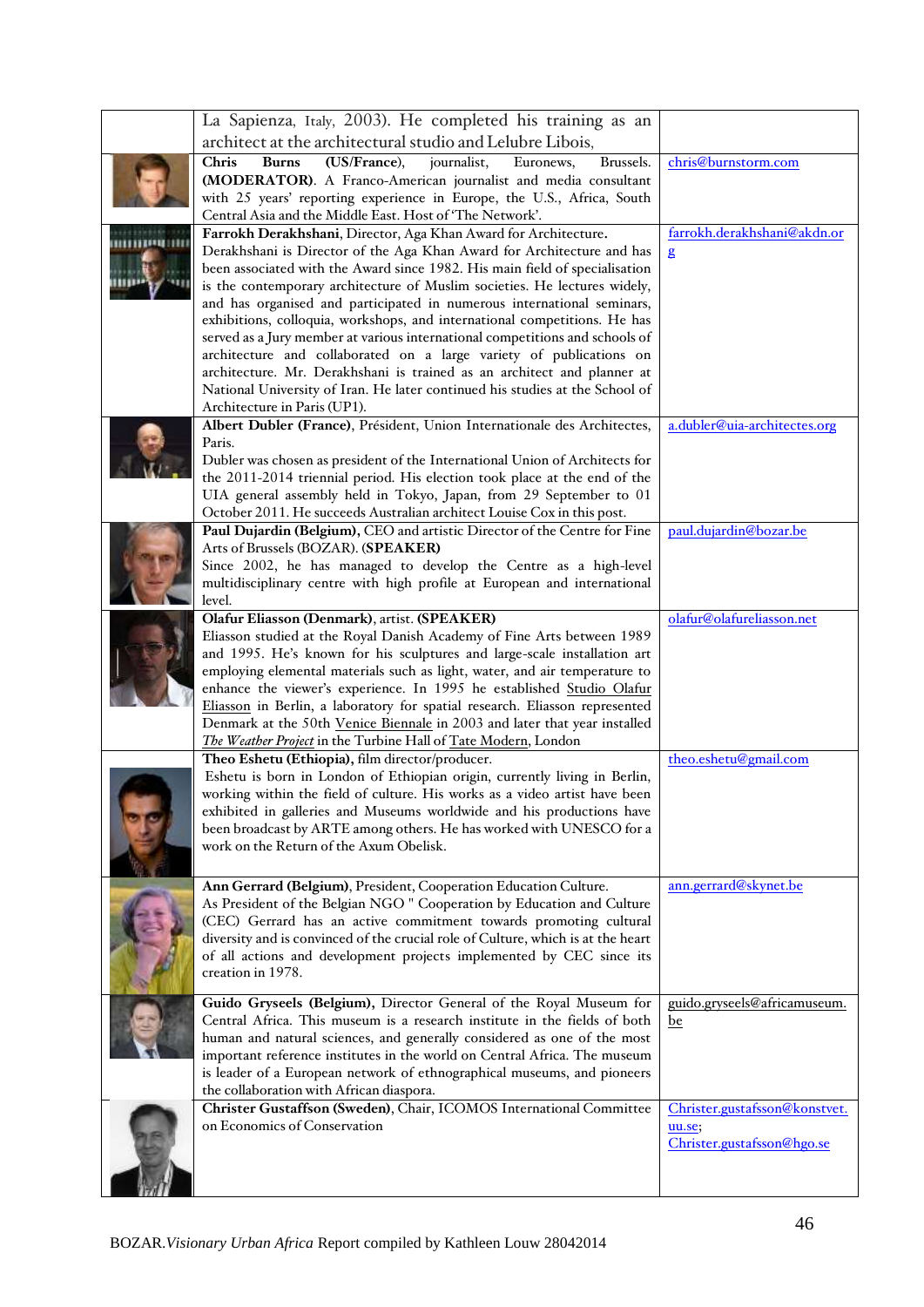| Sylvain Haon (France), Secretary General of POLIS network of cities and                                                                             | shaon@polisnetwork.eu          |
|-----------------------------------------------------------------------------------------------------------------------------------------------------|--------------------------------|
| regions. (MODERATOR).                                                                                                                               |                                |
| Polis support its members to develop and implement innovative transport<br>solutions for a more sustainable urban and regional mobility.            |                                |
| Sylvain has over twelve years of experience of working with cities and regions                                                                      |                                |
| on urban transport planning, policies and innovation.                                                                                               |                                |
| Antonio Clemente-Hernandez (Spain), EuropeAid - Urban Development                                                                                   | antonio.clemente-              |
| Antonio Clemente is an architect (Polytechnic University of Catalonia), with                                                                        | hernandez@ec.europa.eu         |
| experience in Regional Urban Planning in Barcelona. Working experience at                                                                           |                                |
| the Committee of the Regions, the European Economic and Social                                                                                      |                                |
| Committee and currently as Quality Management Officer on Urban                                                                                      |                                |
| Development at DG DEVCO, European Commission, Brussels.                                                                                             |                                |
| Frederic Jacquemin (Belgium), Director, Africalia (Belgian association for                                                                          | frederic.jacquemin@africalia.b |
| cultural cooperation with Africa). From 2009 to 2013, Jacquemin was                                                                                 | $\mathbf{e}$                   |
| Expert in Cultural Policies for the Secretariat of African, Caribbean and                                                                           |                                |
| Pacific Groups States, where he coordinated research on creative industries                                                                         |                                |
| and cultural policies. Independent expert from 2007 to 2009, he designed                                                                            |                                |
| training and development programs in sub-saharan Africa for organizations                                                                           |                                |
| such as the Belgian Technical Cooperation, OIF and the UE. From 1998 to                                                                             |                                |
| 2006, he was Head of Programs at the Hicter Foundation for Cultural                                                                                 |                                |
| Democracy. He directed audiovisual documentaries (The Third Paradise),                                                                              |                                |
| curated exhibitions (Brussels, Venice, Istanbul), and is the author of articles                                                                     |                                |
| and books (Drums on deaf ears). He is particularly interested in the critical                                                                       |                                |
| function of the arts within today's political realm. Jacquemin holds an MA                                                                          |                                |
| in History of Art and Archaeology and a M.A in Management.                                                                                          |                                |
| Jan Goossens, artistic director of the KVS Royal Flemish Theatre, Brussels.                                                                         | jan.goossens@kvs.be            |
| Goossens is theatre director of the KVS, the Brussels Flemish Theatre, He                                                                           |                                |
| has worked with Gerard Mortier and Peter Sellars. In 12 years, he has                                                                               |                                |
| transformed the KVS in a multilingual and multidisciplinary theatre venue,                                                                          |                                |
| very connected o the world, and to Africa in particular. Since 2005 KVS has<br>developed exchanges with artists in the DRC and elsewhere in Africa. |                                |
| Within this framework, the international arts festival 'Connexion Kin' takes                                                                        |                                |
| place in Kinshasa each year, gathering dozens of artists and 10.000 visitors.                                                                       |                                |
| Eva Langret (UK), Head of Exhibitions and Artist Liaison, Tiwani gallery,                                                                           | eva@tiwani.co.uk               |
| London. Langret started her career at la FIAC and Galerie les Singuliers,                                                                           |                                |
| Paris, before joining 198, London, in 2005. As a curator at 198, she                                                                                |                                |
| redefined the curatorial ethos of the space and supported numerous                                                                                  |                                |
| emerging artists forge a career in the UK and abroad.                                                                                               |                                |
| Johan Lagae (Belgium), Architectural historian, University of Gent.                                                                                 | johan.lagae@UGent.be           |
| Professor in the field of the theory and history of non-European                                                                                    |                                |
| modern architecture. Lagae graduated as a civil engineer and                                                                                        |                                |
| architect. He has worked closely with Picha in Lubumbashi.                                                                                          |                                |
| Jonathan Ledgard, Thinker and pioneer of advanced technology in                                                                                     | jonathan.ledgard@epfl.ch       |
| Africa. Since 2012, director, future Africa, Swiss Federal Institute of                                                                             |                                |
| Technology (EPFL). Since 1995, foreign political and war correspondent,                                                                             |                                |
| The Economist. Expertise: African politics, nature, technology, digital arts.                                                                       |                                |
| Novelist: Giraffe, Submergence.                                                                                                                     |                                |
| Anne Leemans (Belgium), Secretary General, Y design Foundation,                                                                                     | anne.leemans@fontana-          |
| Brussels.                                                                                                                                           | design.com                     |
|                                                                                                                                                     |                                |
| Paul Lievevrouw (Belgium), Director-president of the group SUM (SUM                                                                                 | sum.be.pl2@gmail.com           |
| project/SUMResearch and professor at the Higher Institute of Architecture                                                                           |                                |
| Sint-Lucas and the Raymond Lemaire international Centre for                                                                                         |                                |
| Conservation. Lievevrouw has over 30 years of experience. He is also the                                                                            |                                |
| driving force behind several architectural projects, major master plans, and                                                                        |                                |
| urban city development project and visions.                                                                                                         |                                |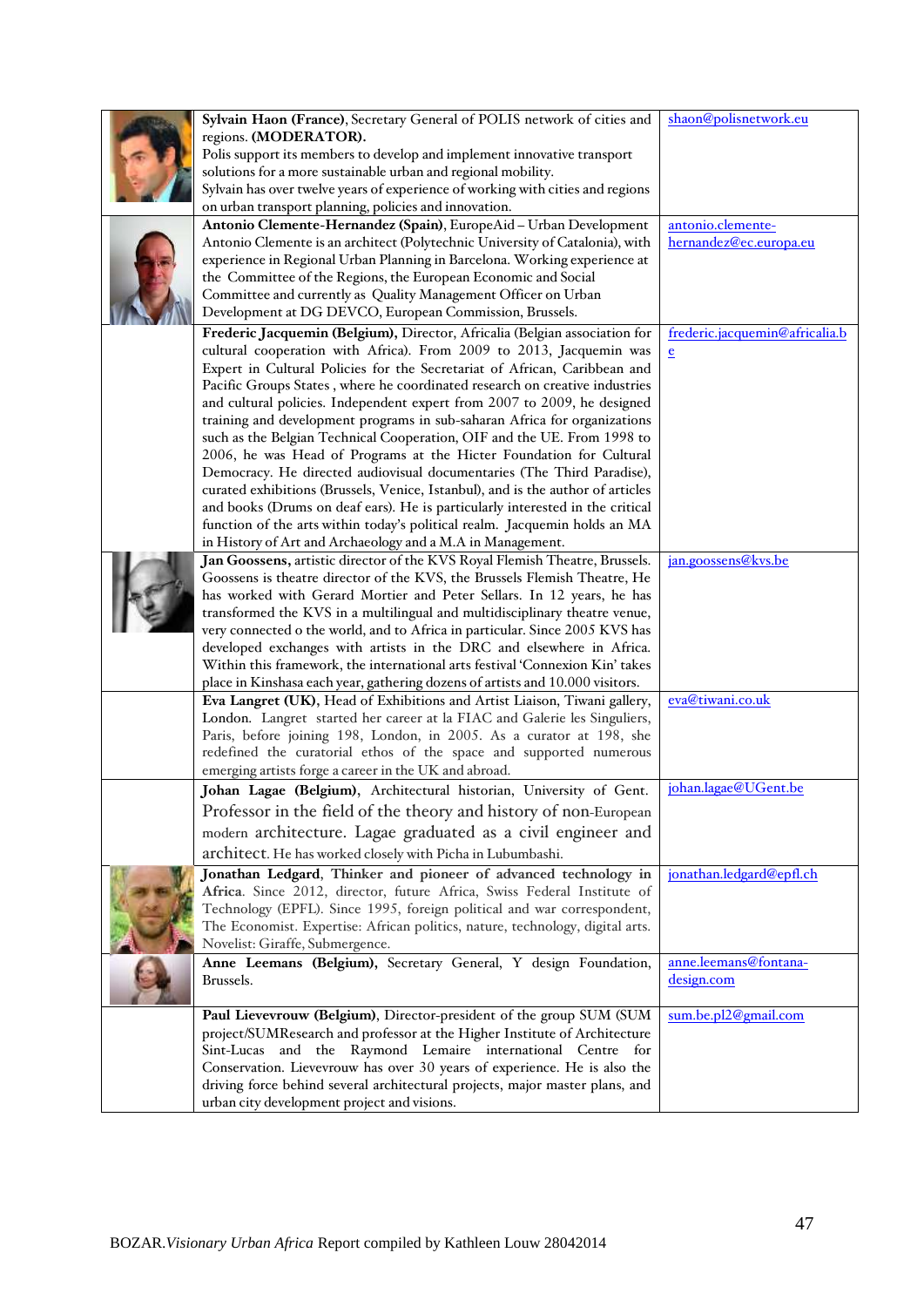| Garth Myers (US), Paul E. Raether Distinguished Professor of Urban<br>International Studies and Director of the Urban Studies Program at Trinity<br>College. A geographer with thirty years of research experience on and in<br>African cities, Myers has contributed to the growth of urban studies and<br>geography research on the continent, through 5 books and more than 60<br>articles and book chapters. His most recent book is "African Cities:<br>Alternative Visions of Urban Theory and Practice (London: Zed Books,<br>$2011$ ."                                                                                                            | Garth.Myers@trincoll.edu                 |
|-----------------------------------------------------------------------------------------------------------------------------------------------------------------------------------------------------------------------------------------------------------------------------------------------------------------------------------------------------------------------------------------------------------------------------------------------------------------------------------------------------------------------------------------------------------------------------------------------------------------------------------------------------------|------------------------------------------|
| Alassane Ndiaye (Belgium/Senegal), Professor, Université Libre de<br>Bruxelles<br>Director, Qalinca-Labs, Logistics and Transport Systems. Expert in Smart,<br>Green and Integrated Urban Mobility Systems                                                                                                                                                                                                                                                                                                                                                                                                                                                | abndiaye@ulb.ac.be                       |
| Michèle Dominique Raymond (Haiti), Assistant Secretary-General,<br>Political Affairs & Human Development Department, Secretariat of the<br>ACP Group of States, Brussels                                                                                                                                                                                                                                                                                                                                                                                                                                                                                  | mdraymond@acp.int                        |
| Marie Paule Roudil, Head of the UNESCO Liaison Office in Brussels and<br>the UNESCO Representative to the European Union.                                                                                                                                                                                                                                                                                                                                                                                                                                                                                                                                 | mp.roudil@unesco.org                     |
| Klaus Rudischhauser, Deputy Director General, EuopeAid                                                                                                                                                                                                                                                                                                                                                                                                                                                                                                                                                                                                    | Klaus.rudischhauser@ec.europ<br>a.eu     |
| Frédéric Saliez, Deputy Director at UN-HABITAT Brussels Liaison<br>Office.<br>Architect and Civil Engineer. Frederic Saliez joined UN-Habitat in 2001.<br>His work has been notably focused on Latin American countries and the<br>Balkans. His previous background and working experiences have enabled<br>him to support local and national governments in policies related to urban<br>planning, environmental protection, public spaces and cultural heritage.                                                                                                                                                                                        | Frederic.saliez@unhabitat<br><u>.org</u> |
| Koenraad Van Balen (Belgium) Director of the Raymond Lemaire<br>International Centre for Conservation (K.U.Leuven).<br>Van Balen holds the UNESCO chair on Preventive Conservation,<br>Monitoring and Maintenance and is a renowned expert in technical aspects<br>of conservation and their embedment in conservation philosophy and<br>practice. He is also member of various national and international<br>organizations and scientific committees in the field of conservation. He<br>coordinates Module 4 of the Master of Conservation of Monuments and<br>Sites at the Raymond Lemaire International Centre for Conservation at the<br>K.U.Leuven. | kvanbalen@gmail.com                      |
| Berend van der Lans (Netherlands), architect, co-founder of ArchiAfrika.<br>Berend van der Lans is an architect, involved in projects in Africa and<br>Europe. In 2001 he co-founded ArchiAfrika, the activist platform on the<br>African built environment. In 2010 African Architecture Matters followed,<br>an organisation that collects and disseminates knowledge on the African<br>built environment and makes this to use through services like research,<br>consultancy, education and project management. (MODERATOR)                                                                                                                           | office@architectureplus.nl               |
| Koen Vidal (Belgium) Journalist for 'De Morgen'.<br>Vidal is political editor at De Morgen since 1995. In 1999 he published 'Op<br>de deurmat van Europa: reis langs de grenzen van het vluchtelingenbeleid.'<br>His most recent work is 'Futur Simple, De kinderen van Congo' published in<br>2010. Koen Vidal was awarded several prizes for his journalistic work.                                                                                                                                                                                                                                                                                     | koen.vidal@demorgen.be                   |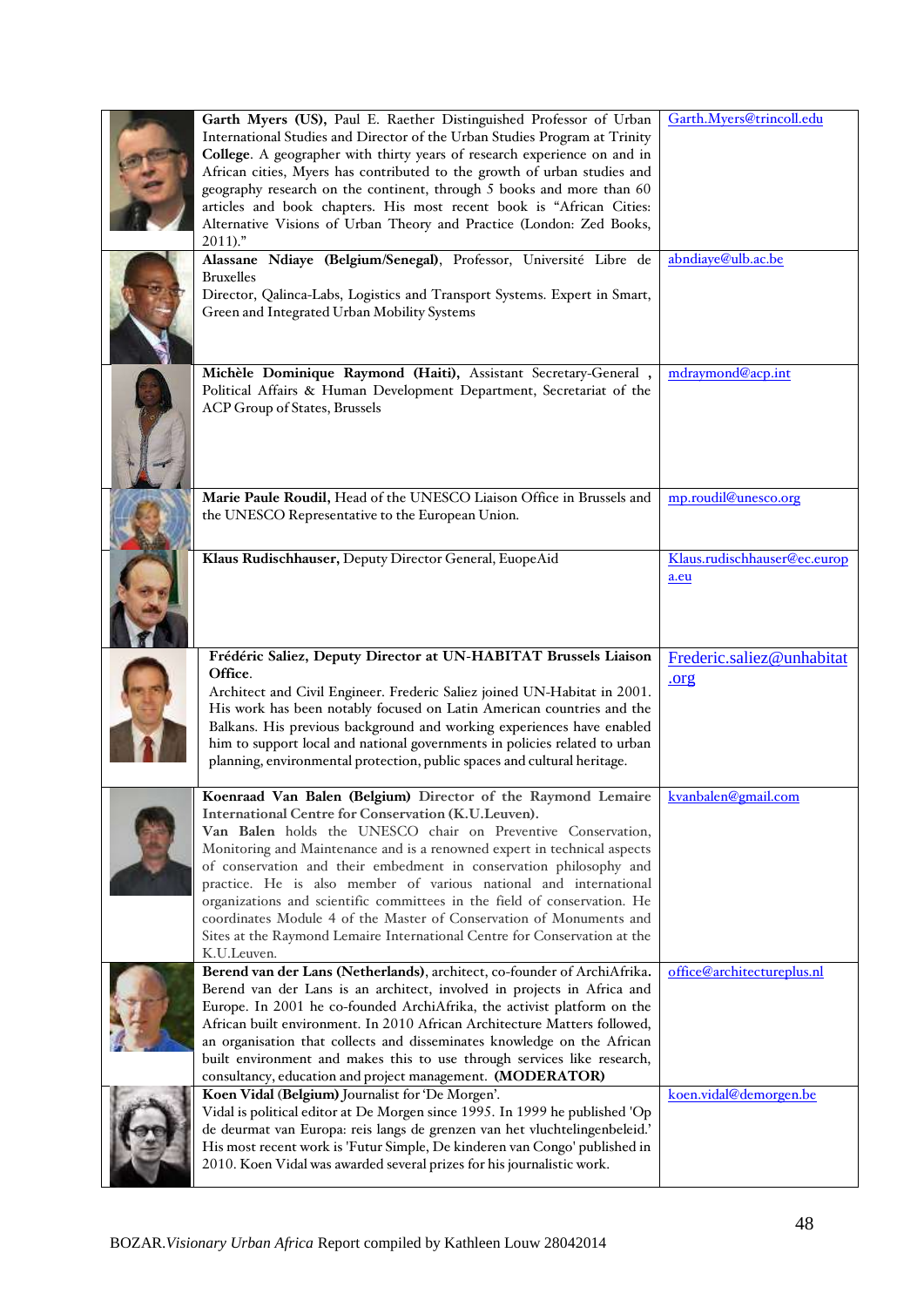| <b>Observers:</b> |                                                                                                                                                                                                                                                                                                                                                                                                                                                                                                                                                                                                        |                                          |
|-------------------|--------------------------------------------------------------------------------------------------------------------------------------------------------------------------------------------------------------------------------------------------------------------------------------------------------------------------------------------------------------------------------------------------------------------------------------------------------------------------------------------------------------------------------------------------------------------------------------------------------|------------------------------------------|
|                   | Stefaan Anrys (Belgium), Mo magazine                                                                                                                                                                                                                                                                                                                                                                                                                                                                                                                                                                   | info@stefaananrys.be                     |
|                   | Julian Baskin. Senior Urban Specialist. Cities Alliance.<br>Economist and Regional Planning Specialist. Mr. Baskin joined Cities<br>Alliance in 2008 and has been, since then, charged with the implementation<br>of country programmes promoting the development of inclusive cities. His<br>previous experience relates to regional planning and urban advice in<br>countries such as South Africa, Bangladesh and Angola.                                                                                                                                                                           |                                          |
|                   | Piera Calcinaghi (Italy), EuropeAid - Africa-EU Partnership and Peace<br>Facility                                                                                                                                                                                                                                                                                                                                                                                                                                                                                                                      | Piera.Calcinaghi@ec.europa.e<br><u>u</u> |
|                   | Bram Cleys (Belgium), UCOS, VUB, Belgium                                                                                                                                                                                                                                                                                                                                                                                                                                                                                                                                                               | bram.cleys@ucos.be                       |
|                   | Fariba Derakhshani, Programme Coordinator Awards, Prince Claus Fund,<br>Amsterdam                                                                                                                                                                                                                                                                                                                                                                                                                                                                                                                      | f.derakhshani@princeclausfun<br>d.n!     |
|                   | Anne Engberg-Pedersen, Archiving & Archive Studio Olafur Eliasson,<br>Berlin                                                                                                                                                                                                                                                                                                                                                                                                                                                                                                                           |                                          |
|                   | Gertrude Flentge (Netherlands), programme manager of the<br>international culture programme of the Dutch DOEN Foundation. In 2007<br>Flentge initiated the Arts Collaboratory programme in cooperation with<br>Hivos, which focusses on (visual) arts and social innovation. Through this<br>programme and the support to the cultural sector in Africa in general she is<br>actively involved in issues around the design and encounter in public space,<br>urban development and the development of alternative infrastructure.                                                                      | gertrude@doen.nl                         |
|                   | Silja Fisher (France), Secretary General, International Music Council.<br>Fischer serves as Secretary General of the International Music Council, the<br>world's largest network of music organisations dedicated to the promotion<br>of the value of music in the lives of all people. The IMC is currently piloting<br>a 3-year project aiming at a greater professionalization of the music sector<br>in Africa. As NGO official partner of UNESCO, IMC has been closely<br>involved in a number of UNESCO programmes.<br><b>Lieve Fransen</b>                                                      | s.fischer@imc-cim.org                    |
|                   | Director Social Policies at European Commsion                                                                                                                                                                                                                                                                                                                                                                                                                                                                                                                                                          |                                          |
|                   | Gloria Giaconnelli, Capacity4Dev<br>Helena Kovarikova, Director, EUNIC, Brussels.<br>Prior to her work as Head of Projects with Czech Centres, Kovarikova<br>worked in British Council in various roles in cultural policy and<br>management. In her current position - besides managing the daily office<br>work - she advocates for strategic positioning of European national<br>institutes for culture to meet objectives of European cultural diplomacy of<br>both traditional categories as well as new areas of cultural diplomacy -<br>communication, co-creation and sustainable development. | helena.kovarikova@eunic-<br>online.eu    |
|                   | Cato Litangen (Norway), Norwegian Mimeta Fund.                                                                                                                                                                                                                                                                                                                                                                                                                                                                                                                                                         | Cato.Litangen@mimeta.org                 |
|                   | Kathleen Louw, project manager, Africa, BOZAR. Kathleen holds a<br>MA in African Studies (UCLA) and a MA in Economics (UCLouvain). Prior<br>to her job at BOZAR she was from 1993 to 2009 sr. project coordinator at<br>the J. Paul Getty Trust in Los Angeles, organizing international field<br>projects and conferences on cultural heritage. At BOZAR she coordinated<br>the Art at Work traveling urban platform and initiated several exhibitions.                                                                                                                                               | Kathleen.louw@bozar.be                   |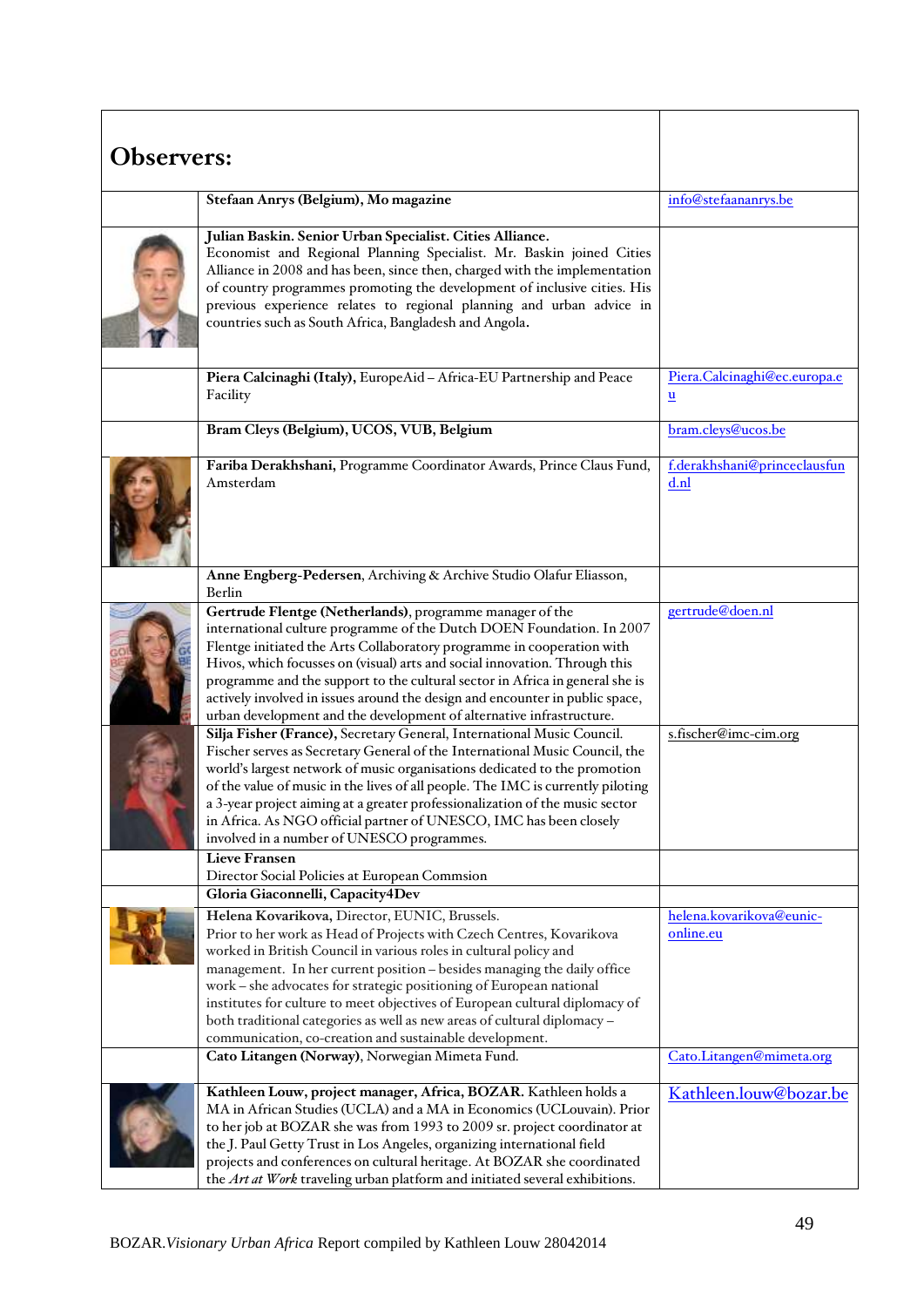| Caroline Petit, UNRIC, Brussels.                                                                                                                                                                                                                                                                                                                                                     | petit@unric.org             |
|--------------------------------------------------------------------------------------------------------------------------------------------------------------------------------------------------------------------------------------------------------------------------------------------------------------------------------------------------------------------------------------|-----------------------------|
| Philippe Peyredieu du Charlat (France).                                                                                                                                                                                                                                                                                                                                              | philpdc@hotmail.com         |
| Formerly in Culture Unit in EuropeAid. Participated in the EC/BOZAR                                                                                                                                                                                                                                                                                                                  |                             |
| Art at Work project.                                                                                                                                                                                                                                                                                                                                                                 |                             |
| Dennis Rontgen, EuropeAid – Africa-EU Partnership and Peace Facility                                                                                                                                                                                                                                                                                                                 | Dennis.RONTGEN@ext.ec.e     |
|                                                                                                                                                                                                                                                                                                                                                                                      | uropa.eu                    |
| Sevdalina Rukanova, European Foundation Centre (EFC) International<br>Programmes & EFC Interest Groups and Funder Networks. Rukanova has<br>extensive knowledge on philanthropy in Europe and on practice and trends<br>in international funding by European foundations.                                                                                                            | SRukanova@efc.be            |
| Nicola Setari (Italy) Researcher, curator and author. He was involved in<br>the artistic and educational part of documenta (13) in 2012. Between 2006<br>and 2009 he was editor of the multidisciplinary art magazine 'Janus'. In<br>2010-2011 he was co-curator of 'Free Associatons'. He also co-curated<br>Visionary Africa at BOZAR in 2010 and started the Art at Work project. | nsetari@gmail.com           |
| Dominique Thiange (Belgium), Consultant                                                                                                                                                                                                                                                                                                                                              | dominique.thiange@skynet.be |